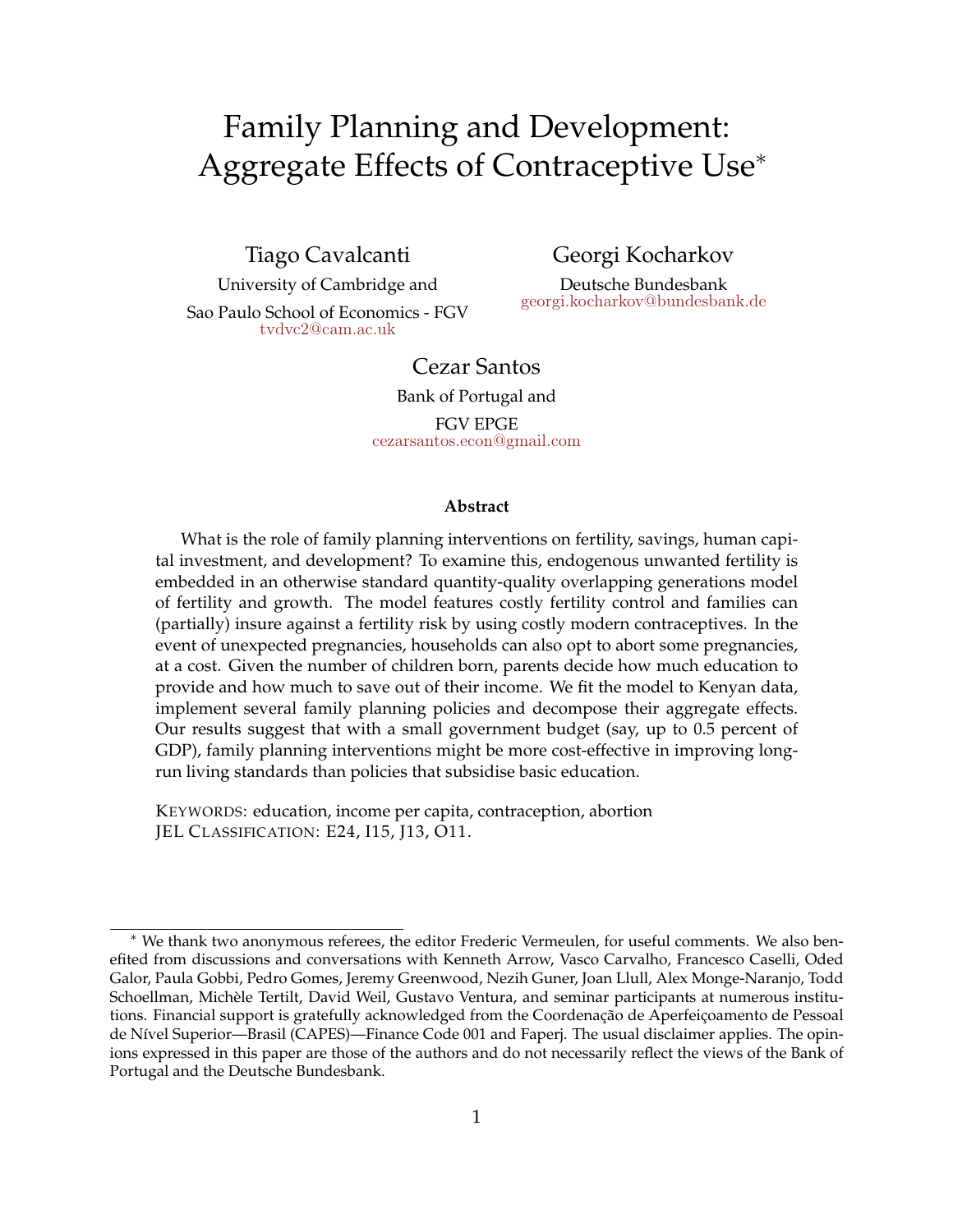<span id="page-1-3"></span>*"Each family tries to come as close as possible to its desired number of children... Families with excess children consume less of other goods, especially of goods that are close substitutes for the quantity of children. Because quality seems like a relatively close substitute for quantity, families with excess children would spend less on each child than other families with equal income and tastes. Accordingly, an increase in contraceptive knowledge would raise the quality of children as well as reduce their quantity."* [\(Becker,](#page-37-0) [1960,](#page-37-0) p. 218)

# **1 Introduction**

What is the role of family planning interventions on fertility, savings, human capital investment, and development? Since [Malthus](#page-38-0) [\(1798\)](#page-38-0), population dynamics have been at the core of long-run economic analysis, and recent growth models (cf., [Galor and Weil,](#page-38-1) [2000\)](#page-38-1) have continued to emphasise this. A common view in economic growth theory is that high fertility mainly reflects desired family size and that parents are able to achieve their fertility target (cf., [Barro and Becker,](#page-36-0) [1989\)](#page-36-0). From this perspective, fertility changes are driven by parents' demand for children (e.g., quantity-quality substitution or declining infant mortality) and supply factors, such as family-planning interventions, should have no impact on family size. However, in reality, sometimes people want to have the children they conceive, and sometimes they do not. Though this statement may sound rather terse, there is evidence to back it up.<sup>[1](#page-1-0)</sup> According to [Bongaarts](#page-37-1) [\(2016\)](#page-37-1) about 39 percent of annual developing-world pregnancies are unplanned, and roughly half of these end in induced abortions. In fact, in some countries, there is a substantial gap between realised fertility and wanted fertility; and this gap is also larger for relatively poorer households.<sup>[2](#page-1-1)</sup> The fact that contraceptive methods are costly and individuals sometimes resort to abortions in order to control their family sizes corroborates this idea. In sum, there seems to be a random aspect to fertility. $3$ 

When parents have children, a natural step that follows is to provide them with care and education. Needless to say, while children bring a variety of inestimable benefits to parents, they are costly both in terms of goods and time. For instance, education costs money: tuition fees, books, transportation, and foregone wages that could come from child labor. Education and childrearing are also costly in terms of time (e.g., parents take care of their children when they are sick).

When added together, the statements in the previous two paragraphs (i.e., the randomness of fertility and the cost of child care and education) imply that the educational attainment of children in practice may not be as high as in a situation in which parents

<span id="page-1-1"></span><span id="page-1-0"></span><sup>&</sup>lt;sup>1</sup>We provide detailed empirical facts on this issue in Section [3.](#page-5-0)

<sup>&</sup>lt;sup>2</sup>Wanted fertility is defined as the age-specific hypothetical fertility under the condition that all women's fertility preferences were perfectly realised.

<span id="page-1-2"></span> ${}^{3}$ In a time when modern contraceptive methods were not available [Malthus](#page-38-0) [\(1798\)](#page-38-0) stated that "the passion between the sexes is necessary and will remain nearly in its present state" and the population would grow if it was not checked by the scarcity of food and its consequences, such as infectious diseases; or by voluntary restraint, such as abstaining from early marriages (cf., [Voigtländer and Voth,](#page-39-0) [2013\)](#page-39-0). [Dasgupta](#page-37-2) [\(2000\)](#page-37-2) argues that except under conditions of extreme nutritional stress, nutritional status does not appear to affect fecundity.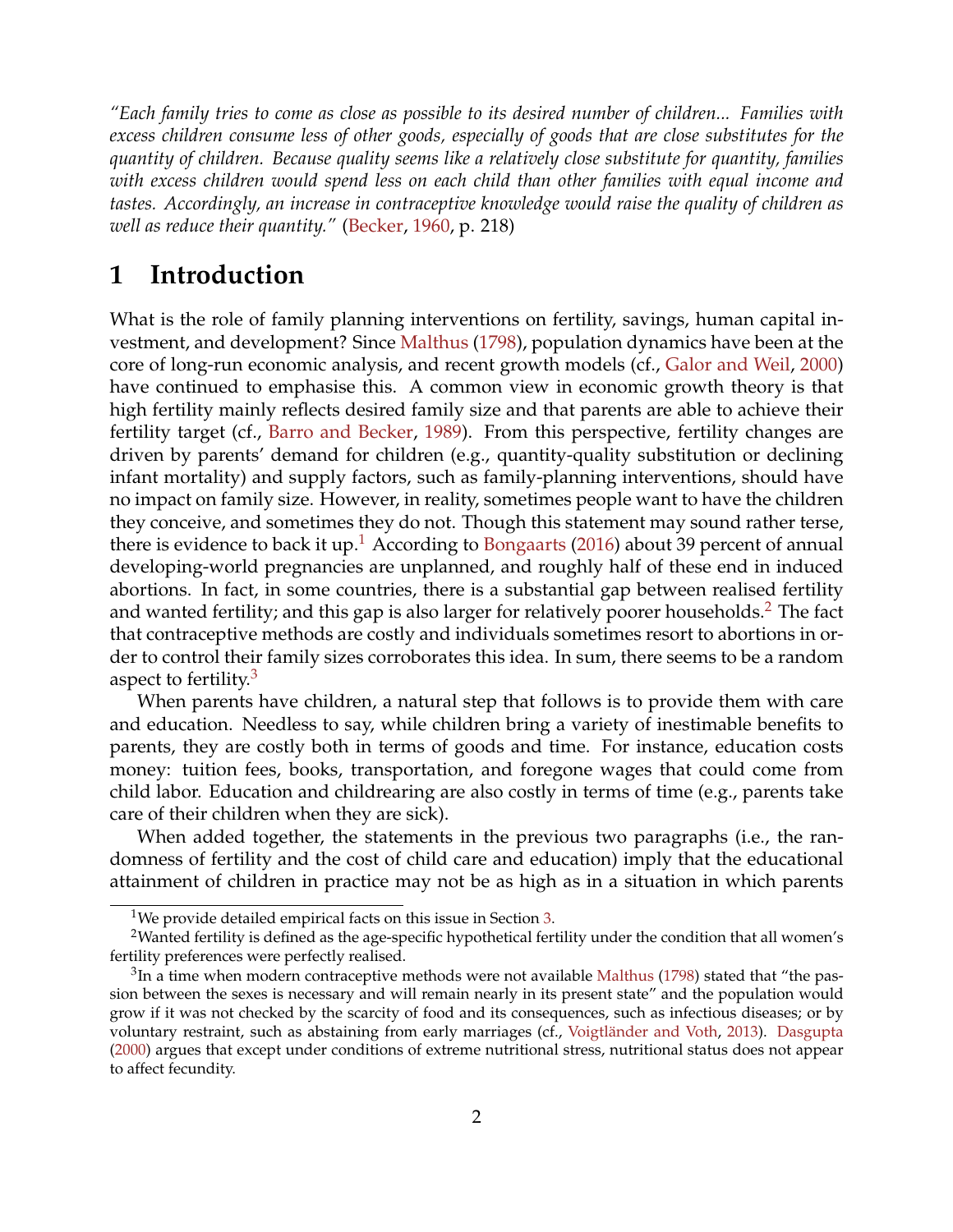<span id="page-2-3"></span>could perfectly control their fertility. In the aggregate, this may imply that human capital may be lower due to the randomness of family size. In addition, if poor households have lower control of their family size, this can lead to more heterogeneity in fertility with consequences on the level and persistence of inequality in education and income.<sup>[4](#page-2-0)</sup> This could also have an effect on a country's production output since workers will have lower skills. The natural question is whether or not such effects are important and how family planning interventions affect the fertility gap. $<sup>5</sup>$  $<sup>5</sup>$  $<sup>5</sup>$  This paper addresses these questions.</sup>

Although the ability to control family size is present even in primitive societies through abortion, infanticide, and other practices, and some very effective contraceptive methods have been available for more than 100 years (cf., [Himes,](#page-38-2) [1936\)](#page-38-2), there still exists a gap between realised and desired fertility in developing countries. This gap is negatively correlated with income (see Tables A1 and A2 in the Online Appendix). For instance, the proportion of women with unmet need for contraception could be as high as 40 percent in the Democratic Republic of Congo (cf., [The World Bank,](#page-39-1) [2010\)](#page-39-1) and it is in general higher for low income households.<sup>[6](#page-2-2)</sup> The empirical evidence also shows that there exists a significant negative relationship between the fertility gap and educational attainment across countries. That is, when fertility is closer to its desired level, educational attainment is higher. Moreover the fertility gap is lower in countries where contraceptive use is more widespread. This last correlation holds even when country-fixed effects, which control for main religion and other cultural factors, and the level of development are taken into account (see Table [1\)](#page-6-0). The negative relationship between contraceptive use and unwanted fertility is also observed using individual level data for women in Kenya (see Table [3\)](#page-8-0).

We develop a general macroeconomic equilibrium model to assess the role of family planning interventions on development. The model economy is populated by overlapping generations. Households make a consumption and savings decision and imperfectly choose how many (quantity) children they want to have (demand factors). However, households may have more pregnancies than desired due to unexpected fertility shocks. Families can partially insure against this fertility risk by using costly contraception (supply factors). In the event of unexpected pregnancies, households can opt to abort some of them, but abortion is costly. Given the number of children born, parents decide how much (quality) education to provide them. In our model, the fertility gap is consequence of a series of factors such access to modern contraceptives, abortion law and social norms, which map into utility costs of abortion and use of modern contraceptives. Schooling is costly in terms of consumption goods and children rearing is costly in terms of time. These

<span id="page-2-0"></span><sup>&</sup>lt;sup>4</sup>Using Quebec data from the 16th to the 18th century, [Galor and Klemp](#page-38-3) [\(2015\)](#page-38-3) explore the absence of reliable contraceptives in the determination of fertility to show that moderate fecundity and thus predisposition towards investment in child quality was conducive to long-run reproductive success, reflecting the negative effect of higher fecundity on the education of each offspring.

<span id="page-2-1"></span> $5$ Family planning interventions may be justified even when the overall fertility rate is below the replacement rate, but when some households have a fertility rate above their desired level.

<span id="page-2-2"></span><sup>&</sup>lt;sup>6</sup>The median of unmet need for contraception for developing countries is 22 percent. Unmet need for contraception is defined (cf., [The World Bank,](#page-39-1) [2010\)](#page-39-1) as the "proportion of currently married women who do not want any more children but are not using any form of family planning or currently married women who want to postpone their next birth for two years but are not using any form of family planning".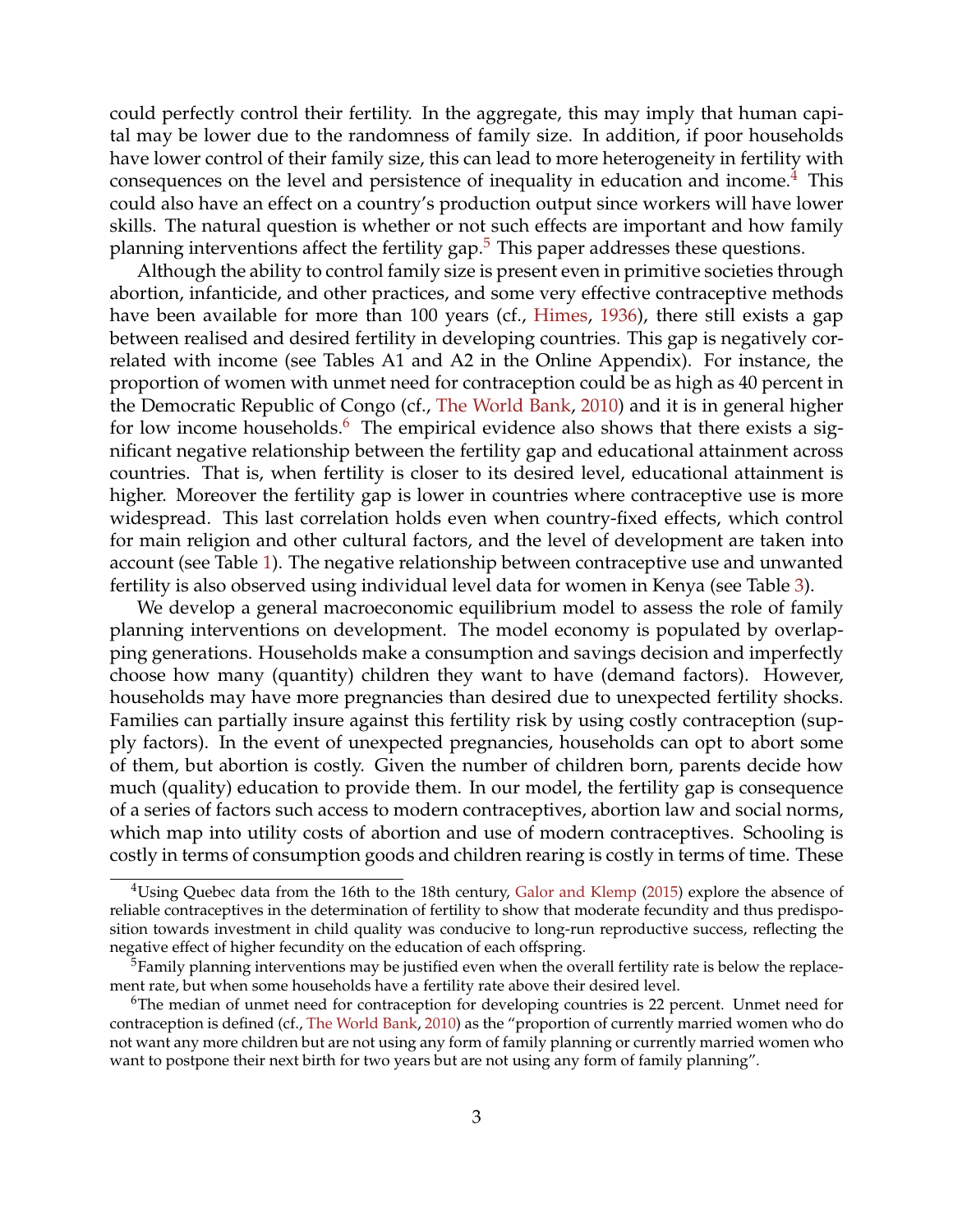features allow us to map indicators (e.g., the contraceptive prevalence rate, abortion rate, unwanted fertility, and unmet need for family planning) of reproductive behaviour from the data into the model and to study different family planning interventions. On the production side of the economy, there is a standard representative firm which uses labor and capital as inputs to produce final goods. We solve for a stationary equilibrium.

The model parameters are fitted to match statistical moments for the Kenyan economy, a country in which the average fertility gap is 1.2 children, which is above the average (0.87) for all developing countries in our dataset. The average gap hides important heterogeneity since the gap between realised and wanted fertility is approximately 2 children for parents with a primary degree and 0.6 for parents with more than 12 years of schooling. In the baseline economy there is substantial heterogeneity in education and income. We are able to replicate the fertility pattern (levels and heterogeneity) and the gap between realised and wanted fertility observed in the data. We show that the way in which family planning policies affect fertility in our model is consistent with the estimates reported in the microeconometric literature, which gives us confidence to further explore the impacts of such policies on the economy. We then assess the importance of family-planning interventions on education, inequality, and income per capita. Counterfactual exercises are implemented to shed some light on the quantitative importance of contraception use. For instance, in a world without fertility risk (i.e. with no unwanted pregnancies), educational attainment would be higher by about 1.1 extra year of education. Together with a rise in the capital stock, this leads to a hike in income per capita of about 13 percent. We also investigate several policies commonly used, including policies targeted at the poor. We show that given a small government budget (say 0.5 percent of GDP), family planning interventions (e.g., subsidising the price of modern contraceptives) are more cost-effective in improving living standards than policies that subsidise education.

We decompose the effect of family planning interventions on the economy into three channels: a general equilibrium effect due to price movements, a wanted fertility channel since desired fertility may change with policies, and the response of parents investment in education of their children. We show that to fully understand the effects of family planning policies on individual outcomes it is important to perceive the response of households in terms of desired fertility to each policy, as well as the interaction of this response with households investment decisions. Families target a higher wanted fertility rate when the fertility risk of unwanted pregnancies is reduced. This can mitigate some of the effects of family planning policies on reproductive behaviour, investment, and income levels.

The remainder of this paper is divided into six additional sections. The next section describes the related literature on the topic and places our contribution. Some empirical facts are documented in Section [3.](#page-5-0) Section [4](#page-9-0) describes the model economy, which is used for quantitative analysis. Section [5](#page-13-0) fits model parameters to the data, and Section [6](#page-23-0) provides the quantitative analysis to measure the aggregate effects of family planning interventions on development. Section [7](#page-35-0) contains concluding remarks. There is also a companion Online Appendix with the description of the data and some robustness exercises.<sup>[7](#page-3-0)</sup>

<span id="page-3-0"></span><sup>7</sup>The Online Appendix can be found at https://sites.google.com/site/czrsantos/research.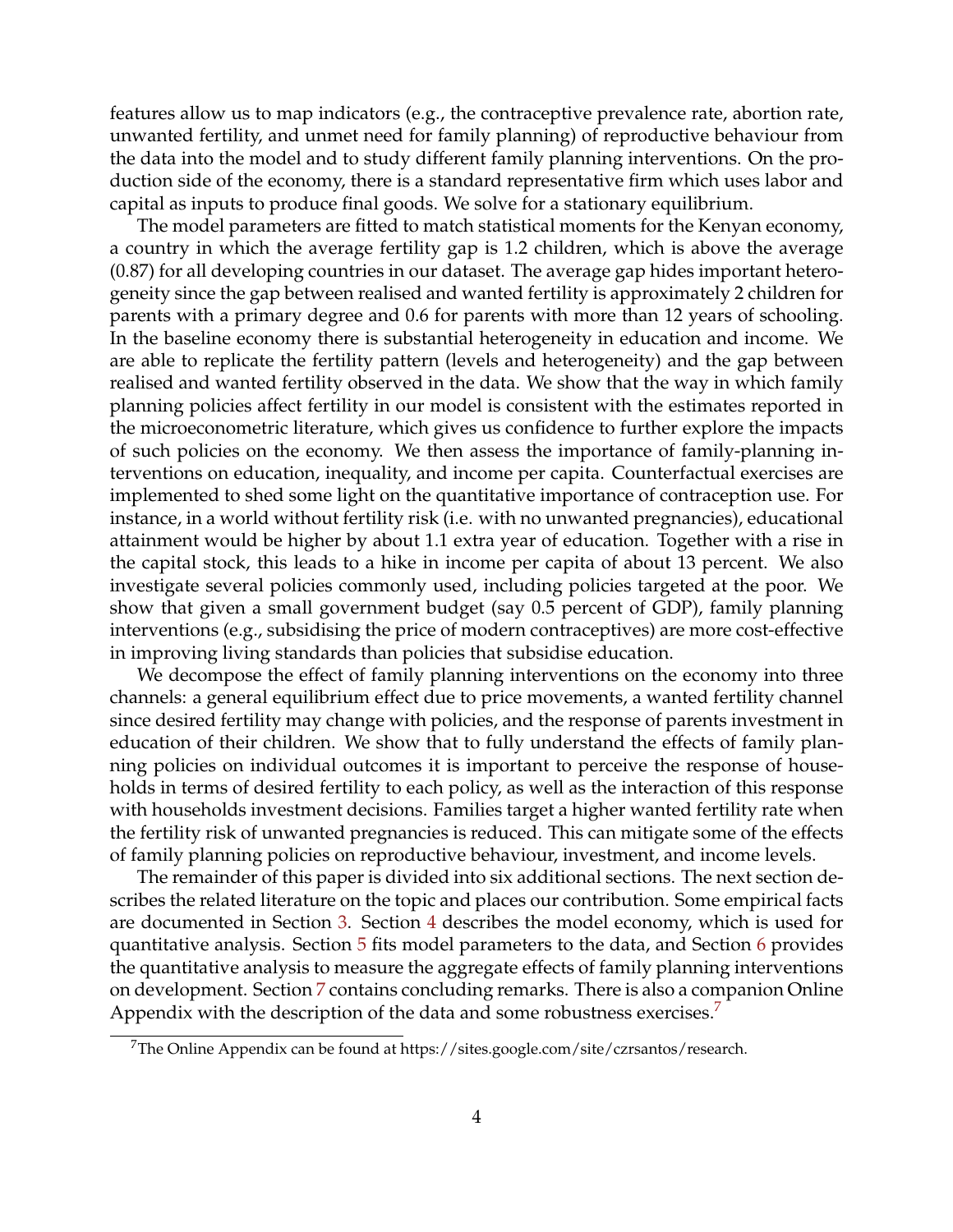# <span id="page-4-4"></span>**2 Related Literature**

Our research is related to a literature on the relationship between fertility and development. Most of the papers in this literature focus on the joint evolution of economic and demographic processes (cf., [Barro and Becker,](#page-36-0) [1989;](#page-36-0) [de la Croix and Doepke,](#page-37-3) [2003;](#page-37-3) [Galor](#page-38-1) [and Weil,](#page-38-1) [2000\)](#page-38-1) represented by a negative relationship between fertility and income.<sup>[8](#page-4-0)</sup> The main idea is that when income rises the opportunity cost of raising children rises and parents decrease their family size and invest more in each child. This is the quantity-quality trade-off, which depends on the income elasticity of the quantity and quality of children, postulated and explained intuitively by [Becker](#page-37-0) [\(1960\)](#page-37-0), which has been the dominant theoretical framework in the economics of fertility over the past decades (cf., [Doepke,](#page-37-4) [2015\)](#page-37-4). Economists have used this framework to understand the dynamics of economic develop-ment and whether or not fertility choice can help to explain such dynamics.<sup>[9](#page-4-1)</sup> [Becker](#page-37-0) [\(1960\)](#page-37-0) does discuss in detail the importance of contraceptive methods in controlling family size, but birth control techniques are not mentioned in his subsequent work (cf., [Barro and](#page-36-0) [Becker,](#page-36-0) [1989;](#page-36-0) [Becker and Lewis,](#page-37-5) [1973\)](#page-37-5).<sup>[10](#page-4-2)</sup> Our interpretation is that the discussion of most of these articles focus on fertility in developed countries, such as the United States, where these contraceptive methods are affordable and readily available to the public. In addition, there is public awareness about their effectiveness in controlling pregnancies, and therefore the realised number of children is very close to the desired one. Our view is that this might not be the case for some developing countries, and this seems to be backed by the empirical evidence. In developing countries even when contraceptives can be obtained at low cost in public clinics, for example, they are often stocked out (cf., [Ashraf, Field, and](#page-36-1) [Lee,](#page-36-1) [2014\)](#page-36-1). To the best of our knowledge our paper is the first to consider explicitly fertility shocks, costly contraception choice, and abortion in a model of growth and development with endogenous population growth, and to investigate the aggregate effects of family planning interventions.<sup>[11](#page-4-3)</sup> [Baudin, de la Croix, and Gobbi](#page-36-2) [\(2016\)](#page-36-2) also consider unwanted fertility by assuming that a share of couples cannot control fertility, but this differs from our approach since we assume that fertility control is costly, and the lack of ability to perfectly control pregnancies is derived from economic incentives. They investigate a family

<span id="page-4-0"></span><sup>8</sup>Our model can generate a negative correlation between fertility and income even when the desired family size is constant. This can happen because as income rises, modern contraceptive methods become relatively cheaper and the gap between realised and wanted fertility decreases.

<span id="page-4-2"></span><span id="page-4-1"></span> $9$ See, for instance, [de la Croix and Doepke](#page-37-3) [\(2003\)](#page-37-3) and [Vogl](#page-39-2) [\(2016\)](#page-39-2).

 $10$ [Doepke](#page-37-4) [\(2015\)](#page-37-4) states that "In the sense that the lack of knowledge of birth control among poorer households is assumed rather than derived from economic incentives, Becker's 1960 paper does not yet go all the way in founding fertility choice in economics." We provide economic foundation for that based on costly contraceptives and we show that this may be quantitatively important in some developing countries.

<span id="page-4-3"></span> $11$ [Strulik](#page-39-3) [\(2017\)](#page-39-3) also considers costly contraception in a model of growth. He abstracts from fertility shocks and heterogeneity among households, while we explore such dimensions. He focuses on the role of modern contraceptives in the fertility transition, and we concentrate on the impact of family planning interventions on individual and aggregate outcomes. The role of modern contraceptives in the fertility transition is also studied by [Bhattacharya and Chakraborty](#page-37-6) [\(2017\)](#page-37-6). In a recent article, [de Silva and Tenreyro](#page-37-7) [\(2019\)](#page-37-7) investigates the role of changes in social norms in the fertility transition and how population policies might have changed such norms. On this, see also [Beach and Hanlon](#page-36-3) [\(2019\)](#page-36-3). We see our paper complementary to theirs.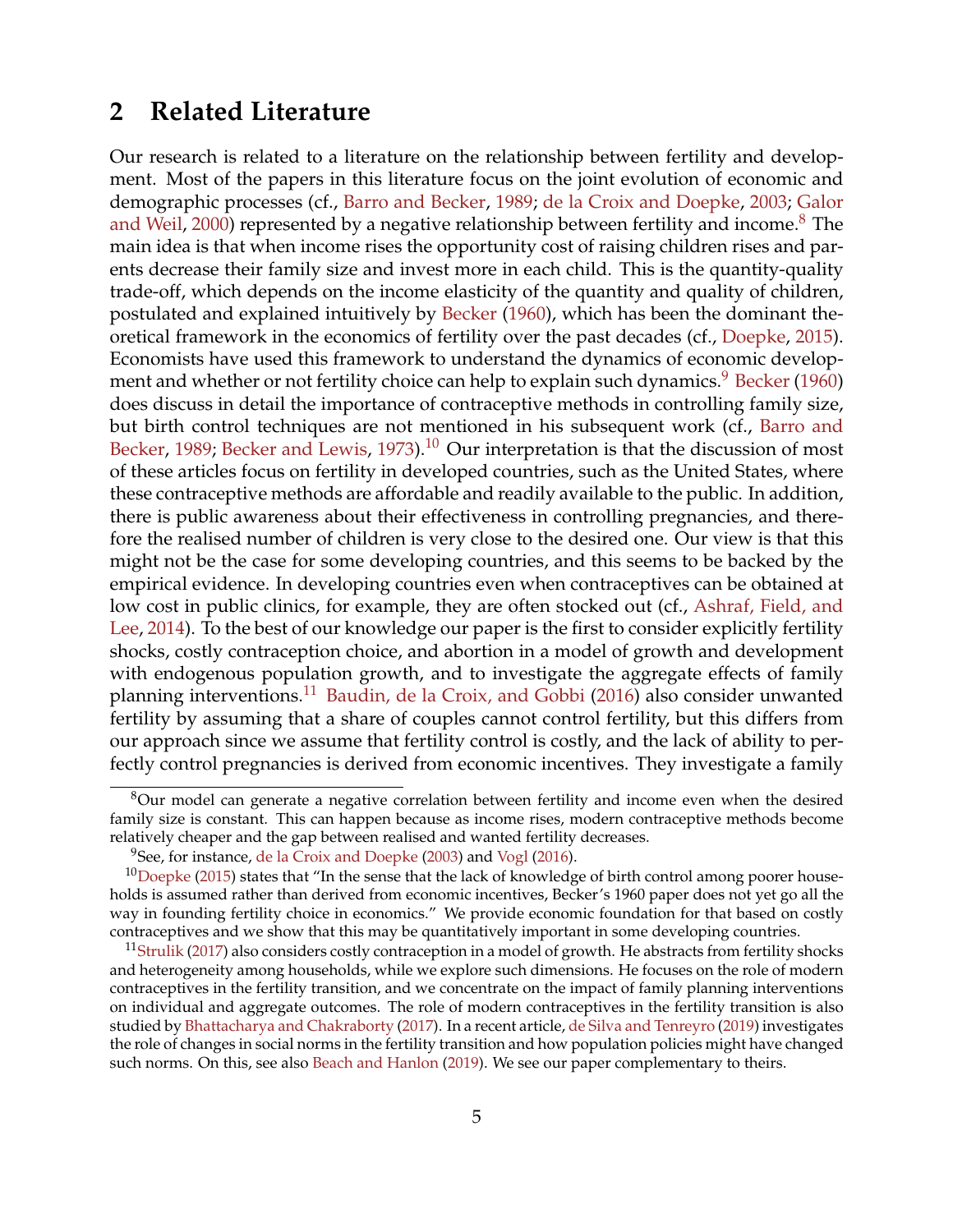<span id="page-5-4"></span>planning policy which sets the percentage of couples able to control their fertility to one. [Ashraf, Weil, and Wilde](#page-36-4) [\(2013\)](#page-36-4) also study the effects of policies which reduce fertility on investment and output per capita. Fertility is exogenous in their framework, and they feed different population paths into a growth model to asses the impact of each on output dynamics.

Our general idea relies on the assumption that family planning interventions have a first-order effect on fertility decisions. There is a bulk of evidence supporting this.<sup>[12](#page-5-1)</sup> For instance, [Bloom, Canning, Fink, and Finlay](#page-37-8) [\(2009\)](#page-37-8) show that removing legal restrictions on abortion significantly reduces fertility and that this has a positive impact on female labor force participation. Using an experiment in Zambia, [Ashraf, Field, and Lee](#page-36-1) [\(2014\)](#page-36-1) show that the local average treatment effect estimation implies that use of family planning services during about two years of the experiment was associated with a 27 percent reduction in births. Using variation in the timing and location of the *Profamilia* program in Colombia, [Miller](#page-38-4) [\(2010\)](#page-38-4) finds that availability of modern contraceptives allowed women to postpone their first birth and to have about 5 percent fewer children in their lifetime.

Our model helps to rationalise these findings since we integrate demand and supply factors in the determination of fertility, which is not possible in a standard quantity-quality fertility model. This paper therefore provides a bridge between the macro literature on fertility and growth and the empirical micro literature on family planning interventions, fertility, and human capital outcomes. In addition, with our framework it is possible to run and to evaluate a variety of counterfactual policies, not necessarily available in control trial experiments, and to disentangle different channels, such as the importance of general equilibrium effects. Therefore, we believe our paper is an important contribution to the literature on family planning policy and development, filling an existing gap with farreaching implications for policies.

# <span id="page-5-0"></span>**3 Facts**

In this section we describe some macro (Subsection [3.1\)](#page-5-2) and micro (Subsection [3.2\)](#page-8-1) empirical facts which motivate our work.

### <span id="page-5-2"></span>**3.1 Cross-Country Facts**

Table [1](#page-6-0) shows the regression results in which the dependent variable is the gap between actual and wanted fertility, and the explanatory variable of interest is the percentage of women who have ever used modern contraceptive methods.<sup>[13](#page-5-3)</sup> We have an unbalanced panel since the Demographic Health Surveys (DHS) from USAID, which contain information on the fertility gap and contraceptive use across countries, are implemented in

<span id="page-5-1"></span><sup>&</sup>lt;sup>12</sup>Subsection [5.3](#page-20-0) summarises some studies on the effects of family planning policies on fertility. See also [de Silva and Tenreyro](#page-37-9) [\(2017\)](#page-37-9).

<span id="page-5-3"></span><sup>&</sup>lt;sup>13</sup>The descriptions of all data sources, definition of the variables, summary statistics, and simple correlations are reported in the companion Online Appendix.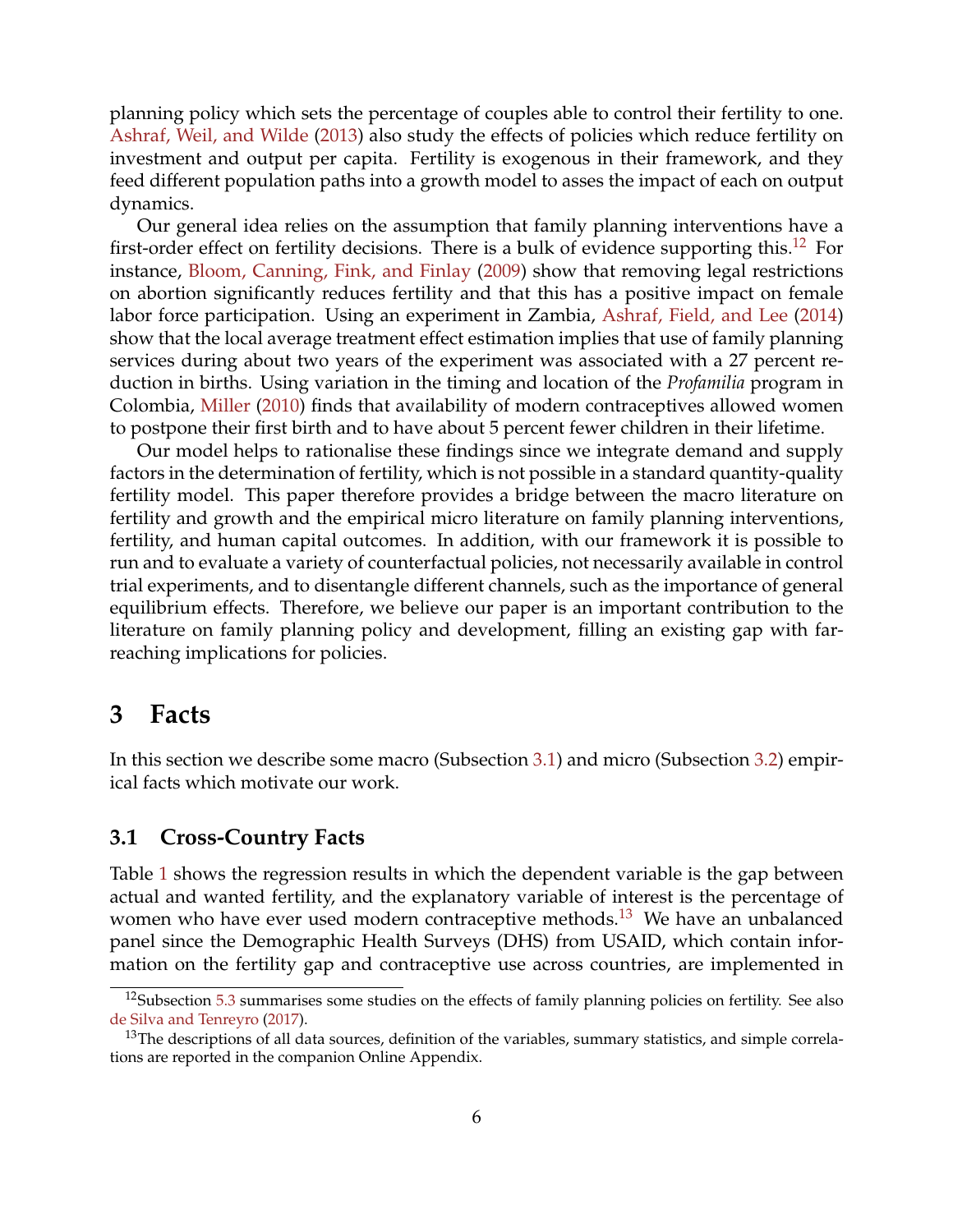<span id="page-6-0"></span>

| Table 1: Relationship between unwanted fertility and the use of modern contraceptive methods - Cross |  |  |  |  |  |
|------------------------------------------------------------------------------------------------------|--|--|--|--|--|
| country Analysis.                                                                                    |  |  |  |  |  |

|                                                |           |              |            |            | Dependent variable: Unwanted fertility (fertility gap) |             |
|------------------------------------------------|-----------|--------------|------------|------------|--------------------------------------------------------|-------------|
|                                                | (1)       | (2)          | (3)        | (4)        | (5)                                                    | (6)         |
|                                                |           |              |            |            |                                                        |             |
| % of women who ever used                       | $-0.0015$ | $-0.0099***$ | $-0.0048$  | $-0.0057$  | $-0.0136***$                                           | $-0.0089*$  |
|                                                |           |              |            |            |                                                        |             |
| modern contr. methods                          | (0.0027)  | (0.0033)     | (0.0040)   | (0.0042)   | (0.0049)                                               | (0.0046)    |
|                                                |           |              |            |            |                                                        |             |
| Log of per capita GDP                          | $-0.0134$ | $-0.0153$    | 0.0499     | $-0.0906$  | 0.0014                                                 | 0.1070      |
|                                                | (0.0641)  | (0.1544)     | (0.1761)   | (0.0583)   | (0.1620)                                               | (0.1684)    |
|                                                |           |              |            |            |                                                        |             |
| Wanted fertility                               |           |              |            | $-0.1203*$ | $-0.1177$                                              | $-0.2188**$ |
|                                                |           |              |            | (0.0738)   | (0.0994)                                               | (0.0924)    |
|                                                |           |              |            |            |                                                        |             |
| Country fixed effects                          | No        | Yes          | Yes        | $\rm No$   | Yes                                                    | Yes         |
|                                                |           |              |            |            |                                                        |             |
|                                                |           |              |            |            |                                                        |             |
|                                                |           |              |            |            |                                                        |             |
| Number of countries                            | 80        | 80           | 80         | 80         | 80                                                     | 80          |
| R-squared                                      | 0.0084    | 0.8550       | 0.8616     | 0.0546     | 0.8590                                                 | 0.8727      |
| Decade fixed effects<br>Number of observations | No<br>203 | No.<br>203   | Yes<br>203 | No.<br>203 | No<br>203                                              | Yes<br>203  |

Notes: Standard errors clustered by country are in parentheses. The symbols \*, \*\*, and \*\*\* imply that coefficients are statistically different from zero at 90, 95, and 99 percent confidence levels, respectively.

countries on different dates. There are 85 countries in total, but they appear in the sam-ple in different frequencies and in years ranging from 1985 to 2013.<sup>[14](#page-6-1)</sup> We do not aim to provide a causal effect of modern contraceptive use on the fertility gap, instead we just provide an association between these variables.

Column (1) of Table [1](#page-6-0) presents the estimated coefficients when we regress the fertility gap on the logarithm of per capita income and the percentage of women who have ever used modern contraceptive methods. As we can see, there is a negative association between unwanted fertility and the measure of modern contraceptive use, but this correlation is not statistically different from zero at the usual confidence levels. This negative correlation becomes statistically significant once we introduce country fixed effects, which control for time invariant effects such as legal origin, main religion, and other cultural factors. Country fixed effects substantially increase the explanation of the observed variation in the fertility gap. According to the specification in Column (2) the gap between realised and wanted fertility is significantly lower in countries where contraceptive use is more widespread. Column (3) regression contains the same explanatory variables as the one in Column (2) but we also introduce dummies for each decade.<sup>[15](#page-6-2)</sup> The correlation between the fertility gap and the percentage of women who have ever used modern contraceptive

<span id="page-6-2"></span><span id="page-6-1"></span><sup>&</sup>lt;sup>14</sup>Some variables have missing observations and our final sample has 80 countries and 203 observations.

 $15$ We do not control for time dummies because some countries (19 in total) appear only once in the sample. We also do not control for the DHS phase fixed effects because few countries appear more than once in each phase. We observe only 5 cases in which a country appears more than once in a DHS phase.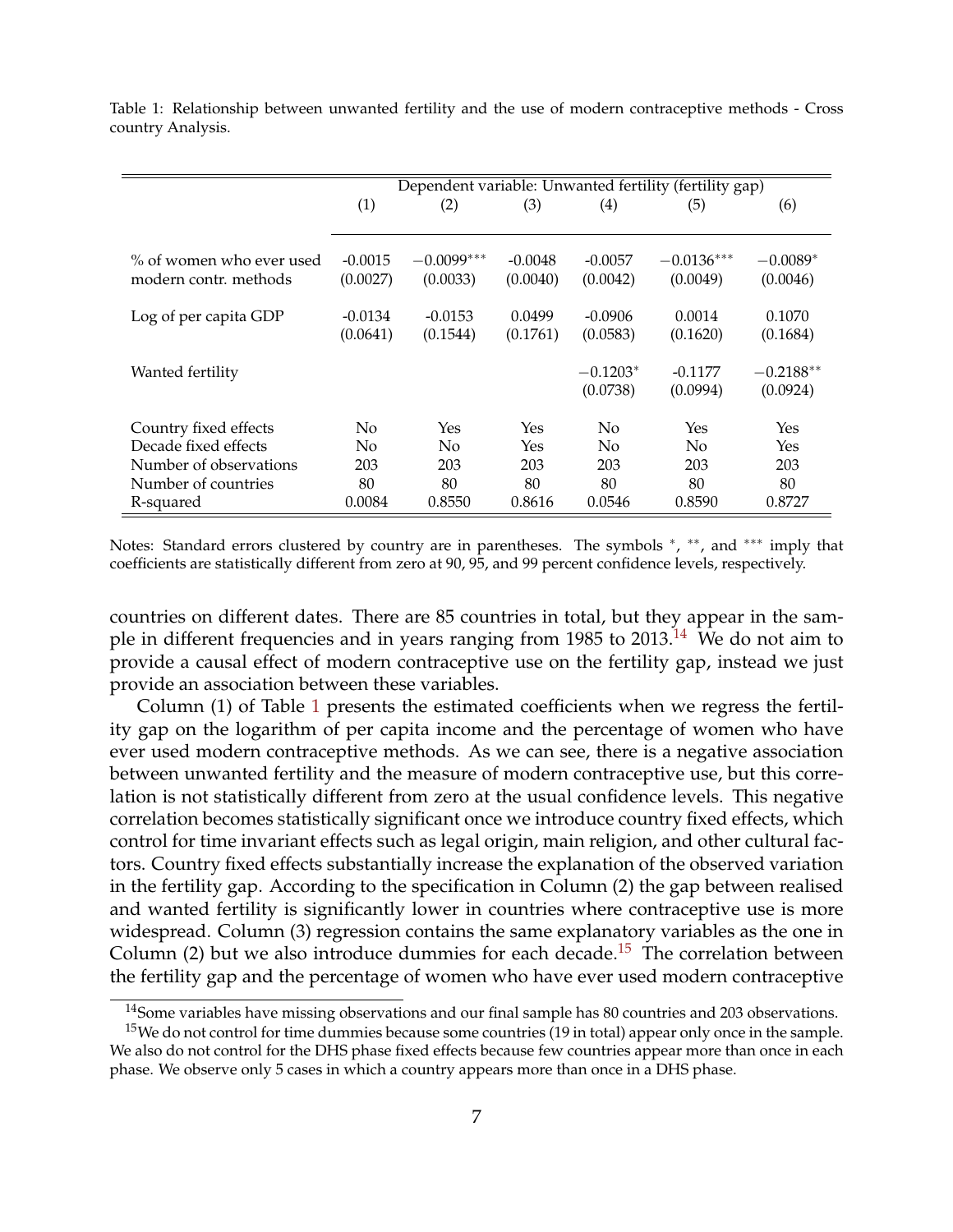|                       |                          | Dependent variable: Human capital attainment |                          |                          |                          |
|-----------------------|--------------------------|----------------------------------------------|--------------------------|--------------------------|--------------------------|
|                       | (1)                      | (2)                                          | (3)                      | $\left( 4\right)$        | (5)                      |
| Unwanted fertility    | $-1.1400**$<br>(0.4516)  | $-1.2715***$<br>(0.2058)                     | $-0.6264***$<br>(0.1878) | $-0.5891***$<br>(0.2216) | $-0.6078***$<br>(0.1904) |
| Wanted fertility      | $-1.3035***$<br>(0.1384) | $-1.1685***$<br>(0.1249)                     | $-0.5063***$<br>(0.1239) |                          | $-0.4897***$<br>(0.1219) |
| Log of per capita GDP |                          |                                              |                          | 0.4506<br>(0.3323)       | 0.3408<br>(0.3233)       |

<span id="page-7-3"></span><span id="page-7-1"></span>Table 2: Relationship between human capital attainment and fertility (unwanted and wanted) - Cross country analysis.

Notes: Standard errors clustered by country are in parentheses. The symbols \*, \*\*, and \*\*\* imply that coefficients are statistically different from zero at 90, 95, and 99 percent confidence levels, respectively.

Country fixed effects No Yes Yes Yes Yes Decade fixed effects No No Yes Yes Yes Yes Number of observations 201 201 201 201 201 201 Number of countries  $71$  71 71 71 71 71 R-squared 0.5634 0.9752 0.9882 0.9864 0.9884

methods is weaker and not statistically different from zero at the usual confidence levels.

In Columns (4)–(6) of Table [1](#page-6-0) we also add wanted fertility as an explanatory variable. The fertility gap decreases with wanted fertility, and the negative association between the fertility gap and the percentage of women who have ever used modern contraceptive methods becomes stronger. This correlation is statistically different from zero at a 99 percent confidence level once wanted fertility and country fixed effects are controlled in the regressions, which contradicts earlier results by [Pritchett](#page-39-4)  $(1994).$  $(1994).$ <sup>[16](#page-7-0)</sup> The most complete specification, which is our preferred one, explains about 87 percent of the observed variation in unwanted fertility.

Table [2](#page-7-1) reports coefficients of regressions of human capital attainment, measured by the average years of schooling of the total adult population, on unwanted fertility for dif-ferent specifications.<sup>[17](#page-7-2)</sup> In all regressions there exists a significant negative relationship between the fertility gap and educational attainment across countries. That is, when fertility is closer to its desired level, educational attainment is higher. This correlation is negative and significant even after including country fixed effects, decade dummies, and controlling for per capita income and wanted fertility. Unwanted and wanted fertility explain approximately 56 percent of the variation in education attainment in the sample, visible in Column (1). Educational attainment is also negatively correlated with wanted fertility,

<span id="page-7-2"></span><span id="page-7-0"></span><sup>&</sup>lt;sup>16</sup>Clearly, our sample period is different from his, which might explain the difference.

 $17$ Missing observations in the human capital variable explain the difference in sample size between the regressions in Table [1](#page-6-0) and Table [2.](#page-7-1)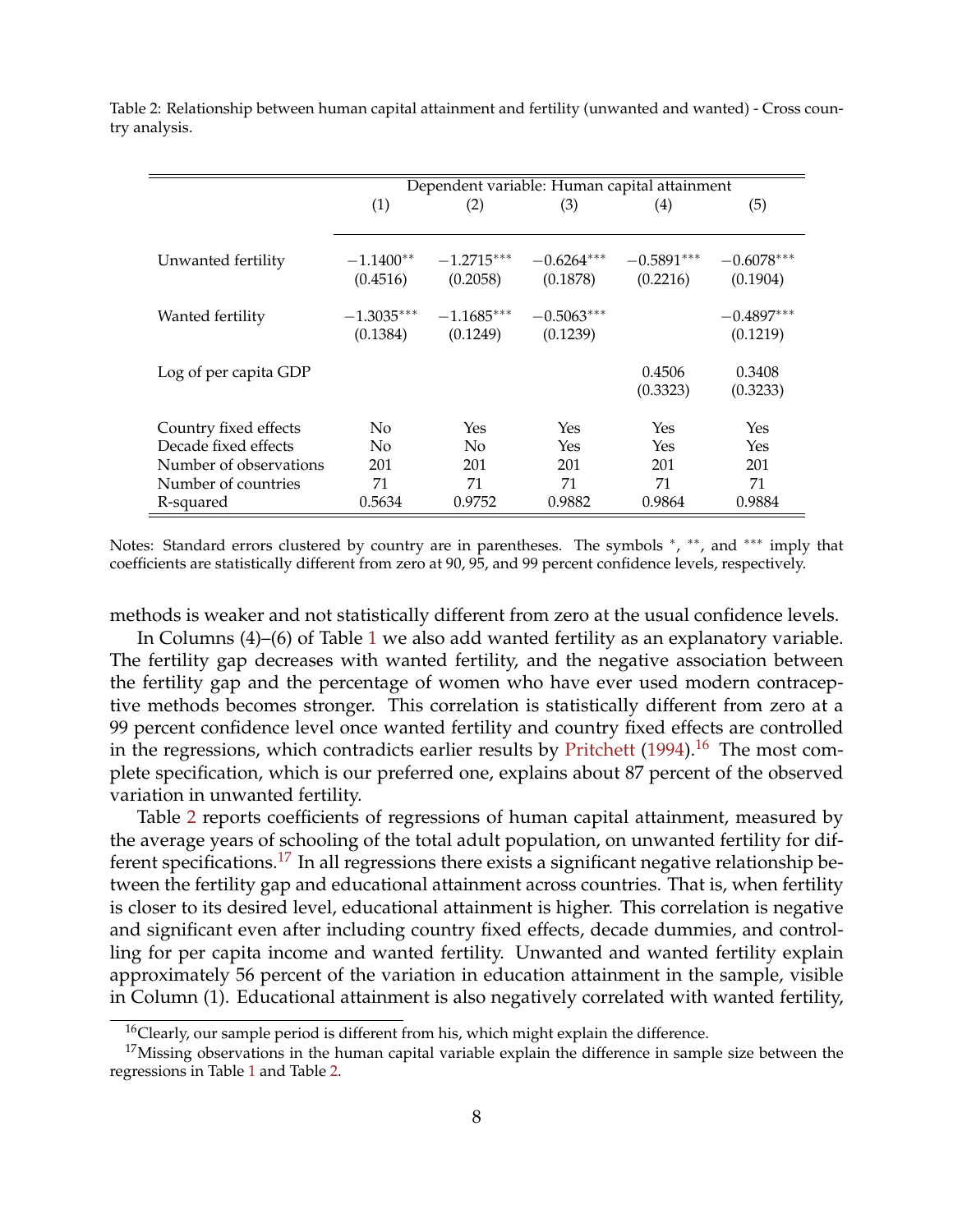|                                     |                          |                         | Dependent variable: Unwanted fertility (fertility gap) |                          |                          |
|-------------------------------------|--------------------------|-------------------------|--------------------------------------------------------|--------------------------|--------------------------|
|                                     | (1)                      | (2)                     | (3)                                                    | (4)                      | (5)                      |
|                                     |                          |                         |                                                        |                          |                          |
| Ever used modern contrac<br>methods | $-0.5128***$<br>(0.1004) | $-0.2462**$<br>(0.0975) | $-0.05072***$<br>(0.0962)                              | $-0.2185**$<br>(0.0938)  | $-0.1997*$<br>(0.1093)   |
| Wanted fertility                    |                          |                         | $-0.3917***$<br>(0.0254)                               | $-0.4851***$<br>(0.0240) | $0.1092***$<br>(0.0263)  |
| Completed primary<br>education      |                          |                         |                                                        | $-0.2445**$<br>(0.1041)  | $-0.2833**$<br>(0.1133)  |
| Completed secondary<br>education    |                          |                         |                                                        | $-1.8610***$<br>(0.1361) | $-1.3501***$<br>(0.1440) |
| Completed higher<br>education       |                          |                         |                                                        | $-2.8633***$<br>(0.2066) | $-1.9356***$<br>(0.2124) |
| DHS phase dummies                   | No                       | Yes                     | Yes                                                    | Yes                      | Yes                      |
| Other controls                      | N <sub>o</sub>           | No.                     | N <sub>o</sub>                                         | N <sub>o</sub>           | Yes                      |
| Number of observations              | 4,205                    | 4,205                   | 4,203                                                  | 4,203                    | 3,430                    |
| R-squared                           | 0.0106                   | 0.0728                  | 0.1447                                                 | 0.2222                   | 0.2942                   |

<span id="page-8-0"></span>Table 3: Relationship between unwanted fertility and the use of modern contraceptive methods - Kenyan individual level data.

Notes: Other controls include: Indicator for household wealth index in quintiles; Religion indicators, rural dummy and indicators for knowledge of contraceptive methods. Standard errors clustered by region of residence are in parentheses. The symbols \*, \*\*, and \*\*\* imply that coefficients are statistically different from zero at 90, 95, and 99 percent confidence levels, respectively.

which reflects the quantity-quality trade-off. The negative association between unwanted fertility and human capital attainment will be one of the main endogenous mechanisms of how family planning interventions affect economic development in our theory.

### <span id="page-8-1"></span>**3.2 Micro-level Evidence from Kenya**

Using individual level data from five DHS surveys (1989, 1993, 1998, 2003, 2008-09) for Kenya, we also explore time and individual cross-sectional variations on how the use of modern contraceptives is associated with unwanted fertility at the household level.<sup>[18](#page-8-2)</sup>

In Table [3](#page-8-0) we regress the fertility gap of all 40 year or older women on the variable "ever use of modern contraceptives" and a set of other controls. As we can observe on Columns (1) to (5) in Table [3,](#page-8-0) there is a negative and statistically significant correlation between the ever use of modern contraceptives and the unwanted fertility for 40 year and older

<span id="page-8-2"></span> $18$ There is also the 2014 DHS Survey for Kenya, but observations on the variable "ever use of modern contraceptives" are missing.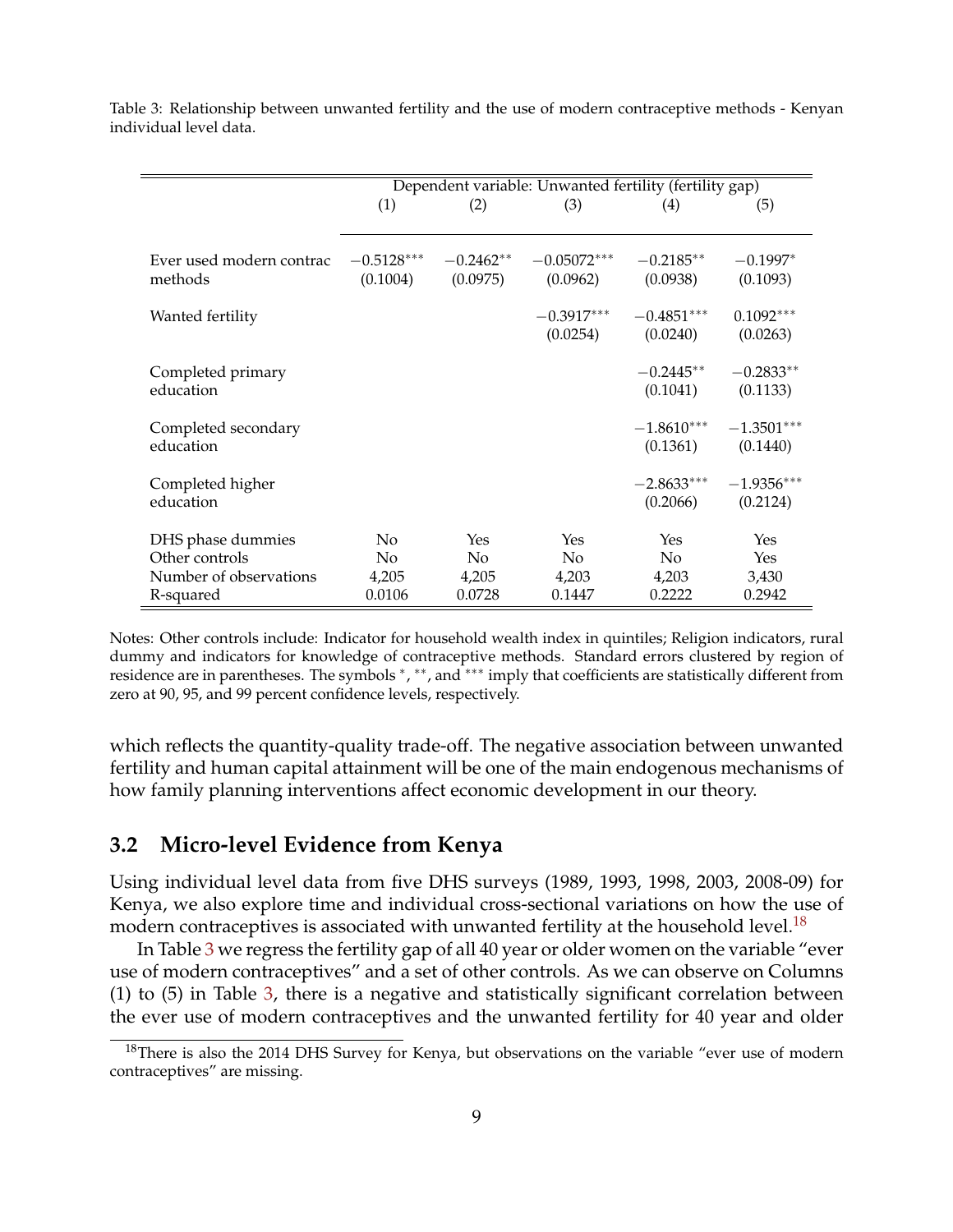women in Kenya. In all regressions, the correlation is statistically different from zero at 90 percent confidence level. This is true even in our full specification, which includes controls for educational attainment (the dummy left out was the no education degree indicator), DHS phase fixed effects, indicators for the individual wealth quintile, religion dummies, rural dummy and indicators about knowledge of contraceptive methods.<sup>[19](#page-9-1)</sup> Notice also the negative relationship between educational attainment and the fertility gap. According to the full specification, women with a higher degree have on average 2 fewer unwanted children than women without an education degree. $^{20}$  $^{20}$  $^{20}$ 

Therefore what the reduced form evidence shows is that there might be a positive relationship between contraception use and education, via the reduction in the gap between actual and wanted fertility levels. This is a mechanism that we explore in our equilibrium model below to understand how family planning interventions affect individual decisions and aggregate outcomes.

# <span id="page-9-0"></span>**4 Model**

#### **4.1 Demographics and Endowments**

The economy consists of overlapping generations of individuals who live for three periods: childhood, young adulthood, and old adulthood. Children do not make any economic decisions and can acquire skills. Young adults are organised as couples and make the following economic choices: their desired number of children and the intensity of their contraceptive use. The number of pregnancies is stochastic, and the realised and desired number of pregnancies may be different. The use of contraception can lower the chances of an unwanted pregnancy. Once the number of pregnancies is realised, young couples may decide to abort some of them to close the fertility gap. Abortion is costly, both in terms of utility and in income. Young adults have one unit of productive time and are endowed with skills that they acquired during their childhood. They then invest their income into the education of their children, consume, and save. Old adults do not work and simply consume their savings.

#### **4.2 Production**

The consumption good is produced with a technology that uses capital, *K*, and efficiency units of labour,  $L$ , as inputs. The technology is represented by: $^{21}$  $^{21}$  $^{21}$ 

$$
Y = AK^{\alpha}L^{1-\alpha}, \ \alpha \in (0,1), \ A > 0.
$$
 (1)

<span id="page-9-1"></span> $19$ In Subsection A.2 of the companion Online Appendix (Tables A6 and A7), we show that the results of Table [3](#page-8-0) are also robust conditional on whether or not the husband wants more children than the woman.

<span id="page-9-2"></span> $^{20}$ Ideally we would regress the education attainment of the offspring on her mother's unwanted fertility. However, this is not available in the DHS.

<span id="page-9-3"></span> $^{21}$ In order to simplify the notation we will abstract from the subscript *t* to denote the time period and use the convention that object ' stands for future variables.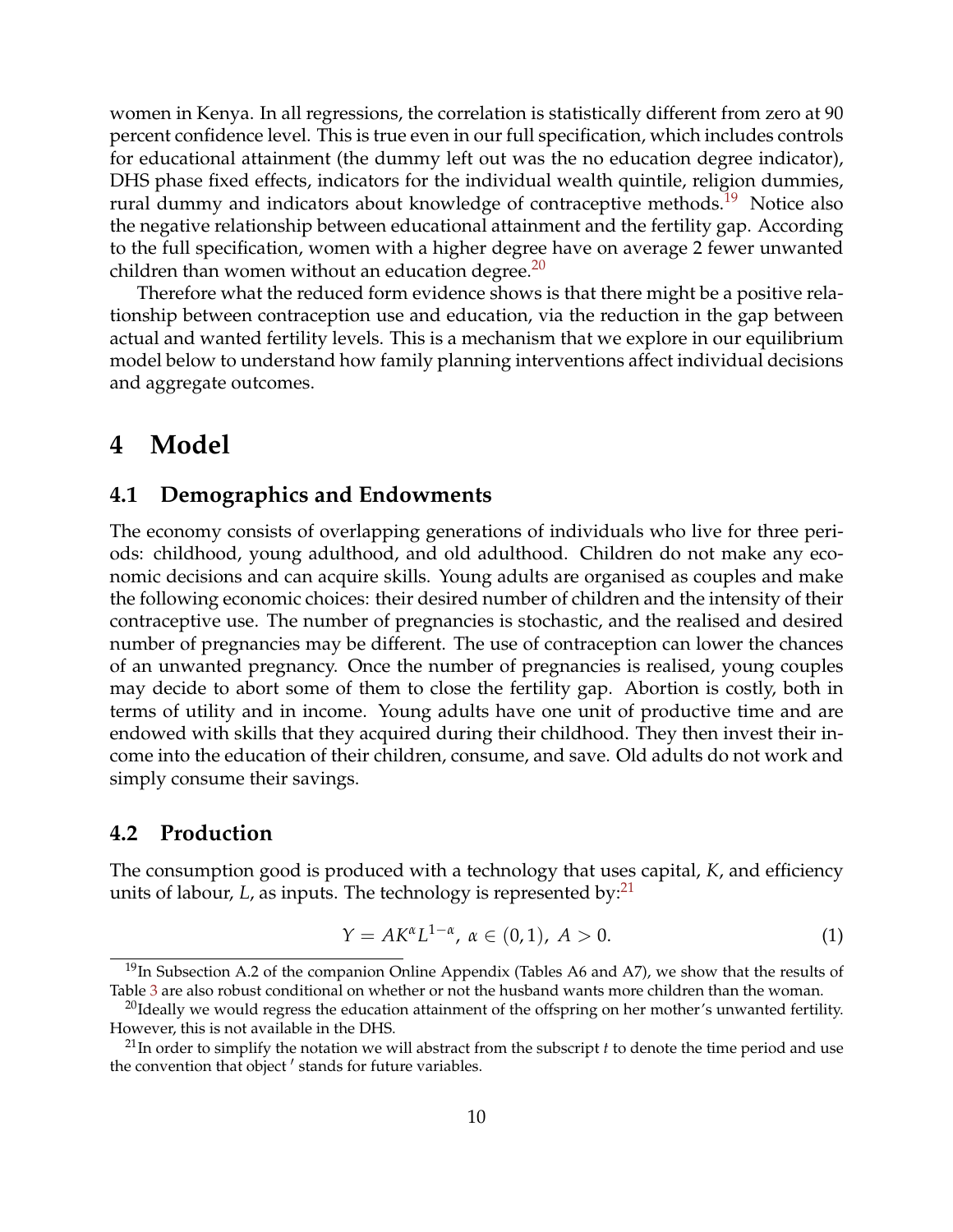<span id="page-10-5"></span>Capital depreciates fully after use.

Let *w* be the wage rate and let *R* be the rental price of capital. Profit maximisation implies that input prices are paid according to their marginal productivity, such that:

<span id="page-10-4"></span>
$$
w = (1 - \alpha) A K^{\alpha} L^{-\alpha}, \qquad (2)
$$

$$
R = \alpha A K^{\alpha - 1} L^{1 - \alpha}.
$$
 (3)

#### **4.3 Households**

**Desired and realised fertility:** Young couples first decide on the number of children that they want to have*, ñ*.<sup>[22](#page-10-0)</sup> Then, the number of pregnancies,  $p$ , is realised. We assume that

<span id="page-10-2"></span>
$$
p - \tilde{n} = \max\{\eta - \theta q, 0\},\tag{4}
$$

where  $q \geq$  is the investment in contraception,  $\eta$  is a random variable with distribution Γ(*η*) and support [0, *N*], and  $θ$  is a positive parameter.<sup>[23](#page-10-1)</sup> We are not saying that without modern contraceptive methods families could not use traditional practices to control fertility (e.g., extended breast-feeding and sexual abstinence). Equation [\(4\)](#page-10-2) simply implies that the use of modern contraceptive methods can decrease the fertility gap relative to a situation without these birth control (supply) technologies.

Contraception is costly and the relative price of contraception is *φq*. This includes not only the price to buy modern contraceptives on pharmacies or to acquire (including transportation costs) them in public clinics, but also the fact that they might be stocked out. Therefore, *φ<sup>q</sup>* corresponds to supply factors which might affect the use of modern contraceptive methods. Contraception also generates a utility cost  $\Psi_q > 0$  whenever  $q > 0$ . In some cultures, modern contraception use can be associated with promiscuity and women may also have the fear of side effects and adverse reactions related to, for instance, the use of pills. In addition, there may potentially be intra-household disagreement (husband versus wife desired fertility), which is not explicitly modelled here, about the use of contraceptives. For instance, [Ashraf, Field, and Lee](#page-36-1) [\(2014\)](#page-36-1) show that when women receive access to contraception alone they report lower subjective well-being than when they receive access to contraception with their husbands, suggesting a psychosocial cost. Therefore, the parameter Ψ*<sup>q</sup>* > 0 corresponds to demand barriers to the use of modern contraceptive methods. Once the number of pregnancies is realised, the household can choose to abort some of them, *a*, in order to close the gap between the number of realised pregnancies and the desired number of children. Abortion is costly both in terms of utility, such that there are disutility costs  $\Psi_a > 0$  whenever  $a > 0$ , and in terms of the consumption good. The relative price of abortion is  $\phi_a$ . The realised number of children is:

<span id="page-10-3"></span>
$$
n = p - a. \tag{5}
$$

<span id="page-10-0"></span><sup>&</sup>lt;sup>22</sup>Since adults are organised as couples, we can view  $\tilde{n}$  as the desired number of children that each household wants to have. We abstract from intra-household bargaining over fertility. [Doepke and Kindermann](#page-37-10) [\(2019\)](#page-37-10) explore in detail the consequences of bargaining over fertility for a set of European countries.

<span id="page-10-1"></span><sup>&</sup>lt;sup>23</sup>We could assume that instead of Equation [\(4\)](#page-10-2), we have that  $p - \tilde{n} = \eta - \theta q$ . Then households could also have fewer pregnancies than the desired fertility. We focus on relatively poorer countries in which we find that on average there is a positive fertility gap for any level of parents' human capital.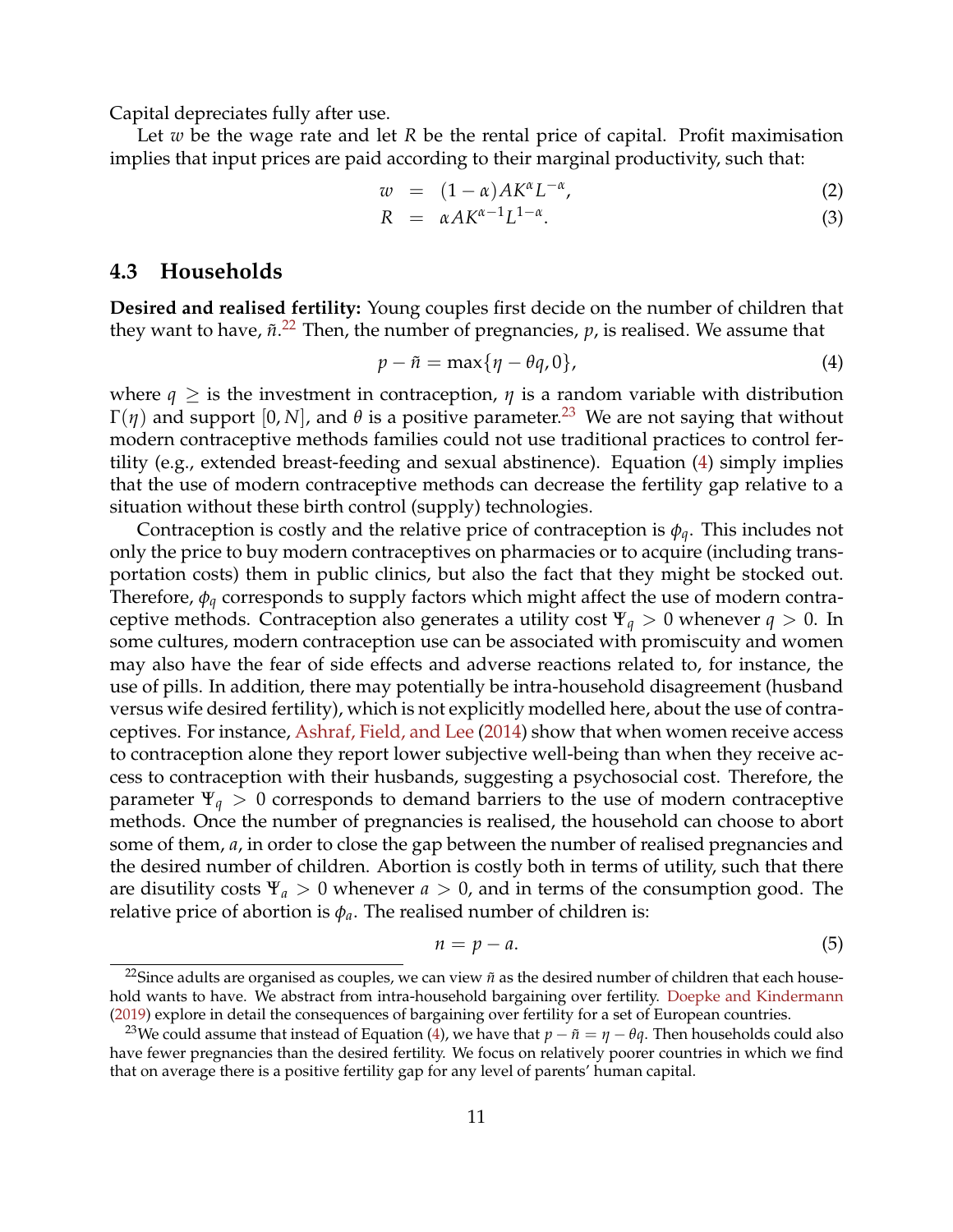<span id="page-11-2"></span>Investment in the use of modern contraceptives is an insurance against the risk of unwanted pregnancies. Abortion terminates a pregnancy with certainty. Therefore, we can see modern contraceptives as unwanted pregnancy preventives, while abortion is an ex post treatment (cf., [Kremer and Syder,](#page-38-5) [2015\)](#page-38-5). Both technologies incur costs and agents will take them into account when making their birth control choices.

**Human capital:** Parents invest in the education of their children,  $e \geq 0$ , such that the human capital of their children is equal to

<span id="page-11-0"></span>
$$
h' = \epsilon \tilde{h}(e). \tag{6}
$$

The function  $\tilde{h}(e)$  is increasing, differentiable, and concave with respect to  $e$ , and the price of education in terms of the consumption good is  $\lambda(e)$ , which varies with *e*. We also assume that  $h(0) > 0$  such that the quality of children's income elasticity is increasing with income, as postulated by [Becker](#page-37-0) [\(1960\)](#page-37-0) and explored by [Greenwood, Seshadri, and Van](#page-38-6)[denbroucke](#page-38-6) [\(2005\)](#page-38-6), to generate the secular decline in fertility and the increase in human capital. The shock  $\epsilon \sim F(\epsilon)$  has positive support and summarises unobserved factors that influence the human capital production process. Investment in education is in terms of the consumption good. Children are also time consuming. Each child takes a fraction  $\chi \in (0,1)$  of her parents time endowment and  $N\chi < 1$ .

**Optimal decisions:** Consumption of couples during the young adulthood period and old adulthood period are denoted by  $c_y$  and  $c'_o$ , respectively. Preferences of couples are represented by the following utility function:

$$
U(c_y, c'_0, n, h'),\tag{7}
$$

where  $U(\cdot,\cdot,\cdot,\cdot)$  is differentiable, increasing, and concave in all arguments.

Let *s* be the savings of a young adult couple and  $I_{a>0}$  be an indicator function which equals one when *a* > 0 and zero otherwise. The problem of the couple with *p* realised pregnancies who invested *q* in contraception is to choose  $c_y$ ,  $c'_0$ , *a*, *s*, and *e* to maximise

$$
\tilde{V}(h,p,q) = \max_{c_y,c'_0,a,s,e \ge 0} \{ E_{\epsilon}[U(c_y,c'_0,n,\epsilon\tilde{h}(e))] - \Psi_a \mathbf{I}_{a>0} \},\tag{8}
$$

subject to  $(5)$ ,  $(6)$ ,

<span id="page-11-1"></span>
$$
c_y + s + \phi_q q + \phi_a a + \lambda(e) en = wh(1 - \chi n), \qquad (9)
$$

$$
c_o' = R's.
$$
 (10)

 $E_{\epsilon}$ . corresponds to expectations over  $\epsilon$ . Equation [\(9\)](#page-11-1) corresponds to the budget constraint of the young couple. It implies that consumption plus savings of the household plus expenditures on contraception, abortion, and education must be equal to income. Budget constraint [\(10\)](#page-11-1) states that in old adulthood, couples consume the principal and interest from their savings during the young adulthood period.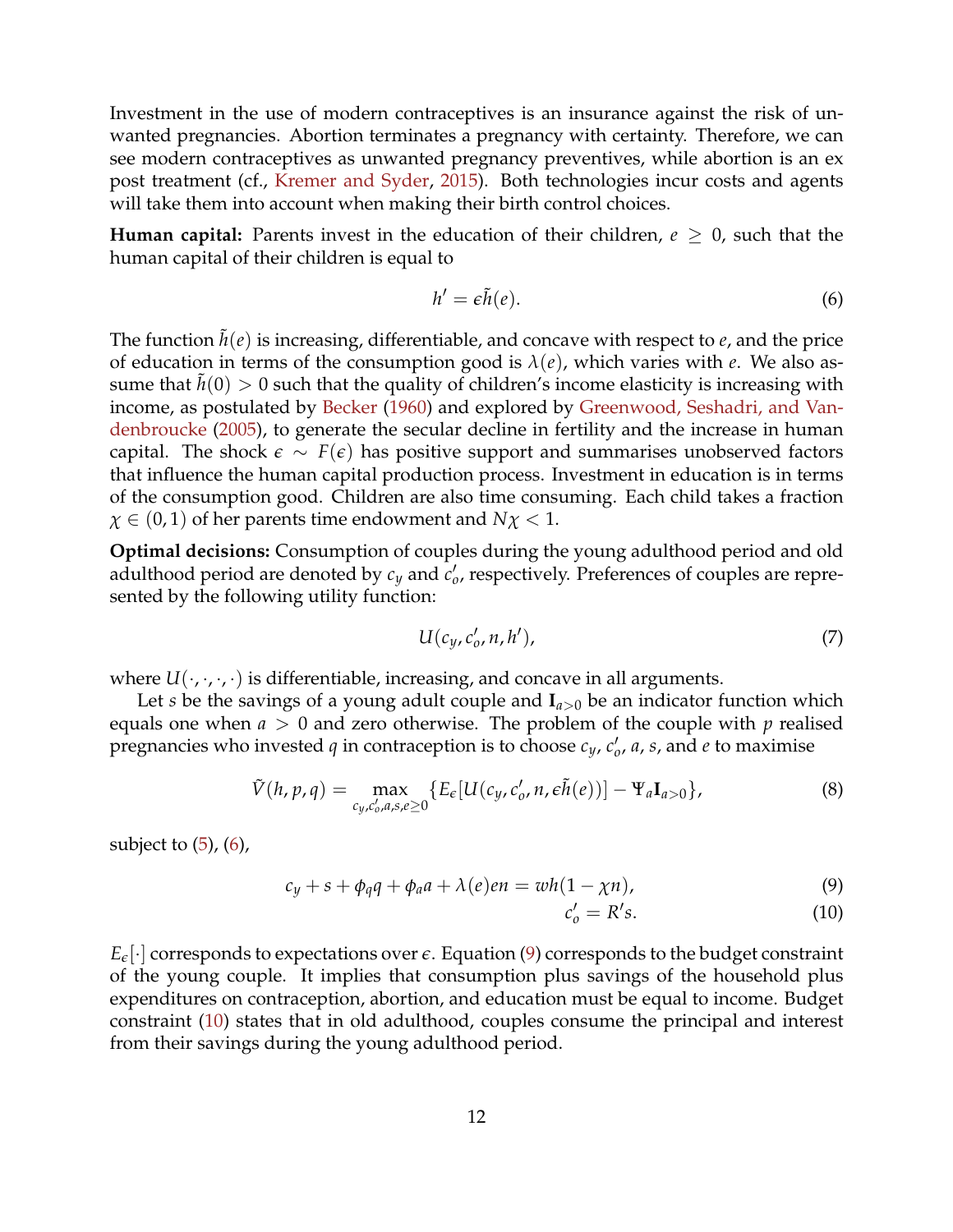Let  $I_{q>0}$  be an indicator function which equals one when  $q>0$  and zero otherwise. The problem of a couple before the number of pregnancies is realised is to choose the number of desired children,  $\tilde{n}$ , and investment in contraception,  $q$ , in order to:

$$
V(h) = \max_{\tilde{n}, q \ge 0} \{ E_{\eta} [\tilde{V}(h, b, q) - \Psi_q \mathbf{I}_{q>0}] \}, \qquad (11)
$$

.

subject to Equation [\(4\)](#page-10-2). The notation  $E_n[\cdot]$  denotes that expectations are taken over the stochastic number of pregnancies summarised by the random variable *η*.

### **4.4 Equilibrium**

In a competitive equilibrium, agents and firms optimally solve their problems and all markets clear. Let  $x = (h, \eta)$  with  $x \in \mathcal{X} = (0, \infty) \times (0, N)$ . The couples' optimal behaviour defines optimal policy functions  $c_y(x)$ ,  $c'_\theta(x)$ ,  $s(x)$ ,  $q(h)$ ,  $a(x)$ ,  $e(x)$ , and  $\tilde{n}(h)$ . The stationary equilibrium in this economy is characterised by a stationary human capital distribution associated with the optimal behaviour of couples and firms. To characterise the stationary human capital distribution, first define the following function,

$$
\mathbf{1}(x,\epsilon,h') = \begin{cases} 1 & \text{if } h' = \epsilon \tilde{h}(e(x)) \\ 0 & \text{otherwise} \end{cases}
$$

The function above takes the value of one if a child coming from parents with a state *x* and a shock  $\epsilon$  builds a human capital level  $h'$  . It takes the value of zero otherwise. Next, construct a transition probability function,

$$
P(h'|x) = \int \mathbf{1}(x,\epsilon,h')dF(\epsilon),
$$

which computes the probability that a child attains human capital level *h'* conditional on having parents with state *x*. The number of children of a household is given by

$$
n(x) = \tilde{n}(h) + \max\{\eta - \theta q(h), 0\} - a(x).
$$

Based on this, define the distribution function of human capital as

<span id="page-12-0"></span>
$$
Y(h') = \frac{\int_{\mathcal{X}} n(x)P(h'|x)dY(h)d\Gamma(\eta)}{\int_{\mathcal{X}} n(x)dY(h)d\Gamma(\eta)}.
$$
\n(12)

The distribution of human capital in the economy is Υ. The rate of population growth, *g*, in this economy is given by

<span id="page-12-1"></span>
$$
1 + g = \int_{\mathcal{X}} n(x)dY(h)d\Gamma(\eta). \tag{13}
$$

The law of motion for the distribution presented in Equation [\(12\)](#page-12-0) takes into account population growth as evidenced by the normalisation in the denominator. In this economy both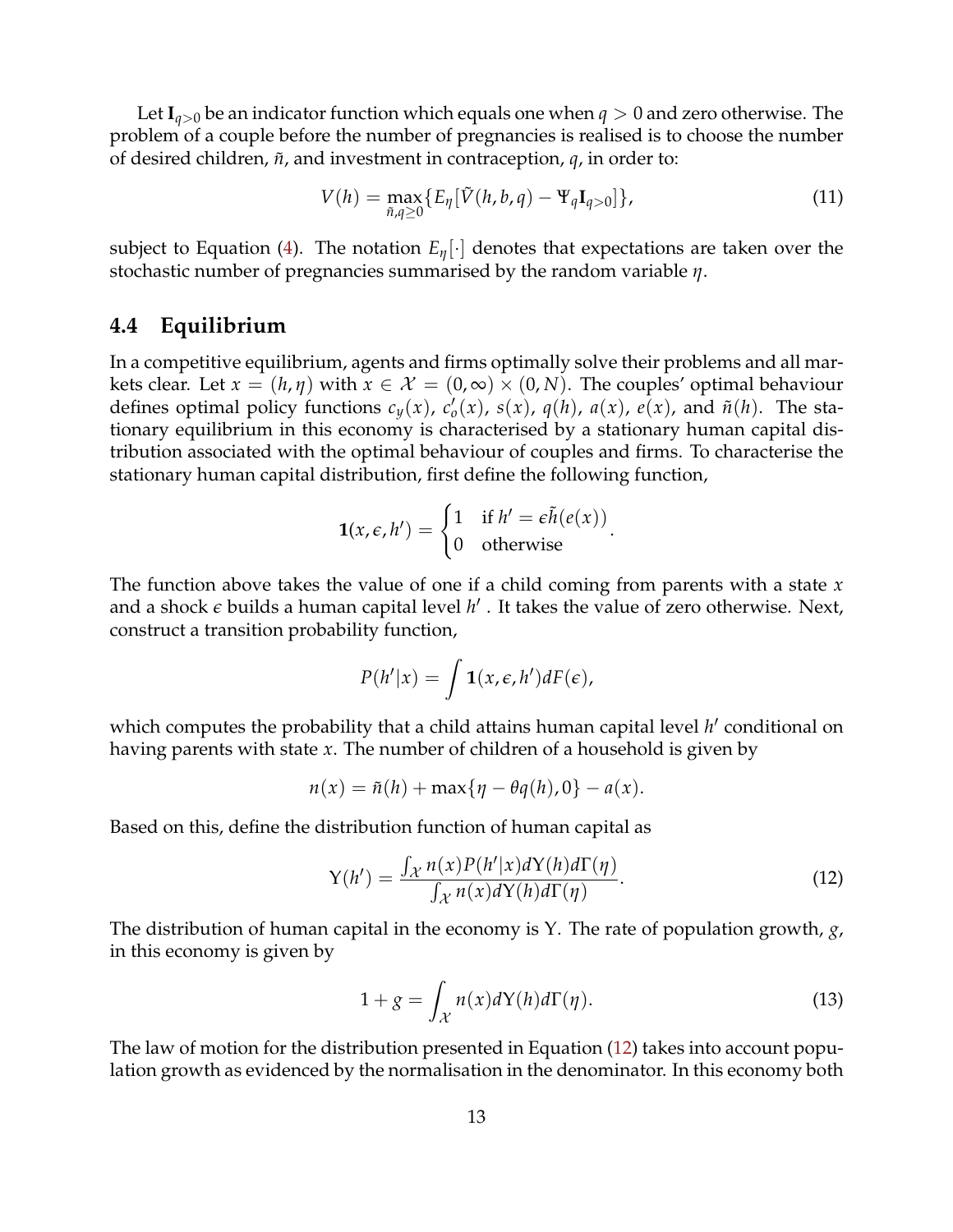capital and labor will grow with the rate of population growth. To define the stationary equilibrium, one can de-trend these two variables in the following way,

$$
L = \frac{L_t}{(1+g)^t}, \text{ and } K = \frac{K_t}{(1+g)^t}.
$$

**Definition: (Stationary Competitive Equilibrium)** *A stationary competitive equilibrium for this economy consists of allocations for firms* {*K*, *L*}*, a collection of policy functions for households*  $\{c_y(x), c'_o(x), s(x), q(h), a(x), e(x), \tilde{n}(h)\}\$ , a stationary distribution Y, a vector of prices  $\{w, R\}\$ , *and a population growth rate g such that:*

- i. *Given the vector of prices*  $\{w, R\}$ *, the vector*  $\{K, L\}$  *solves* [\(2\)](#page-10-4) *and* [\(3\)](#page-10-4)*.*
- ii. *Policy functions*  $q(h)$  *and*  $\tilde{n}(h)$  *solve value function*  $V(h)$  *and*

$$
p - \tilde{n}(h) = \max\{\eta - \theta q(h), 0\}.
$$

- iii. *Policy functions*  $\{c_y(x), c'_o(x), s(x), a(x), e(x)\}$  *solve value function*  $V(h, b, q)$ .
- iv. *Market clearing conditions are such that:*

$$
\int_{\mathcal{X}} [c_y(x) + s(x) + \phi_q q(x) + \phi_a a(x) + \lambda(e)e(x)n(x)]dY(h)d\Gamma(\eta)
$$
(14)  
 
$$
+ \frac{1}{1+g} \int_{\mathcal{X}} c_o(x)dY(h)d\Gamma(\eta) = AK^{\alpha}L^{1-\alpha},
$$
  
\n
$$
L = \int_{\mathcal{X}} h(1 - n(x)\chi)dY(h)d\Gamma(\eta),
$$
(15)

*and*

$$
K' = \int_{\mathcal{X}} s(x)dY(h)d\Gamma(\eta). \tag{16}
$$

- v. *The distribution of human capital* Υ *solves [\(12\)](#page-12-0).*
- vi. *The population growth rate is given by [\(13\)](#page-12-1).*

# <span id="page-13-0"></span>**5 Fitting the Model to the Data**

In order to investigate the effects of family planning interventions on human capital dynamics, inequality, and income, we must assign values for the model parameters. We have prior information about some parameters but other parameters are specific to the analysis at hand and little is known about their magnitudes. Therefore, values for these parameters will be estimated such that the model matches key micro and macro moments of Kenya for the late 2000s, due to data restrictions. We use a minimum distance procedure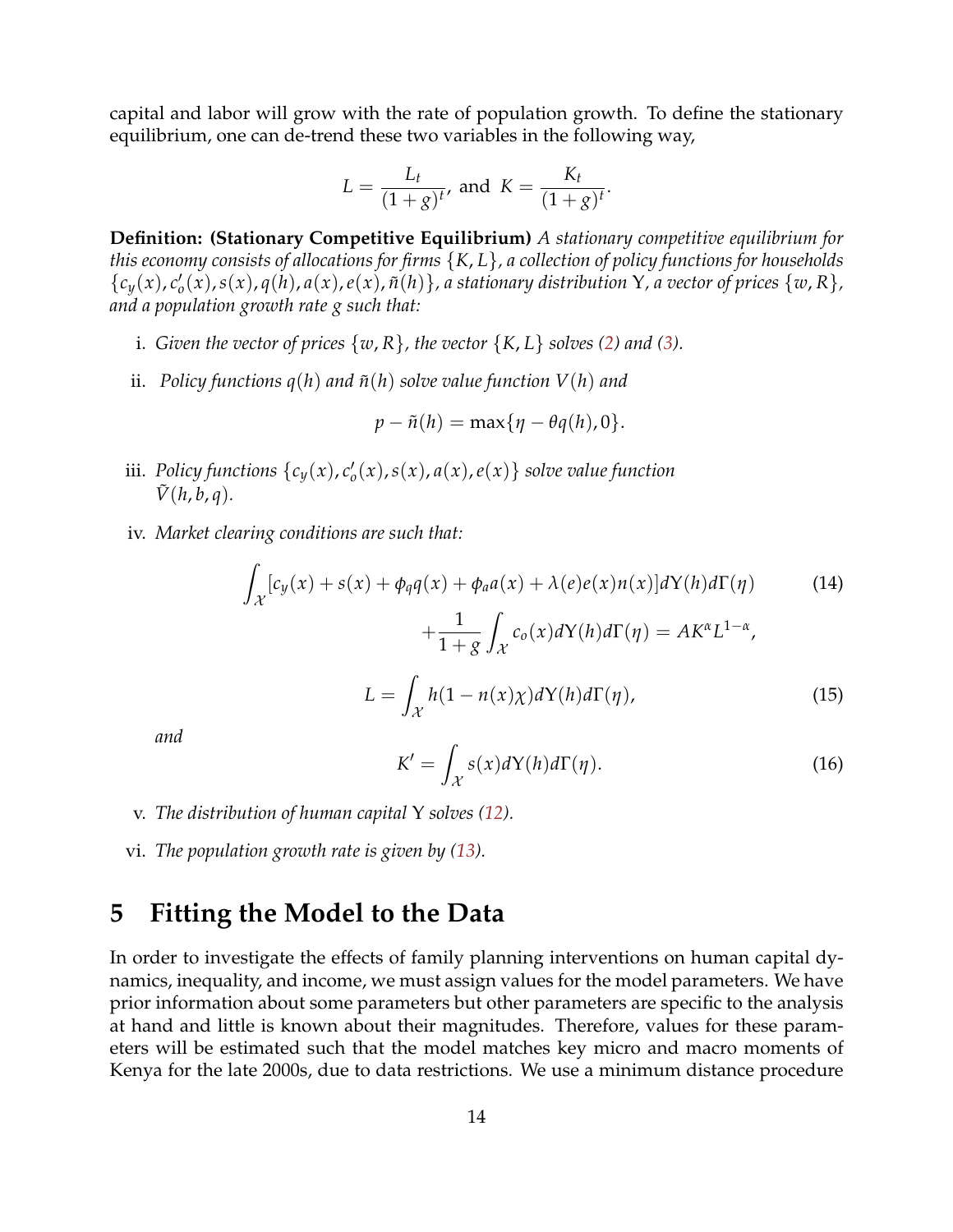<span id="page-14-1"></span>which targets a set of data moments on wanted and unwanted fertility and family planning in terms of contraceptives and abortion conditional on education levels. These data moments are derived from the 2008 Kenya Demographic and Health Survey. Matching the cross-sectional distributions of fertility and family planning conditional on human capital ensures that the model delivers a credible link between fertility uncertainty, family planning instruments to mitigate it, and human capital accumulation. We concentrate on the following levels of education: *0 years of schooling*, *4 years of schooling*, *8 years of schooling*, *12 years of schooling*, and *16 years of schooling*. We also target several aggregate moments such as income inequality, the consumption-output ratio, and the capital-output ratio, among others. First, however, we need to impose functional forms for some of the expressions of our theoretical framework. Below we describe in detail these functions and how we calibrate and estimate model parameters.

### **5.1 Calibration and Estimation**

**Model period:** The model period is assumed to be 20 years. This is consistent with the 2008–2014 average life-expectancy in Kenya of around 60 years (cf., [The World Bank,](#page-39-5) [2015\)](#page-39-5).

**Production technology:** The capital share in income we get from the Penn World Tables (cf., [Feenstra, Inklaar, and Timmer,](#page-37-11) [2015\)](#page-37-11) and set it to  $\alpha = 0.36$ . Capital depreciates fully after use. The productivity factor *A* is chosen such that total output per capita is normalised to 1. The production technology parameters are: *A* and  $\alpha = 0.36$  (one to be estimated).

**Fertility technology:** The fertility shock *η* has the following cumulative distribution function:  $\Gamma(\eta) = \left(\frac{\eta}{N}\right)^{\kappa}$ , where *N* corresponds to the maximum number of unwanted pregnancies possible. We set the maximum number of unwanted pregnancies per woman to 10. In the grid for wanted fertility we also set the maximum number of wanted pregnancies to 10 so that a woman could have a maximum of 20 pregnancies in her lifetime. Since the model period is 20 years, this implies one pregnancy per year. The efficiency of contraception is determined by *θq*. Different combinations of parameters *φ<sup>q</sup>* and *θ* lead to identical choices of consumption and fertility. In order to resolve this issue, we normalise the price of contraception to one such that  $\phi_q = 1$ . The relative price of abortion is equal to  $\phi_q > 0$ . The fertility technology parameters are:  $N = 10$ ,  $φ<sub>q</sub> = 1$ ,  $κ$ ,  $θ$ , and  $φ<sub>a</sub>$  (three to be estimated).

**Human capital function and child-rearing technology:** The offsprings' human capital is given by  $h' = \epsilon \tilde{h}(e)$ . We assume that  $\tilde{h}(e) = h_0 + h_1 e^{\zeta}$ . The fixed component  $h_0$  implies non-homothetic preferences over human capital. This feature and the time cost of children,  $\chi$ , help us generate a negative relationship between fertility and parental income/education in the model. $^{24}$  $^{24}$  $^{24}$  We restrict the choice of education to five discrete options: no education, four years, eight years, twelve years, and sixteen years. Each of these five discrete levels bears an education cost. The vector of education costs  $\lambda(e) \in$  $\{0, \lambda_1, \lambda_2, \lambda_3, \lambda_4\}$  summarises the amount of consumption goods parents need to forgo in order to finance the education of a child to one of these five levels. The unobserved ability

<span id="page-14-0"></span><sup>&</sup>lt;sup>24</sup>See [Greenwood, Seshadri, and Vandenbroucke](#page-38-6) [\(2005\)](#page-38-6) and [Jones, Schoonbroodt, and Tertilt](#page-38-7) [\(2010\)](#page-38-7).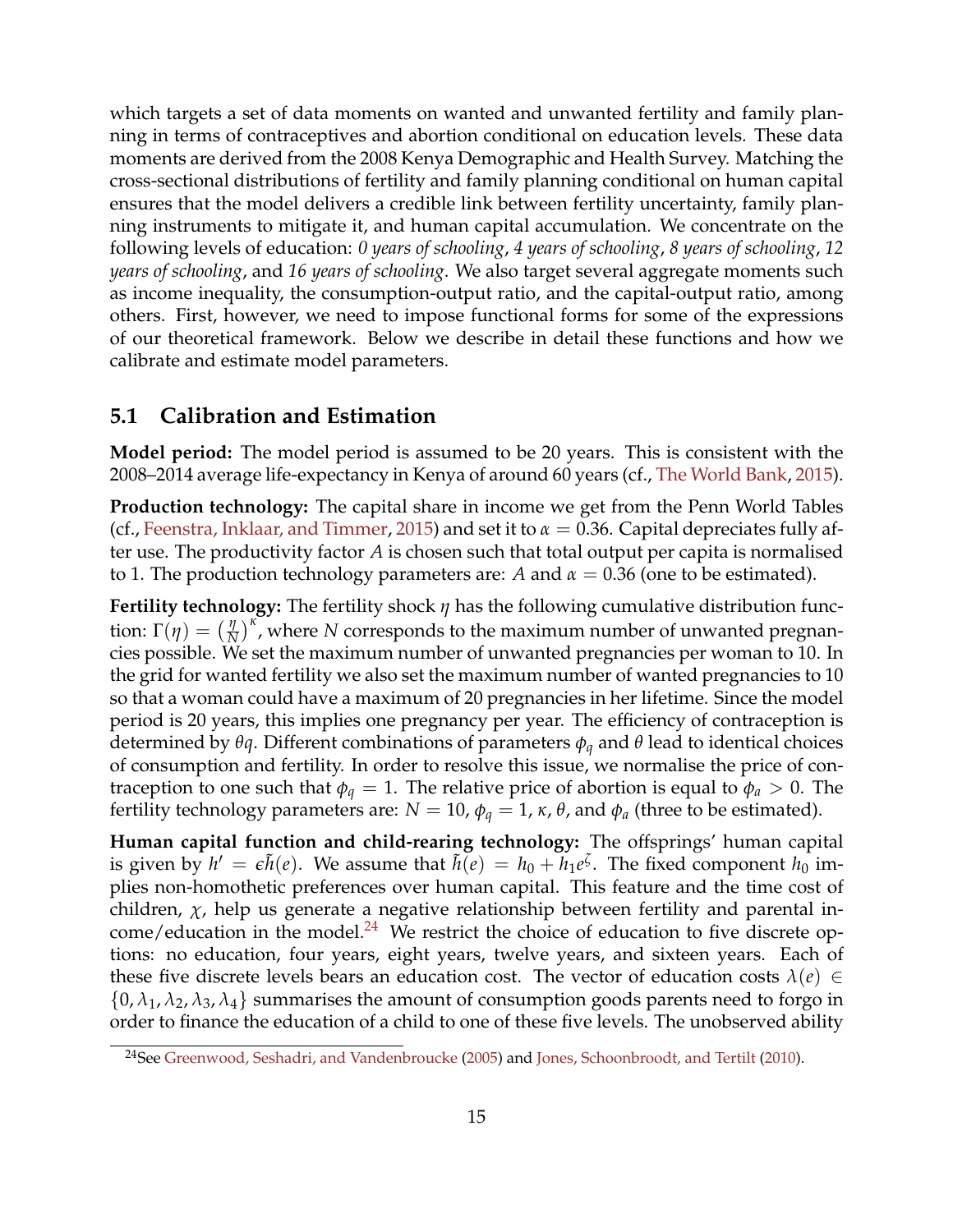<span id="page-15-2"></span>that augments the human capital production, *e*, is assumed to have a log-normal distribution with mean 0 such that  $\ln \epsilon \sim N(0,\sigma_{\epsilon}^2)$  $\epsilon$ <sup>2</sup>). There is also the time cost of raising a child, *χ*. The parameters for this section are:  $\chi$ ,  $h_0$ ,  $h_1$ ,  $\zeta$ ,  $\lambda_1$ ,  $\lambda_2$ ,  $\lambda_3$ ,  $\lambda_4$ , and  $\sigma_{\epsilon}^2$  $\frac{2}{\epsilon}$  (nine to be estimated).

**Utility:** Turning to preferences, the utility function takes the following functional form:

$$
U(c_y, c'_o, n, \tilde{h}(e)) = \log(c_y) + \beta \log(c'_o) + \gamma \log(n) + \xi \log(\tilde{h}(e)).
$$

There are also two costs related to the household's taste: the disutility of contraception use and abortions. Recall that these were defined as  $\Psi_q \mathbf{I}_{q>0}$  and  $\Psi_a \mathbf{I}_{q>0}$  with  $\Psi_q > 0$  and  $\Psi_q > 0$ 0, where  $I_{q>0}$  and  $I_{q>0}$  are indicator functions when the use of modern contraceptives and abortion are positive, respectively. That is, households pay these costs if they engage in strictly positive use of each family planning option. Preference parameters are: *β*, *γ*, *ξ*, Ψ*<sup>q</sup>* and Ψ*<sup>a</sup>* (five to be estimated).

There are therefore 18 parameters of the model to be estimated via a minimum distance procedure. The parameters are set to match the normalisation of output per capita to one and the following 22 data moments:

- (i) Realised fertility rate and unwanted fertility rate by levels of education. Note that matching these two series implies that the level of wanted fertility is matched too. Source: 2008 Kenya DHS.[25](#page-15-0) [**8** targets]
- (ii) Abortion rates and the fraction of women using modern contraception by levels of education. Source: 2008 Kenya DHS and own calculation based on [Westoff](#page-39-6)  $(2008)^{26}$  $(2008)^{26}$  $(2008)^{26}$  $(2008)^{26}$ [**8** targets]
- (iii) Fraction of people in each education category. Source: 2008 Kenya DHS. [**3** targets]
- (iv) Capital-output and consumption-output ratios. Source: Penn World Tables (cf., [Feen](#page-37-11)[stra, Inklaar, and Timmer,](#page-37-11) [2015\)](#page-37-11) . [**2** targets]
- (v) Gini coefficient of household labor income. Source: [The World Bank](#page-39-5) [\(2015\)](#page-39-5). [**1** target]

How do these data moments aid in the process of setting the model parameters? In a general equilibrium setup a change in any parameter affects all targets. However, some sets of data moments are more sensitive to certain parameters. The fertility and family planning targets ((i) and (ii)) conditional on human capital are useful in recovering preference parameters  $\{\gamma, \zeta, \Psi_q, \Psi_a\}$  and the price of abortion  $\phi_a$ , as well as the fertility uncertainty  $\{\kappa\}$ , the efficiency of modern contraceptives  $\theta$ , and the time cost per child *χ*. To be more

<span id="page-15-0"></span> $^{25}$ In the model there are five levels of education: no schooling, 4 years of schooling, 8 years of schooling, 12 years of schooling, and 16 years of schooling. In the DHS survey there are four levels of education: No primary education, primary, secondary, and higher and more. Primary education in Kenya corresponds to 8 years of schooling. Therefore, in the map from the model to the data, we aggregate the no-education category and the 4-years-of-schooling category into one category - from 0 to 4 years of schooling.

<span id="page-15-1"></span> $^{26}$ The total abortion rate is calculated using Equation (7) of [Westoff](#page-39-6) [\(2008\)](#page-39-6), which defines a statistical relation of the total abortion rate with the total fertility rate and the contraceptive prevalence rate. Subsection A1 of the Online Appendix shows precisely how the total abortion rate by education levels was calculated.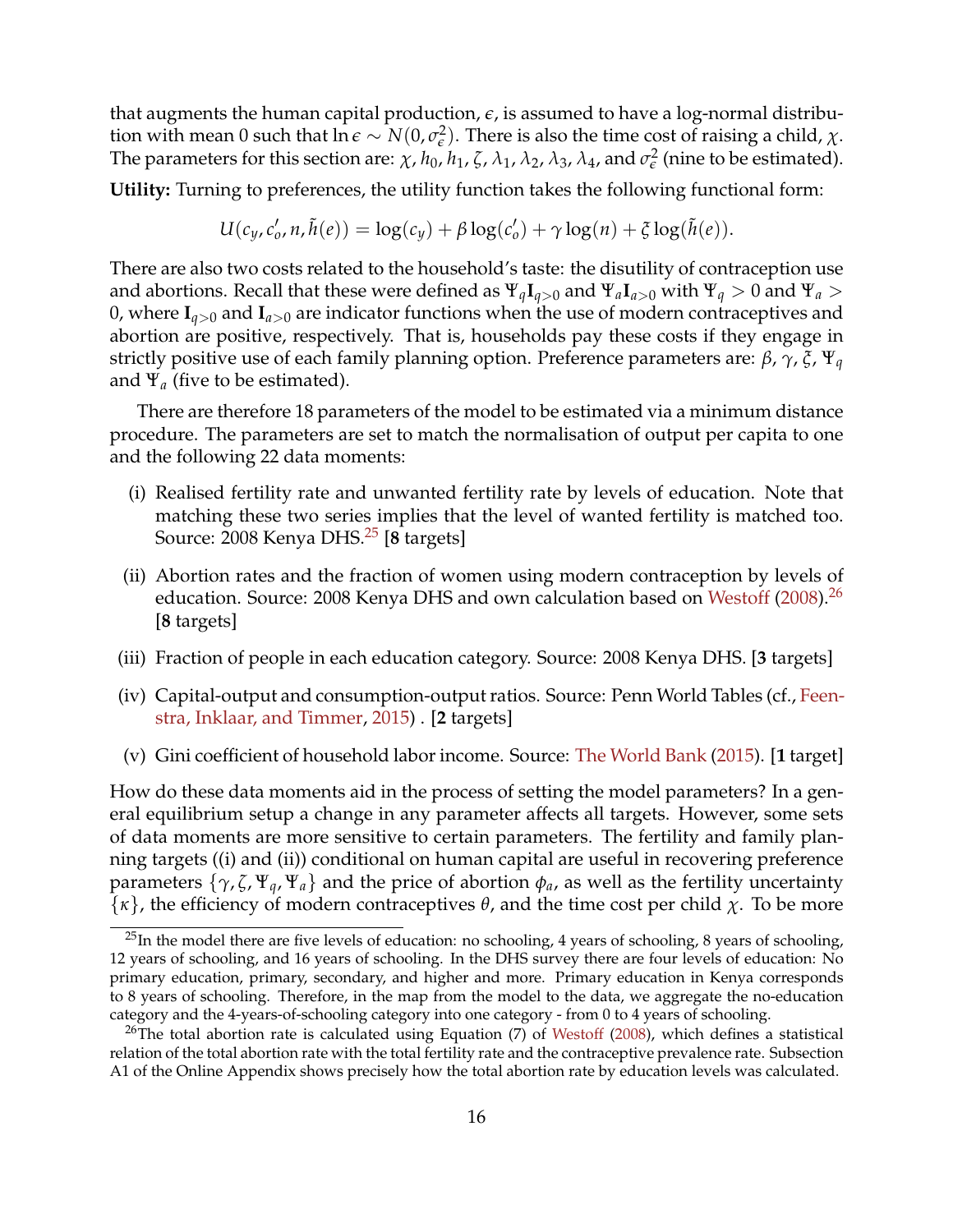<span id="page-16-1"></span>precise, we explore the cross-sectional variation in abortion and contraception use to separately identify the preference parameters (Ψ*<sup>q</sup>* and Ψ*a*) and the technology parameters (*θ* and *φa*). The idea is that preference and technology parameters will affect heterogenous households differently. The distribution over educational categories (iii) identifies the cost parameters  $\{\lambda_1, \lambda_2, \lambda_3, \lambda_4\}$ . The capital to output ratio helps to pin down the discount factor *β*. Matching aggregate targets (iv) along with targets on fertility, family planning, education, and inequality (v) help us in setting parameters for the human capital accumulation process  $\{h_0, h_1, \sigma_{\epsilon}\}.$ 

Let  $\Theta = \{\beta, \gamma, \xi, \Psi_q, \Psi_a, h_0, h_1, \zeta, \chi, \sigma_{\epsilon}, \kappa, \theta, \phi_a, \lambda_1, \lambda_2, \lambda_3, \lambda_4, A\}$  be the vector of parameters to be estimated, and define the difference between the model-generated 22 moments and the normalisation of output to one by  $\mathcal{M}(\Theta)$ , and the data moments D by **. The minimum distance estimation amounts to choosing parameter** values that minimize the squared form,

$$
\hat{\Theta} = \arg \min_{\Theta} R(\Theta)'WR(\Theta),
$$

where **W** is a diagonal weighting matrix. We use an identity matrix in our base estimation. Table [4](#page-17-0) reports the calibrated and estimated parameter values that result from the baseline estimation procedure above for Kenya.

Here are some comments on the estimated parameters. Since the model period corresponds to 20 years, then a discount factor of  $\beta = 0.5952$  implies that agents discount the future at a real rate of 2.6 percent per year. Given the cost of each education level, we can observe that the utility weight on the quality of children is higher than the utility weight on the quantity of children. In addition, the utility cost of contraception is much smaller than the utility cost of abortions. Also, given that the maximum number of unwanted pregnancies is 10, the relative price of contraception is equal to one, and  $\theta = 347.5306$ , then with less than 3 percent of GDP it is possible to avoid any unwanted pregnancies in the model. The time cost per child is about 3.5 percent, which is roughly half the value calibrated by [de la Croix and Doepke](#page-37-3) [\(2003\)](#page-37-3). However, [de la Croix and Doepke](#page-37-3) [\(2003\)](#page-37-3) calibrated this parameter for the United States economy, while our baseline economy is Kenya; we should expect this time cost to be smaller for developing economies than for the United States. Finally, the human capital accumulation function features a large fixed component,  $h_0 = 4.6612$ , which helps in generating the quantity-quality trade-off observed in the data.

#### **5.2 Model Fit**

Now, we discuss the fit of the model with respect to targeted and some non-targeted mo-ments. Table [5](#page-18-0) reports these moments in the data and in the model.

The model matches the fraction of adults in each education category very well, as seen in Figure  $1.^{27}$  $1.^{27}$  $1.^{27}$  $1.^{27}$  Interestingly, when we run a Mincerian regression with the model generated data to calculate the average returns to one additional year of schooling, we show that one additional year of schooling increases on average income by 8.1 percent. [Schoellman](#page-39-7)

<span id="page-16-0"></span><sup>&</sup>lt;sup>27</sup>The average years of schooling in the model is 7.68 years, while it is 7.83 in Kenya.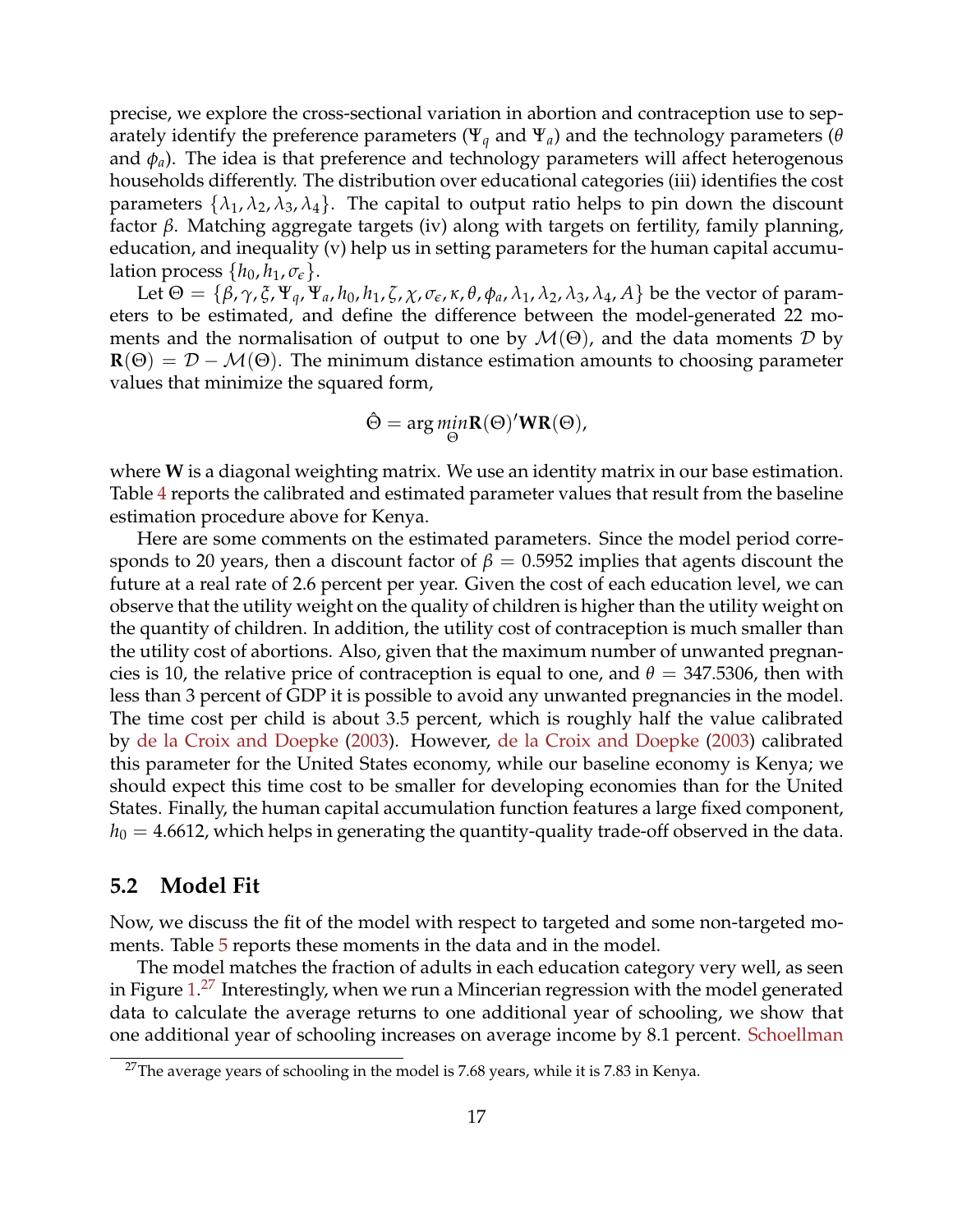<span id="page-17-0"></span>

| Parameter                    | Description                           | Value        | Comment               |
|------------------------------|---------------------------------------|--------------|-----------------------|
|                              | Calibrated parameters (3 parameters)  |              |                       |
| $\alpha$                     | Capital share in income               | 0.36         | Feenstra et al (2015) |
| N                            | Max. number of unwanted pregnancies   | 10           | Normalised            |
| $\phi_q$                     | Price of modern contraceptives        | $\mathbf{1}$ | Normalised            |
|                              | Estimated parameters (18 parameters)  |              |                       |
| А                            | TFP parameter                         | 0.6602       | Moments $(i)-(v)$     |
| β                            | Discount factor                       | 0.5952       | Moments $(i)-(v)$     |
| $\gamma$                     | Utility weight on fertility           | 0.8819       | Moments $(i)-(v)$     |
| $\boldsymbol{\tilde{\zeta}}$ | Utility weight on human capital       | 1.9252       | Moments $(i)-(v)$     |
| $\Psi_q$                     | Utility cost of contraception         | 0.0024       | Moments $(i)-(v)$     |
| $\Psi_a$                     | Utility cost of abortion              | 0.0804       | Moments $(i)-(v)$     |
| $h_0$                        | Human capital - fixed                 | 4.6612       | Moments $(i)-(v)$     |
| $h_1$                        | Human capital - marginal              | 0.0349       | Moments $(i)-(v)$     |
| ζ                            | Human capital - curvature             | 2.1145       | Moments $(i)-(v)$     |
| $\chi$                       | Time cost per child                   | 0.0353       | Moments $(i)-(v)$     |
| $\sigma_{\epsilon}$          | Std of ability shock                  | 0.5992       | Moments $(i)-(v)$     |
| к                            | Fertility uncertainty                 | 0.2830       | Moments $(i)-(v)$     |
| $\theta$                     | Efficiency of contraception           | 347.5306     | Moments $(i)-(v)$     |
| $\phi_a$                     | Abortion cost                         | 0.0033       | Moments $(i)-(v)$     |
| $\lambda_1$                  | Education cost: 4 years of schooling  | 0.0047       | Moments $(i)-(v)$     |
| $\lambda_2$                  | Education cost: 8 years of schooling  | 0.0093       | Moments $(i)-(v)$     |
| $\lambda_3$                  | Education cost: 12 years of schooling | 0.0646       | Moments $(i)-(v)$     |
| $\lambda_4$                  | Education cost: 16 years of schooling | 0.2392       | Moments $(i)-(v)$     |

Table 4: Calibrated and estimated parameters

[\(2012\)](#page-39-7) estimated the returns to schooling in Kenya to be equal to 8.3 percent. Therefore, our model produces an average returns to schooling very close to the one observed in the data. Consequently our model is consistent on how human capital maps onto income, which is one of our key mechanisms of how family planning interventions might affect individual outcomes. The model does also a good job in reproducing the pattern of modern contraceptives prevalence and the total fertility rate conditional on the level of human capital observed in the data.<sup>[28](#page-17-1)</sup> (See Figures [2\(a\)](#page-20-1) and [2\(c\).](#page-20-2)) Therefore, the model replicates qualitatively and quantitatively the trade-off between child quantity and quality which is present in the empirical evidence. The model does generate, however, a lower number of abortions than in the data for the lower tail and upper tail of the abortion distribution conditional on the level of education, but observed abortions in the middle of this distribution match well. (See Figure [2\(b\).](#page-20-3)) Regarding unwanted fertility, the model overestimates by 30 percent this measure for adults with no primary education and underestimates by 50 percent this measure for adults with a primary education degree. (See Figure  $2(d)$ .) Since

<span id="page-17-1"></span> $28$ The model overestimates the fertility rate at the very top of the human capital distribution.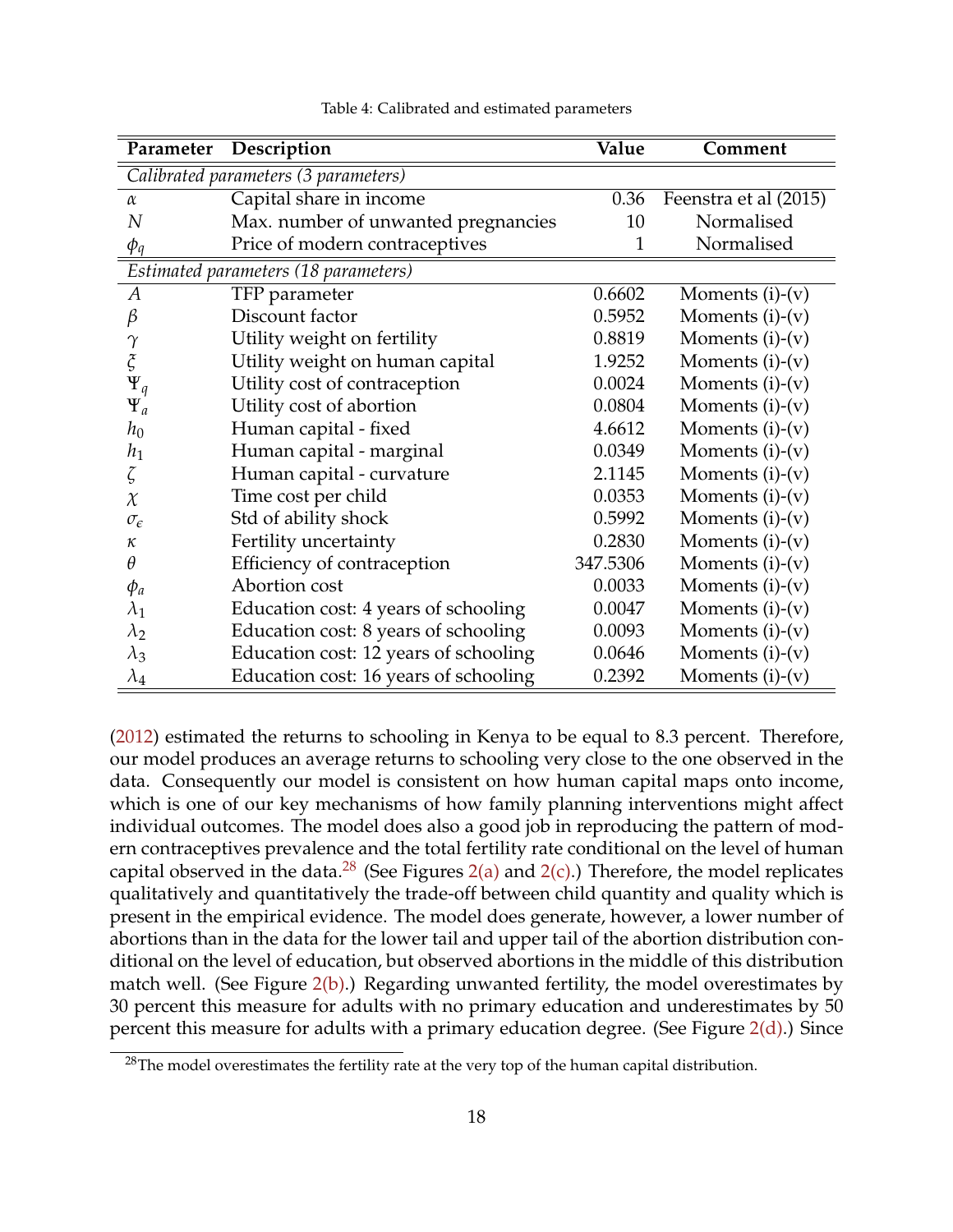<span id="page-18-0"></span>

|                                                                     | <b>Kenya</b> , 2008 |        |
|---------------------------------------------------------------------|---------------------|--------|
| <b>Statistics</b>                                                   | Data                | Model  |
| Targeted moments                                                    |                     |        |
| Adults with no primary education $(\%)$                             | 0.162               | 0.1699 |
| Adults with 8 years of schooling $(\%)$                             | 0.604               | 0.6230 |
| Adults with 12 years of schooling (%)                               | 0.181               | 0.1571 |
| Adults with 16 years of schooling (%)                               | 0.053               | 0.0511 |
| Fertility, parents with no primary education                        | 6.7                 | 6.3675 |
| Fertility, parents with 8 years of schooling                        | 5.5                 | 5.5864 |
| Fertility, parents with 12 years of schooling                       | 4.9                 | 4.9087 |
| Fertility, parents with 16 years of schooling                       | 3.1                 | 4.2051 |
| Unwanted fertility, parents with no primary education               | 0.9                 | 1.1761 |
| Unwanted fertility, parents with 8 years of schooling               | 1.8                 | 0.9079 |
| Unwanted fertility, parents with 12 years of schooling              | 1.3                 | 0.7928 |
| Unwanted fertility, parents with 16 years of schooling              | 0.6                 | 0.5784 |
| Abortions, parents with no primary education                        | 1.06                | 0.8118 |
| Abortions, parents with 8 years of schooling                        | 0.68                | 0.7366 |
| Abortions, parents with 12 years of schooling                       | 0.65                | 0.6559 |
| Abortions, parents with 16 years of schooling                       | 0.97                | 0.6479 |
| Modern contraceptive prevalence, parents with no primary education  | 0.12                | 0.1190 |
| Modern contraceptive prevalence, parents with 8 years of schooling  | 0.348               | 0.3353 |
| Modern contraceptive prevalence, parents with 12 years of schooling | 0.418               | 0.4439 |
| Modern contraceptive prevalence, parents with 16 years of schooling | 0.521               | 0.5561 |
| Income Gini                                                         | 0.485               | 0.4788 |
| Capital-to-output ratio, $K/Y$                                      | 1.57                | 1.3079 |
| Consumption-to-output ratio, C/Y                                    | 0.7118              | 0.6644 |
| Normalisation of output per capita to one                           | $\mathbf{1}$        | 1.051  |
| Non-targeted moments                                                |                     |        |
| Average returns to schooling                                        | 8.3                 | 8.1    |
| Unit abortion cost, % of GDP per capita                             | $0.03 - 0.21$       | 0.063  |
| Contraception expenditure, % of GDP per capita                      | 0.68                | 0.36   |

#### Table 5: Facts, Data versus Model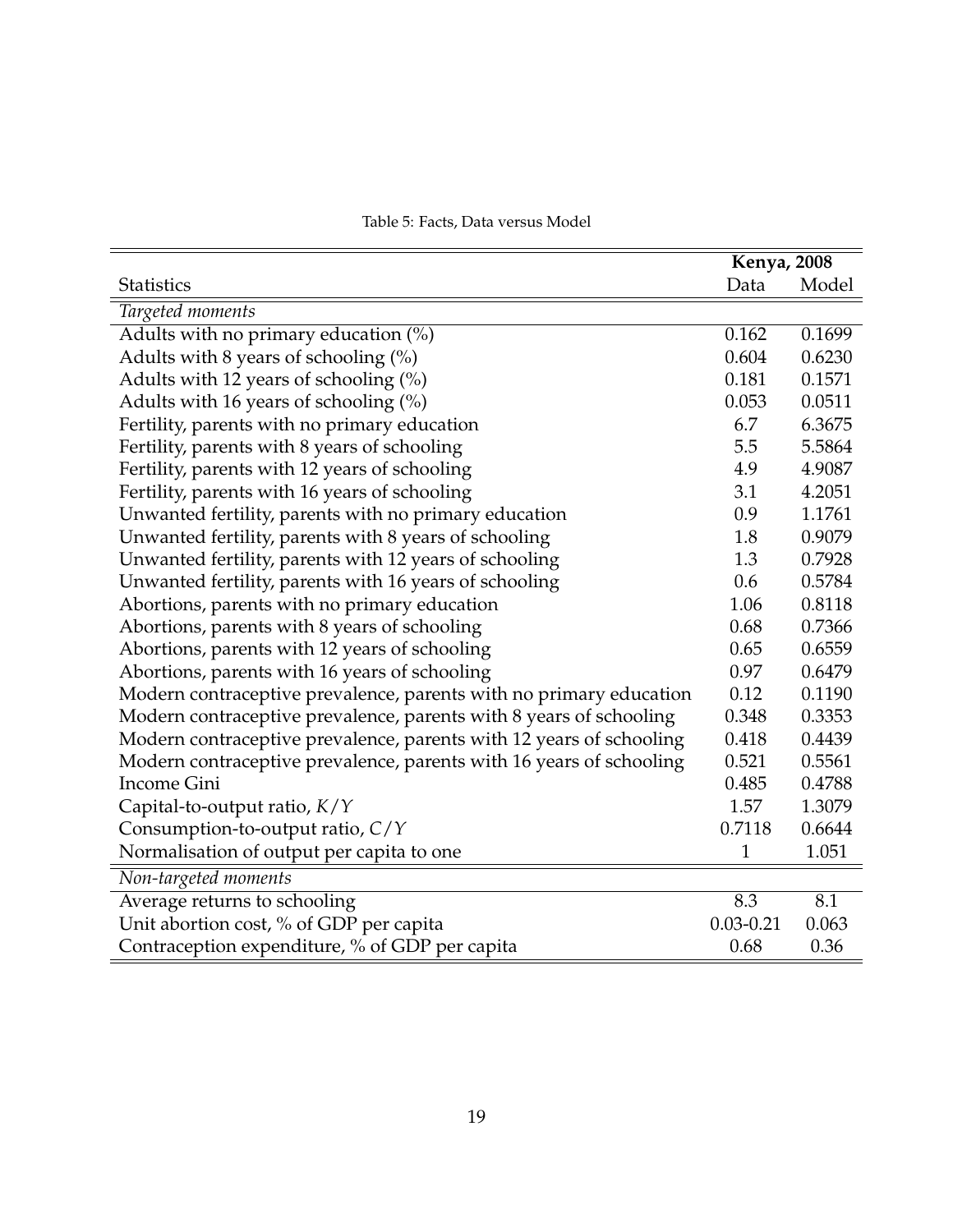<span id="page-19-3"></span><span id="page-19-0"></span>

Figure 1: Data versus model - Fraction of adults by education. Source: 2008 Kenya DHS.

the fraction of adults with primary education is about 3.7 larger than the fraction of adults with no primary education, then if anything, the model underestimates the level of unwanted fertility. In fact, the overall gap between realised and wanted fertility is about 1.2 children for Kenya in 2008, while in the model this gap is 0.9185. In the Online Appendix we also fit the model to moments from Ghana (Subsection D.3) and the fit is better when considering abortion and unwanted fertility by education. Our main conclusions derived from our quantitative analysis for Kenya are robust to the case of the model fit to Ghana.

Regarding the aggregate measures, the model replicates fairly well the Gini index of income and is close to reproducing the capital-to-output ratio and the consumption-tooutput ratio observed in the data. For the non-targeted statistics, the model underestimates slightly the aggregate level of unwanted fertility. There are other factors affecting unwanted fertility, such as infant mortality risks, which are not explicitly modelled in our framework. However, given that we underestimate unwanted fertility, we should see the effects of non-targeted family planning interventions on fertility and other outcomes as lower bounds.<sup>[29](#page-19-1)</sup> Finally, the abortion cost<sup>[30](#page-19-2)</sup> as a fraction of per capita income generated in the model is in the lower range of what is observed in the data. Therefore, it does not seem

<span id="page-19-1"></span><sup>&</sup>lt;sup>29</sup>We underestimate total expenditures on modern contraceptive methods as a share of per capita GDP by at least half of what is observed in the data. We calculate expenditures on modern contraceptives in Kenya by using the proportion of adults adopting each method, and the commodity cost plus personal costs (ex., nurses and doctors) per couple year of protection of each method (cf., [USAID,](#page-39-8) [2010\)](#page-39-8). This gives a weighted average of US\$6.41 per year of protection or 0.68 percent of the Kenyan GDP per capita in 2008.

<span id="page-19-2"></span> $30$ Abortion in Kenya is permitted only when the life or health of the woman is in danger. Yet unsafe abortion remains a leading cause of maternal morbidity and mortality in Kenya (cf., [Mohamed, Izugbara, Moore,](#page-39-9) [Mutua, Kimani-Murage, Ziraba, Bankole, Singh, and Egesa,](#page-39-9) [2015\)](#page-39-9). The price of abortion in Kenya ranges from US\$30-65, in illegal clinics and international charity Marie Stopes clinics (cf., [Fisher,](#page-37-12) [2016;](#page-37-12) [Hussain,](#page-38-8) [2012;](#page-38-8) [Migiro,](#page-38-9) [2011;](#page-38-9) [Robbins,](#page-39-10) [2013\)](#page-39-10), to about US\$200. Since a woman would abort on average one child in her lifetime, then the effective unit cost of abortion in the model is in the range of what is observed in the data.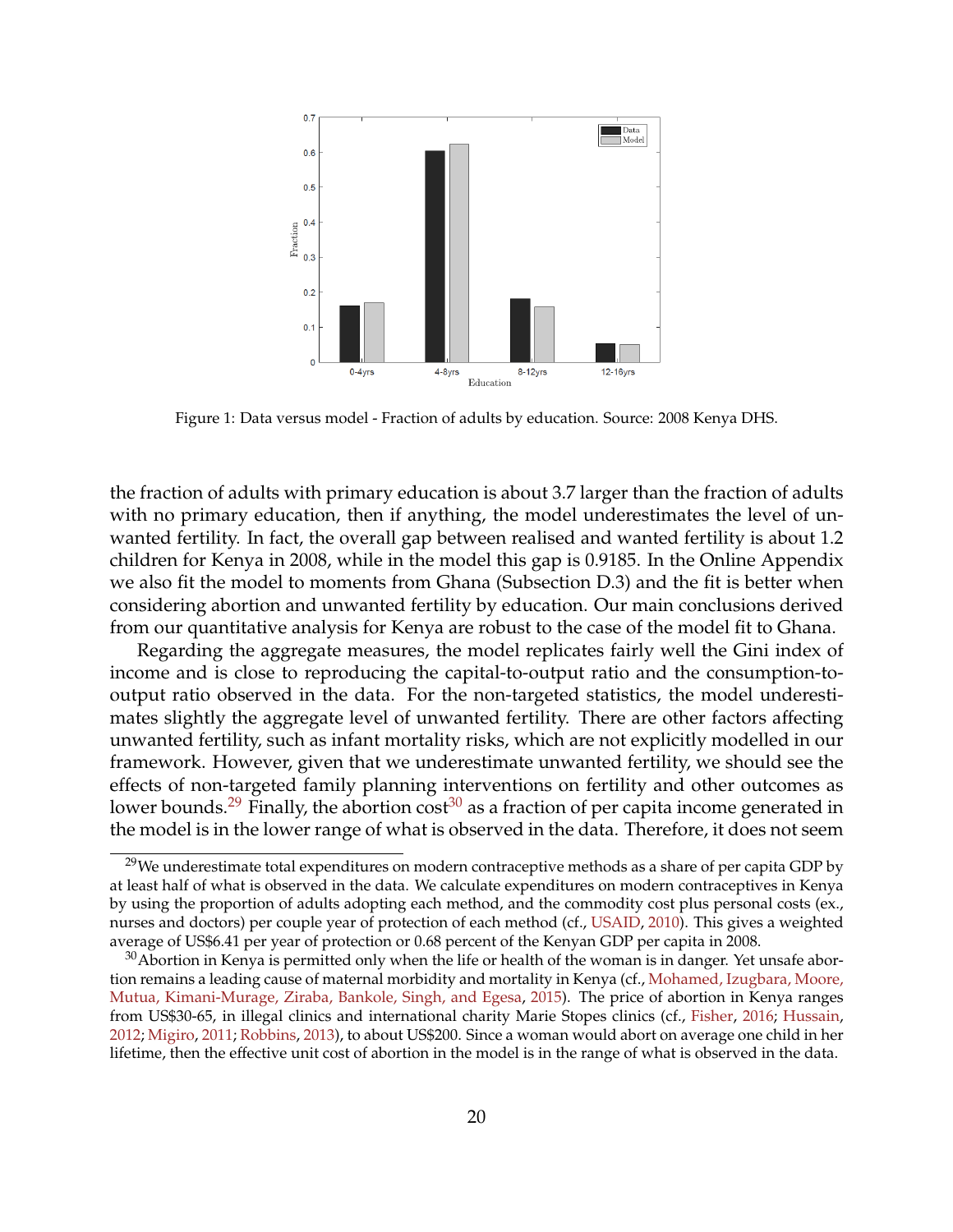<span id="page-20-5"></span><span id="page-20-1"></span>

<span id="page-20-3"></span>

<span id="page-20-4"></span><span id="page-20-2"></span>Figure 2: Data versus model - Selected statistics. Source: 2008 Kenya DHS.

that we are overestimating the values for the cost of modern contraceptives and abortion and therefore making them artificially important in our quantitative simulations on how family planning policy affects fertility, and aggregate outcomes.

### <span id="page-20-0"></span>**5.3 Family Planning Interventions and Fertility: Model versus Data**

Before we implement family planning interventions in our baseline model, we summarise the findings of key studies of the empirical literature, which recover the causal estimates of the effects of family planning policies on fertility and other individual outcomes. This is important in order to provide confidence that our family planning interventions do not overestimate their impacts on fertility, and therefore on aggregate variables. These interventions include subsidising the price of modern contraceptives, and programs to change male attitudes toward family planning. Table [6](#page-21-0) summarises five studies and [Miller](#page-39-11) [and Babiarz](#page-39-11) [\(2016\)](#page-39-11) provide a comprehensive overview of the empirical evidence.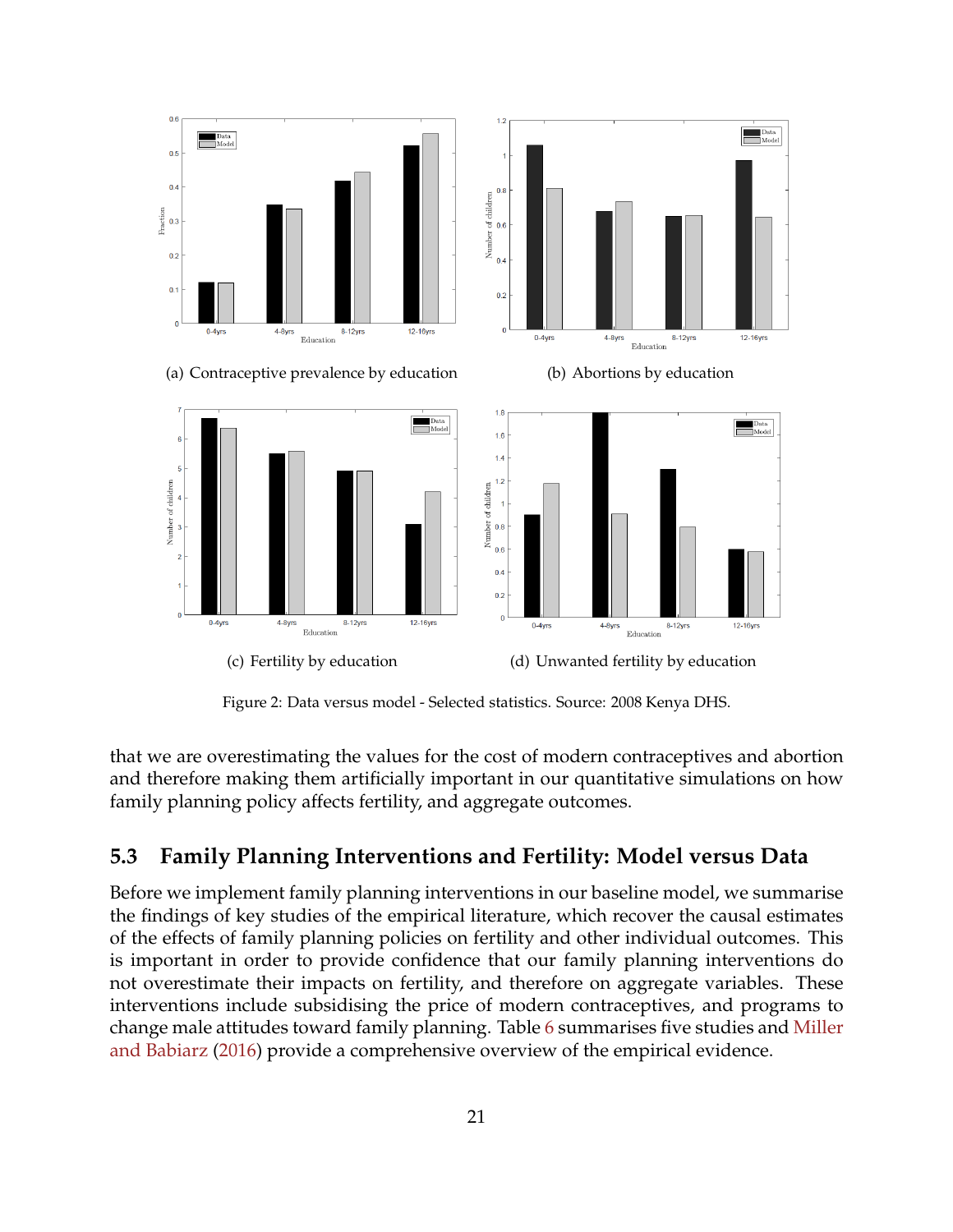| Study                            | Miller (2010)                                                                               | oshi and Schultz (2013)                                                                                                     | Phillips et al (2006)                                                                                            | Kearney and Levine (2009)                                                                                           | Levine et al (1999)                                                                                                               |
|----------------------------------|---------------------------------------------------------------------------------------------|-----------------------------------------------------------------------------------------------------------------------------|------------------------------------------------------------------------------------------------------------------|---------------------------------------------------------------------------------------------------------------------|-----------------------------------------------------------------------------------------------------------------------------------|
| Country                          | Colombia                                                                                    | Bangladesh                                                                                                                  | Ghana                                                                                                            | United States                                                                                                       | <b>United States</b>                                                                                                              |
| Program                          | Profamilia                                                                                  | MCH-FP Program<br>Matlab                                                                                                    | <b>CHFP</b> Project<br>Navrongo,                                                                                 | planning services<br>Medicaid family                                                                                | Abortion legalisation<br>Roe v Wade.                                                                                              |
| Intervention                     | Launched in 1965.<br>availability. Poor<br>Family planning<br>families pay<br>lower price   | Maternal and child<br>contraceptives and<br>follow-up services.<br>Launched in 1977.<br>Home delivery of<br>health services | contraceptives and<br>follow-up services.<br>Launched in 1994.<br>Home delivery of<br>Changing males<br>attitude | Contraceptives, as well<br>Availability of modern<br>Launched in 1993<br>as examinations<br>and laboratory<br>tests | abortion was legal in<br>1973 Supreme Court<br>abortion nationwide<br>decision to legalize<br>(From 1967 to 1973,<br>some states) |
| Identification<br>strategy       | program across<br>The time of the<br>counties                                               | Treatment versus<br>control villages                                                                                        | Treatment versus<br>control villages                                                                             | in eligibility across<br>Timing of change<br>states                                                                 | Timing of abortion<br>legalisation across<br>states                                                                               |
| horizon<br>Time                  | Program started in<br>1965. Census of<br>1993                                               | Census data of 1974<br>and 1982. Survey<br>data of 1996                                                                     | Surveys from 1995<br>to 200                                                                                      | Annual data from<br>1990 to 2003                                                                                    | Annual data from<br>1966 to 1980                                                                                                  |
| Effects on<br>fertility          | children. Completed<br>1993: 5% fewer<br>fertility                                          | children. Completed<br>1996: 16% fewer<br>fertility.                                                                        | completed fertility.<br>children. But not<br>2001: 15% fewer                                                     | children. Completed<br>2003: 8.9% fewer<br>fertility                                                                | 1971-1973: 4% to 11%<br>fewer children. Not<br>completed fertility                                                                |
| Effects on<br>variables<br>other | fertility. Strong effects<br>extensive margin of<br>on other variables<br>No effects on the | disentangle from other<br>Other effects on child<br>health but hard to<br>actions                                           | to disentangle from<br>mortality. But hard<br>Effects on child<br>other actions                                  | N/A                                                                                                                 | on child outcomes<br>Significant effects<br>(other studies)                                                                       |
| Cost                             | 6% of GDP per capita<br>per birth averted                                                   | 120% of GDP per capita<br>per birth averted                                                                                 | N/A                                                                                                              | 18% of GDP per capita<br>per birth averted                                                                          | N/A                                                                                                                               |

<span id="page-21-0"></span>Table 6: Studies of family planning interventions. Table 6: Studies of family planning interventions.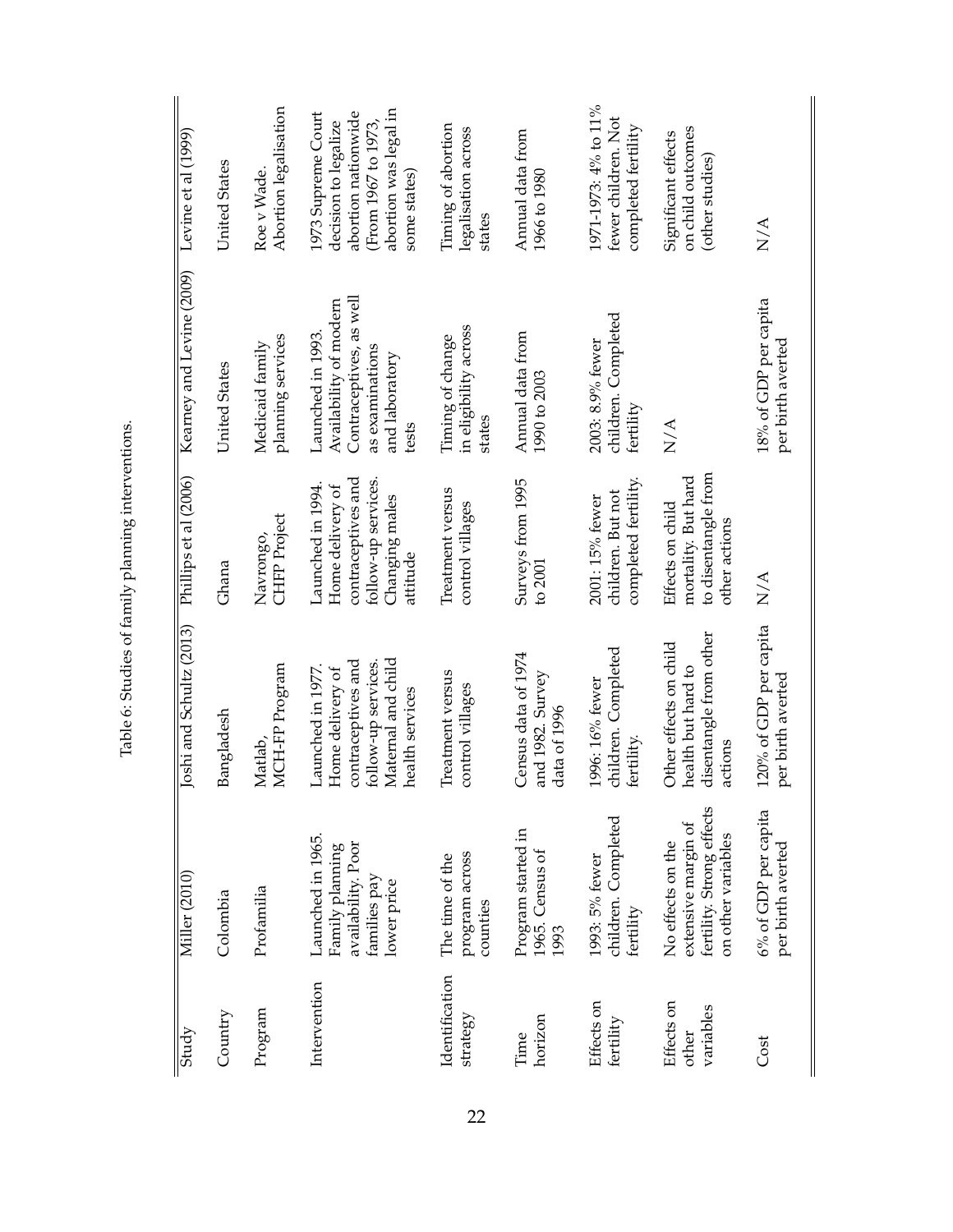<span id="page-22-2"></span>The first study evaluates the impact of Profamilia, a large family planning program in Colombia. This program was founded in 1965 in Bogota and then it was spread to other cities in the country. Profamilia is considered a successful program in providing modern contraceptives at subsidised rates for poor women in urban and rural areas. The time of the launching of the program varied across counties, and this provides the source of variation that [Miller](#page-38-4) [\(2010\)](#page-38-4) explores to show that Profamilia reduced in 5 percent the fertility of women in their lifetime (about one-third of a child) in Colombia. According to [Miller](#page-38-4) [\(2010\)](#page-38-4) this program costs about 6 percent of per capita GDP per birth averted.

Another famous family planning intervention is the 1977 Maternal and Child Health and Family Planning (MCH-FP) program in the Matlab region in Bangladesh. The MCH-FP program had home delivery of modern contraceptives, follow-up services, and general advices to poor women in treatment villages. Maternal and child health services were added over time. [Joshi and Schultz](#page-38-10) [\(2013\)](#page-38-10) show that the program in 1996 reduced completed fertility by 16 percent (0.78 of a child) in treatment villages when compared to control villages. The program has been criticised by its unrealistic cost since the cost per birth averted of the program was about 120 percent of per capita GDP. However, because the program offered a combination of family planning, maternal and child health interventions, then it is not possible to attribute the effects of the program to one of its actions, and to disentangle the cost-benefit of each component. Therefore, it is hard to compare both the effects and the costs of the type of family planning interventions we are able to implement in our theoretical framework with those from the MCH-FP program.

The Navrongo randomised control trial experiment in Ghana was based on the Matlab experiment in Bangladesh. It was launched in 1993 and the treatment arms combined family planning services with a variety of maternal and child health services. After five years, the reduction in completed fertility associated with the program was about 15 percent among married women (cf., [Phillips, Bawah, and Binka,](#page-39-12) [2006\)](#page-39-12). However, such effects on fertility have declined over time. $3\hat{1}$  For reasons similar to those associated with the Matlab project, it is not straightforward to compare the effects on fertility of this program with those generated by our theoretical framework.

[Kearney and Levine](#page-38-11) [\(2009\)](#page-38-11) use state and temporal variation in the change in access (eligibility based on income) to family planning services in the United States through Medicaid to identify the causal effects of access to such services on fertility. They report an 8.9 percent reduction in completed fertility, and a cost of birth averted of about 18 percent of per capita GDP.[32](#page-22-1) [Bailey, Malkova, and McLaren](#page-36-5) [\(2017\)](#page-36-5) using similar identification strategy, find that children from families exposed to such programs had 2.8 percent higher household incomes and were also 7 percent less likely to live in poverty. Therefore, even in developed countries such as the United States, it seems that supply-side family planning interventions can have sizeable effects on fertility and children's outcome.

<span id="page-22-1"></span><span id="page-22-0"></span><sup>&</sup>lt;sup>31</sup>See [Phillips, Jackson, Bawah, MacLeod, Adongo, Baynes, and Williams](#page-39-13) [\(2012\)](#page-39-13).

 $32$ Using a back-of-the-envelope calculation, they estimate a total cost of US\$6,800 per birth averted in 2001. Then using the 2001 GDP per capita in the United States, the cost as fraction of income per capita is 18 percent. As they argue, this is probably an upper bound measure, since the cost of expanding the system was calculated by using the average cost of the program, and not the marginal cost of the existing program.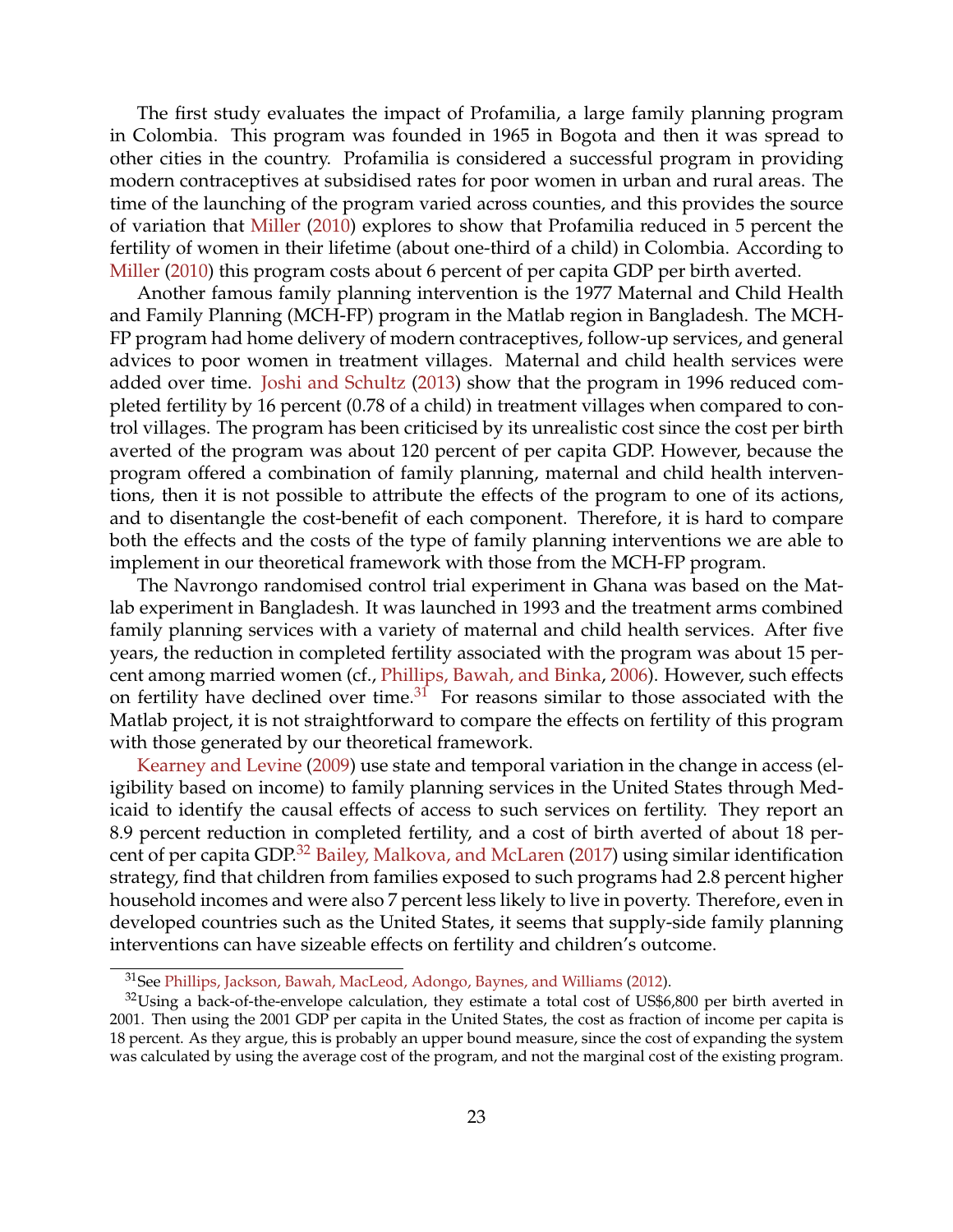<span id="page-23-4"></span>When we improve access to modern contraceptives (decreasing the price *φq*) in our model, we show that such supply-side intervention generates a reduction in fertility of 6.86-8.3 percent,<sup>[33](#page-23-1)</sup> which are consistent with the estimates reported in empirical literature (see Table [6\)](#page-21-0). The cost per birth averted is 7.21 percent of per capita GDP when general equilibrium effects are considered, and 5.97 percent when they are not. Those numbers are very close to those reported by [Miller](#page-38-4) [\(2010\)](#page-38-4), which evaluates a type of family planning intervention that is close in nature to the one implemented in our counterfactual exercises.

Improving access to abortion in our model would also generate a reduction in fertility similar to those found in the empirical literature. When general equilibrium effects are taken into account, improvements in access to abortion reduce fertility in 5.23 percent (see Table [8\)](#page-28-0). When price effects are not considered, then the reduction in fertility is roughly 5.41 percent. Such numbers are close to the estimated effects of legalising abortion on fertility in the United States (cf., [Levine, Staiger, Kane, and Zimmerman,](#page-38-12) [1999\)](#page-38-12).

Therefore, the effects of family planning policies on fertility in our model are consistent with the microeconometric literature on family planning and fertility. This gives us confidence in our quantitative exercises, which are presented in the next section.

# <span id="page-23-0"></span>**6 Quantitative Analysis**

With all parameters calibrated and estimated we can now explore how the equilibrium properties of the model change with different family planning policies.<sup>[34](#page-23-2)</sup> Fertility is known to be an important determinant of individual and aggregate outcomes, but little is known about the aggregate and distributional effects of family planning policies.

#### **6.1 Extreme Scenarios**

Table [7](#page-25-0) reports key statistics of two extreme counterfactual experiments. (See also Figure [3.](#page-26-0)) In the first (*No fertility shocks*) experiment we consider an economy in which households can perfectly control family size such that we set the number of unwanted pregnancies exogenously to zero,  $N = 0$ . There is no uncertainty in fertility and therefore no need to use modern contraceptives  $(q = 0)$  or rely on abortion  $(a = 0)$  to control reproduction. The theoretical framework boils down to a standard quantity-quality fertility model of economic growth. Unwanted fertility goes down to 0 and the average fertility goes down by about 0.4 of a child, i.e., total fertility is reduced by about 7 percent.<sup>[35](#page-23-3)</sup> This last result confirms that aggregate fertility is quite unresponsive to changes in contraceptive access and that the cross-country differences in fertility are mostly driven by the desired family size (cf., [Pritchett,](#page-39-4) [1994\)](#page-39-4) and social norms (cf., [de Silva and Tenreyro,](#page-37-7) [2019\)](#page-37-7).

<span id="page-23-2"></span><span id="page-23-1"></span> $33$  Details of such intervention and others are found in Subsection [6.2.](#page-26-1)

 $34$ We also implement sensitivity analysis with respect to the 18 internally calibrated parameters, including how the results of two counterfactual exercises are affected by local changes in each of these parameters. See the Online Appendix C.

<span id="page-23-3"></span> $35$ [May](#page-38-13) [\(2012\)](#page-38-13) reports that family planning interventions in different countries reduced lifetime fertility between 0.5 and 1.5 children per woman, and most estimates point to the lower end of this interval.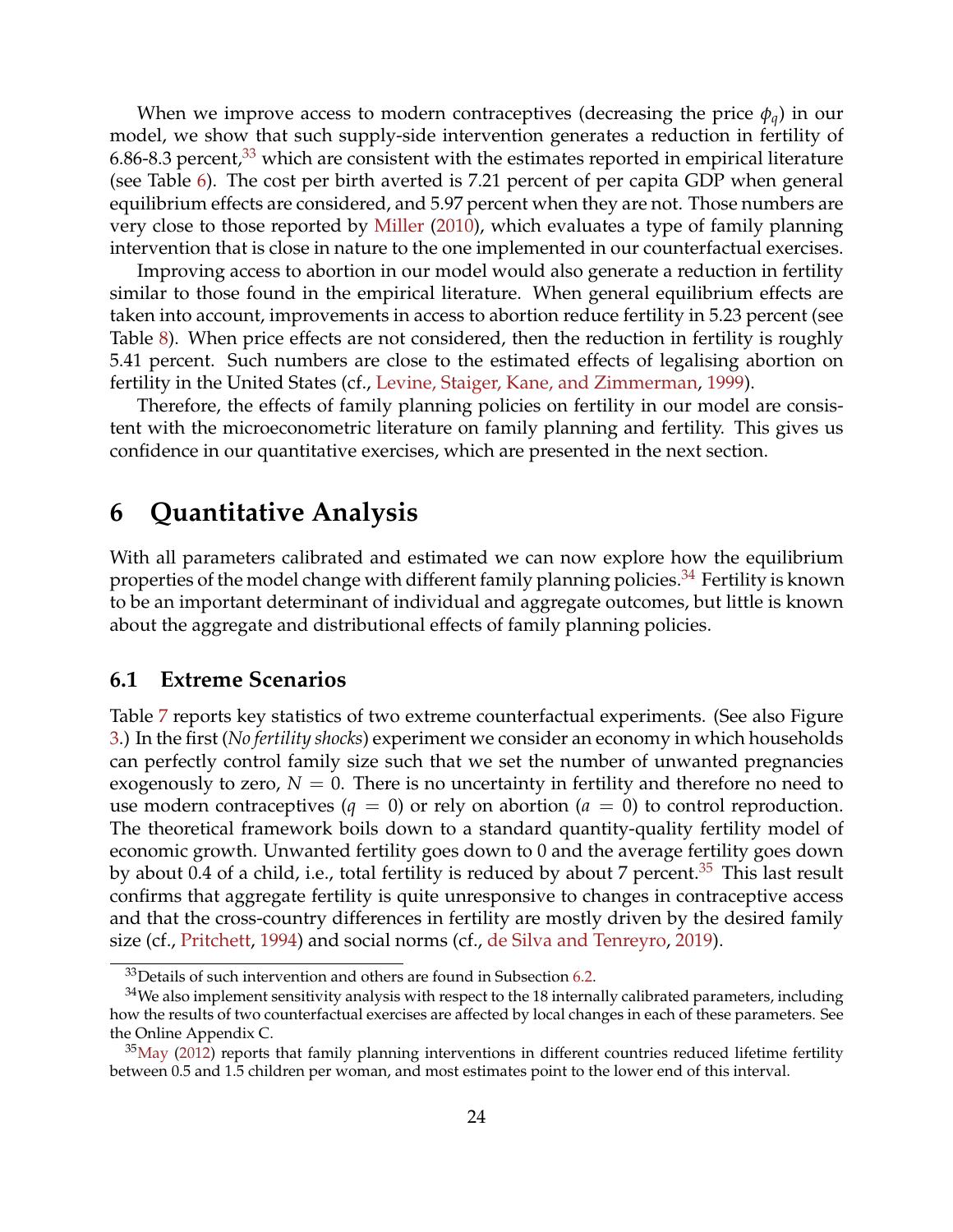<span id="page-24-3"></span>The aggregate fertility measure hides important compositional differences. In this counterfactual experiment the share of households without a primary education falls by 42 percent relative to the baseline. Figure  $3(b)$  shows that fertility decreases for all education levels except for the highest level (16 years of schooling). For this group fertility increases because there are fewer resources spent on contraceptives and abortions, and agents can target a higher wanted fertility (income effect) since there is no risk of having unwanted pregnancies. Investment in human capital and in physical capital rise relative to the baseline. The average number of years of schooling increases by one year,  $36$  and the stock of physical capital increases by 20 percent relative to the benchmark case.<sup>[37](#page-24-1)</sup> Such movements in inputs in production increase the real wage rate by 4 percent, decrease the interest rate by 7 percent, and increase output per capita by 13 percent relative to the baseline. Inequality decreases and most of this reduction is concentrated at the bottom of the income distribution. The ratio for the 90th and 50th percentiles of income remains roughly constant, but the ratio for the 90th and 10th percentiles of income decreases by about 13 percent relative to the baseline. Although welfare is difficult to measure in an economy with endogenous fertility, as explained in [Golosov, Jones, and Tertilt](#page-38-14)  $(2007)$ , <sup>[38](#page-24-2)</sup> we still report the average welfare for the benchmark economy in each experiment. Welfare is measured simply in *utils*, which implies that only an ordinal comparison can be inferred. A compensate variation could clearly be reported, but given the problems to compare welfare in this setting we decide to not report this variation or focus on the welfare analysis.

In order to assess the main channels driving our results, we investigate the effects of shutting down general equilibrium effects (partial equilibrium), the wanted fertility (exogenous fertility) channel, and the education channel (exogenous education). By fixing the interest rate at the baseline level we are considering a small open economy in which not only the real interest rate is exogenously determined, but also (given the constant returns to scale production function) the real wage rate. We observe that relative to the baseline the overall results are quite similar to the case of the full counterfactual experiment in which fertility is perfectly controlled and general equilibrium movements, which lead to changes in the capital effective labor ratio, do not seem to drive the overall results.

In the second decomposition exercise (exogenous fertility) we impose the decision rules for desired fertility from the baseline economy into the economy with no fertility shocks. Notice that while households can target a higher wanted fertility rate than in the baseline when fertility is perfectly controlled, in this counterfactual exercise we shut down this effect. The average fertility falls by about one child (instead of 0.4 of a child) relative to the baseline, which is similar to the decrease in unwanted fertility. Now, with artificially lower fertility, families can invest even more in physical and human capital than when wanted fertility is also endogenous. The average number of years of schooling of the adult population increases by 1.5 years and physical capital increases by 68 percent

<span id="page-24-0"></span> $36$ This is mainly due to the decrease in the share of adults with no primary education, which decreases by 10 percentage points. See Figure  $3(a)$ .

<span id="page-24-1"></span><sup>&</sup>lt;sup>37</sup>[De Magalhães and Santaeulàlia-Llopis](#page-37-13) [\(2018\)](#page-37-13) show that even in Sub-Saharan Africa, which is poorer than Kenya, the wealth to income ratio grows over the life-cycle.

<span id="page-24-2"></span> $38$ We do not have a dynastic structure and it is hard to compute the welfare of those who are not born.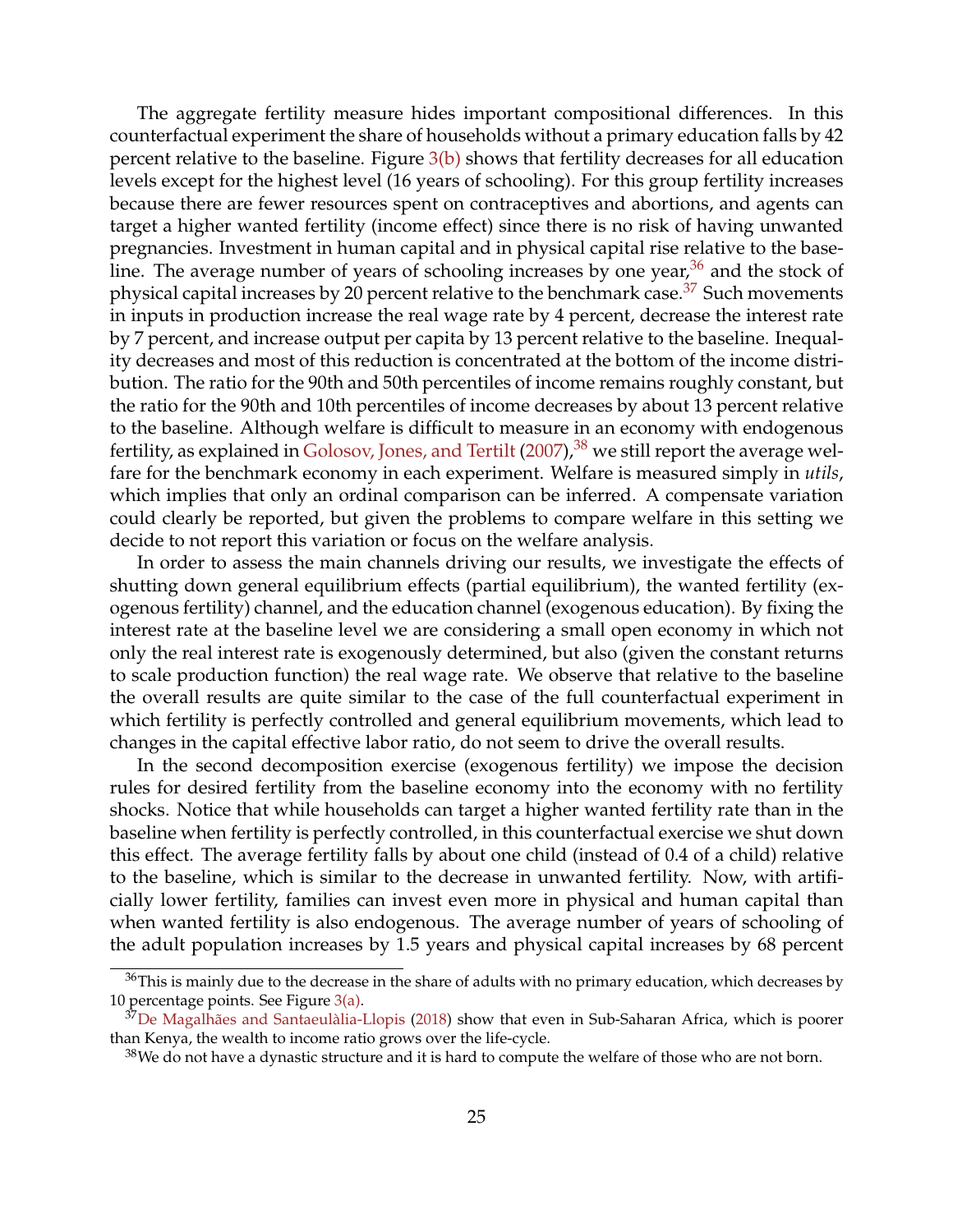<span id="page-25-0"></span>

|                                      |                 |          |                     |       | Counterfactuals |                  |                    |                  |                  |
|--------------------------------------|-----------------|----------|---------------------|-------|-----------------|------------------|--------------------|------------------|------------------|
| <b>Statistics</b>                    | <b>Baseline</b> |          | No fertility shocks |       |                 |                  | No family planning |                  |                  |
|                                      |                 | Full     | Partial             | Exog. | Exog.           | Full             | Partial            | Exog.            | Exog.            |
|                                      |                 | exp.     | equil               | fert. | educ.           | exp.             | equil.             | fert.            | educ.            |
| Output, input and prices             |                 |          |                     |       |                 |                  |                    |                  |                  |
| $Y_{pc}^i$ / $Y_{nc}^{basel}$        | 1               | 1.13     | 1.12                | 1.31  | 1.13            | 0.86             | 0.88               | 0.74             | 1.11             |
| $K^i$ / $K^{basel}$                  | 1               | 1.21     | 1.18                | 1.68  | 1.21            | 0.81             | 0.84               | 0.61             | 1.21             |
| Schooling (years)                    | 7.68            | 8.78     | 8.75                | 9.07  | 8.78            | 6.61             | 6.72               | 6.16             | 7.93             |
| $w^{i}/w^{base}$                     | 1               | 1.04     | 1                   | 1.15  | 1.04            | 0.96             | 1                  | 0.89             | 1.05             |
| $r^{i}/r^{basel}$                    | 1               | 0.93     | 1                   | 0.78  | 0.93            | 1.07             | 1                  | 1.21             | 0.92             |
| Fertility and family planning        |                 |          |                     |       |                 |                  |                    |                  |                  |
| Av. fertility                        | 5.54            | 5.16     | 5.08                | 4.50  | 5.16            | 6.07             | 6.10               | 6.88             | 5.05             |
| Av. unw. fert.                       | 0.92            | $\theta$ | 0                   | 0     | 0               | 2.12             | 2.12               | 2.12             | 2.12             |
| Contrac. use (% HHs)                 | 33              | 0        | 0                   | 0     | 0               | 0                | $\theta$           | $\Omega$         | $\Omega$         |
| Pregn. aborted (%)                   | 12              | $\theta$ | 0                   | 0     | 0               | 0                | 0                  | 0                | 0                |
| Av. contrac. $\exp$ ./ <i>wh</i> (%) | 0.28            | $\theta$ | $\boldsymbol{0}$    | 0     | 0               | $\boldsymbol{0}$ | $\boldsymbol{0}$   | $\boldsymbol{0}$ | $\boldsymbol{0}$ |
| Inequality and welfare               |                 |          |                     |       |                 |                  |                    |                  |                  |
| Gini index                           | 0.48            | 0.47     | 0.47                | 0.47  | 0.47            | 0.47             | 0.48               | 0.47             | 0.48             |
| Labour inc 90/50                     | 3.83            | 3.89     | 3.88                | 4.05  | 3.89            | 3.56             | 3.69               | 3.44             | 3.44             |
| Labour inc 90/10                     | 12.57           | 10.89    | 10.88               | 10.63 | 10.89           | 10.96            | 10.93              | 9.82             | 12.04            |
| Welfare                              | 3.86            | 4.11     | 4.07                | 4.25  | 4.11            | 3.65             | 3.70               | 3.49             | $-\infty$        |

Table 7: Counterfactual experiments: Extreme cases, Kenya 2008

relative to the baseline. Consequently, output per capita increases by 31 percent instead of 13 percent. Therefore, understanding how targeted fertility decisions change with family planning interventions is important to assess the full impact of these policies on individual and aggregate outcomes. In the final decomposition, we keep the policy function of education as in the baseline and let all other margins be adjusted. We observe that relative to the baseline, aggregate and distributional results are in equilibrium similar to when all channels are effective, which suggests that endogenous changes in investment in education do not seem to be driving the economic effects of family planning interventions.

The second extreme case corresponds to the situation in which there is no possibility to control family size unless households change wanted fertility. In order to implement this experiment in our model we simply need to make the utility cost of modern contraceptives and abortions to be so large that it is never optimal for households to use one of those two methods to control their fertility. Relative to the baseline, the average fertility increases by 0.54 of a child, while unwanted fertility increases from 0.92 to 2.12. Consequently, wanted fertility is clearly adjusted downward. Households invest less in human and physical capital and output decreases by 14 percent. Therefore, the difference in output per capita between an economy without any modern control of fertility to another in which there is perfect control of family size is of about 30 percent. In the model without access to modern contraceptives or abortion there is lower inequality relative to the benchmark case, which is due mostly to the reduction of the share of agents acquiring skills. The share of households in all education categories decreases with the only exception being for the share of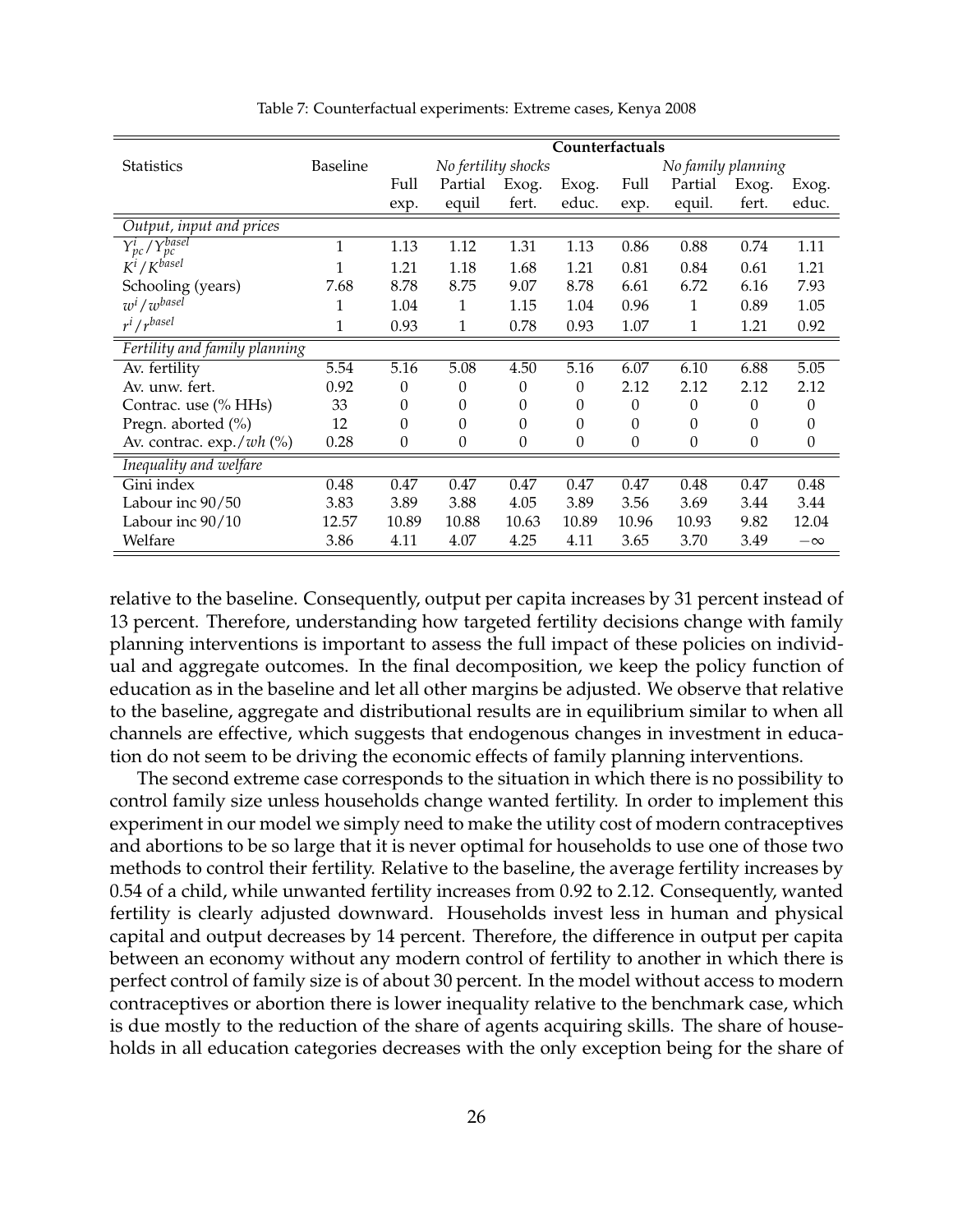<span id="page-26-4"></span><span id="page-26-3"></span><span id="page-26-0"></span>

<span id="page-26-2"></span>Figure 3: Counterfactual experiments: Extreme cases and baseline.

households without a primary degree, which increases by 60 percent. We also provide a decomposition of the full effect by shutting down different channels. As before, general equilibrium effects do not seem to be an important channel, since the model with fixed input prices yields similar results to the baseline. By assuming that the wanted fertility is unchanged, we notice that output would decrease even more than in the full experiment. This is rather intuitive since wanted fertility decreases when modern contraceptives and abortion are not available. Interestingly, output would rise if we keep the education policy unchanged. This is because fertility is lower and investment in education is higher in the benchmark than in the case without fertility control. When the education policy function is kept as in the baseline, households will decrease wanted fertility even more than in the full experiment and will also increase savings. Therefore, relative to the baseline, average years of schooling and physical capital would increase, as well as per capita output.

The following conclusions emerge from these extreme experiments and their decomposition: (i), although reproductive behaviour is mainly driven by demand as suggested by many economists (cf., [Becker,](#page-37-0) [1960;](#page-37-0) [Pritchett,](#page-39-4) [1994\)](#page-39-4), access to modern contraceptives and abortions indeed shape the distributional pattern of fertility and consequently human capital dynamics and savings of a society; (ii), family planning interventions can have sizeable effects on per capita income and seem to improve welfare, in particular of those households at the lower tail of the income distribution in a developing country like Kenya; and (iii), there is clearly an upper bound limit on how family planning policy can affect aggregate outcomes. This is mostly shown in the case of perfect family control (no fertility risks), since output per capita relative to the baseline increases by at most 13 percent. While this is indeed a large measure, it is a small fraction of the difference in income levels between Kenya and more developed or emerging market economies.

#### <span id="page-26-1"></span>**6.2 Supply–side Policies**

The successful strategy of supply–side family planning policies is to make modern contraceptives accessible to as many women as possible. In our model such policies should affect the relative price of contraceptives  $\phi_q$ . Table [8](#page-28-0) reports key statistics relative to the baseline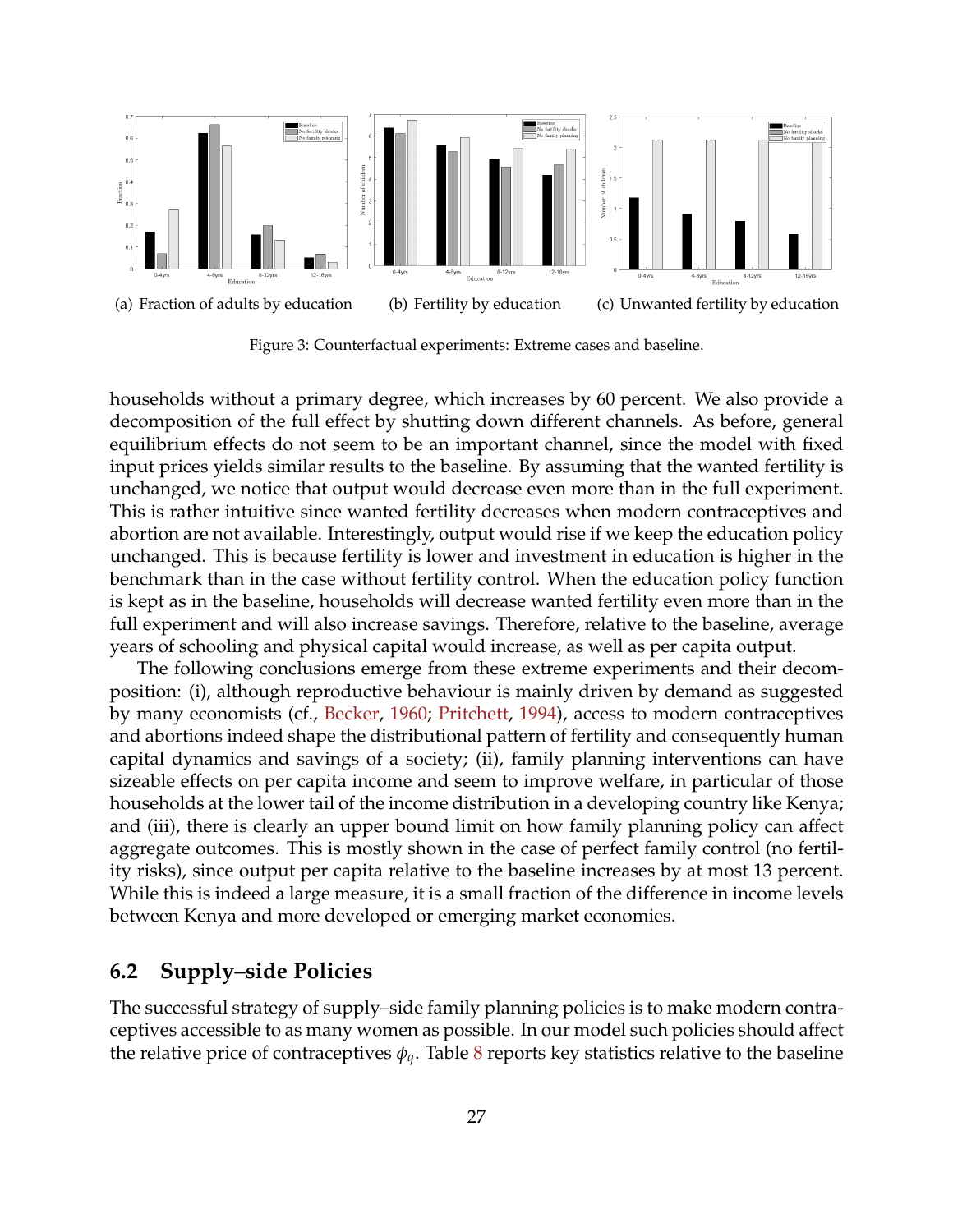for a counterfactual experiment in which households can access modern contraceptives without any monetary cost ( $\phi_q = 0$ ). There is still a utility cost  $\Psi_q$  for using them, but since this estimated utility cost is negligible<sup>[39](#page-27-0)</sup> the implication is that now all agents choose to fully insure against the fertility risk and there is no unwanted pregnancy or abortion. In this case there is perfect fertility control and effects for this supply-side policy on output, inputs, prices, and inequality are similar to the extreme scenario of no fertility shocks, which was previously discussed. Output per capita increases by 13 percent. This policy costs 2.74 percent of the baseline output per capita. $40$ 

This supply-side intervention generates a reduction in fertility of 6.86-8.3 percent (depending on whether or not general equilibrium effects are taken into account. see Table A9 in the companion Online Appendix). As reported previously, such numbers are close to the estimates reported in empirical literature (see Table [6\)](#page-21-0). The cost per birth averted corresponds to 7.21 percent of per capita GDP when general equilibrium effects are con-sidered, and 5.97 percent of per capita GDP when they are not.<sup>[41](#page-27-2)</sup>

Another supply-side family planning policy is to offer abortions at no cost in public hospitals and clinics, such that  $\phi_a = 0$ . One practical problem with this policy is that abortion is still considered largely illegal in many countries, including Kenya $42$  and most aborted pregnancies are terminated through illegal means. Therefore, before this policy could be implemented abortion laws in Kenya would first need to be relaxed.

With this caveat in mind, we present results of this experiment in the third column of Table [8.](#page-28-0) The percent of pregnancies aborted almost doubles since women reduce their use of modern contraceptives. Unwanted fertility decreases by 0.5 of a child and total fertility decreases by 0.30 of a child as a result of this policy. Families adjust their wanted fertility margin once this policy is implemented. $43$  Most of the decrease in fertility is in the lower tail of the education distribution. Average years of schooling for the adult population rises from 7.68 to 8.46, and there is a 15 percent increase in the level of the capital stock relative to the baseline. As a result, output per capita increases by 9 percent relative to the baseline. Inequality decreases, and most of this reduction is due to relative improvements in the income of households at the lower tail of the income distribution. Given the original price of abortion, the overall cost of this policy is relatively small. It corresponds to 0.47 percent of the baseline output or about 8 percent of the total expenditure on education

<span id="page-27-0"></span> $39\Psi_q = 0.0024$  and the average utility in the baseline economy is 3.86.

<span id="page-27-2"></span><span id="page-27-1"></span> $40$ This implies a long-run multiplier of government expenditures on output per capita of 4.74.

 $<sup>41</sup>$ In Subsection D.5 of the Online Appendix we also consider the case in which the price of modern con-</sup> traceptives ( $\phi_q$ ) is heterogenous among the adult population in Kenya. We let the price of contraceptives to be 10% (but also 30%) higher than the baseline for households with at most 8 years of schooling and 10% (but also 30%) lower for households with more than 8 years of schooling. The idea behind this heterogeneity is that more educated households could not only use modern contraceptives more effectively than less educated households, but they could also have easier access to them - closeness to hospitals, doctors and clinics. Results are qualitatively similar to what we observe in Table [8.](#page-28-0)

<span id="page-27-3"></span> $42$ According to Article 26 of the Constitution of Kenya, "Abortion is not permitted unless, in the opinion of a trained health professional, there is a need for emergency treatment, or the life or health of the mother is in danger, or if permitted by any other written law."

<span id="page-27-4"></span> $43$ The full effect is decomposed into three different channels (general equilibrium movements, wanted fertility margin, and education margin) in Table A9 in the companion Online Appendix.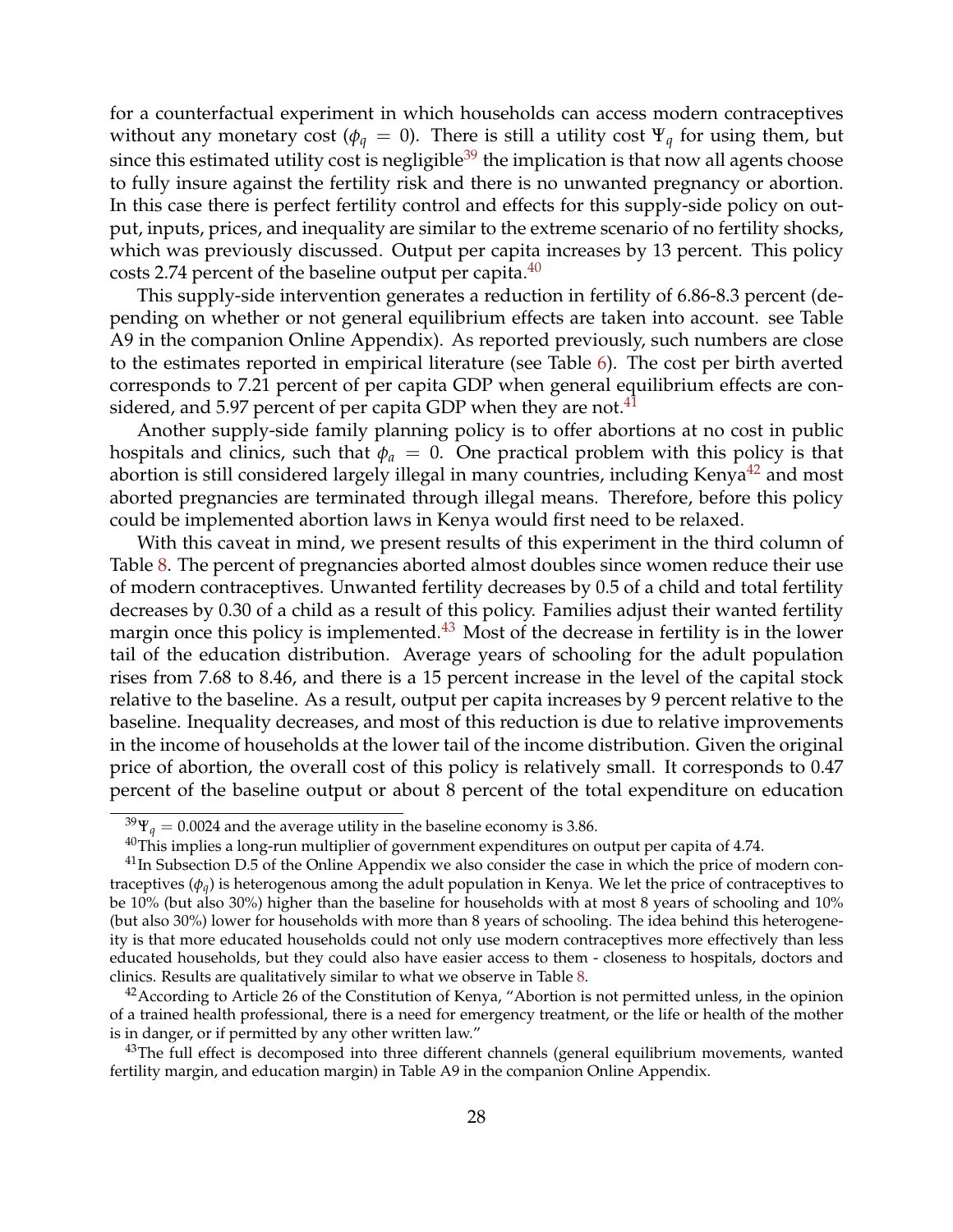<span id="page-28-2"></span><span id="page-28-0"></span>

|                                      |                 |          | <b>Supply Policies</b> |             | <b>Demand Policies</b> |
|--------------------------------------|-----------------|----------|------------------------|-------------|------------------------|
| <b>Statistics</b>                    | <b>Baseline</b> | Free     | Free                   | No disutil. | No disutil.            |
|                                      |                 | contrac. | abortion               | of contrac. | of abortion            |
| Output, input, and prices            |                 |          |                        |             |                        |
| Ypc relat. to the baseline           | 1               | 1.13     | 1.09                   | 0.99        | 1.05                   |
| K relat. to the baseline             |                 | 1.21     | 1.15                   | 0.98        | 1.09                   |
| Av. years of schooling               | 7.68            | 8.78     | 8.46                   | 7.65        | 8.09                   |
| $w$ relat. to the baseline           | 1               | 1.04     | 1.03                   | 0.99        | 1.02                   |
| $r$ relat. to the baseline           | 1               | 0.93     | 0.95                   | 1.01        | 0.97                   |
| Fertility and family planning        |                 |          |                        |             |                        |
| Av. fertility                        | 5.54            | 5.16     | 5.25                   | 5.58        | 5.35                   |
| Av. unwanted fert.                   | 0.92            | $\theta$ | 0.42                   | 0.91        | 0.51                   |
| % of HHs who use contrac.            | 33              | 100      | 12                     | 34          | $\theta$               |
| % of pregn. aborted                  | 12              | $\theta$ | 22                     | 12          | 23                     |
| Av. contrac. $\exp$ ./ <i>wh</i> (%) | 0.28            | $\theta$ | 0.08                   | 0.28        | $\theta$               |
| Inequality and welfare               |                 |          |                        |             |                        |
| Gini index                           | 0.48            | 0.47     | 0.47                   | 0.48        | 0.48                   |
| Labour income 90/50                  | 3.83            | 3.89     | $\overline{4}$         | 3.83        | 3.95                   |
| Labour income 90/10                  | 12.57           | 10.89    | 10.29                  | 12.57       | 12.16                  |
| Welfare                              | 3.86            | 4.11     | 4.02                   | 3.85        | 3.96                   |
| Cost of the policy                   |                 |          |                        |             |                        |
| $Cost/Y_{pc}$ (current Y), $(\%)$    | $\overline{0}$  | 2.43     | 0.43                   |             |                        |
| $Cost/Y_{pc}$ (original Y), $(\%)$   | $\theta$        | 2.74     | 0.47                   |             |                        |

Table 8: Counterfactual experiments: Supply and demand policies, Kenya 2008

in Kenya. Therefore, with respect to their effects on output per capita, the free abortion policy seems to be more cost-effective than the free contraceptive policy.<sup>[44](#page-28-1)</sup>

There is a limitation in this comparison. When we internally estimated  $\phi_a$  we took into account the unit price of existing abortions in Kenya, but most of these abortions are taking place in illegal clinics, which can be relatively cheaper than in official providers. Nevertheless, according to [Hussain](#page-38-8) [\(2012\)](#page-38-8), international charity Marie Stopes performs abortions at prices from \$25 to \$60 in Kenya, and relative to per capita output this cost is in the range of what our model predicts for such a measure. In Subsection D1 of the Online Appendix we perform counterfactual policies with higher abortion price. In Subsection D6 of this Appendix we let the utility cost of abortion (Ψ*a*) to be heterogenous among the adult population in Kenya. The main idea is that the type of abortion might be very different for low educated women when compared to highly educated women. Health and other risks might be higher for low educated women than for high educated women.

<span id="page-28-1"></span><sup>&</sup>lt;sup>44</sup>The long-run government expenditures multiplier on output per capita in this case is about 5 times higher than in the case of free access to contraceptives.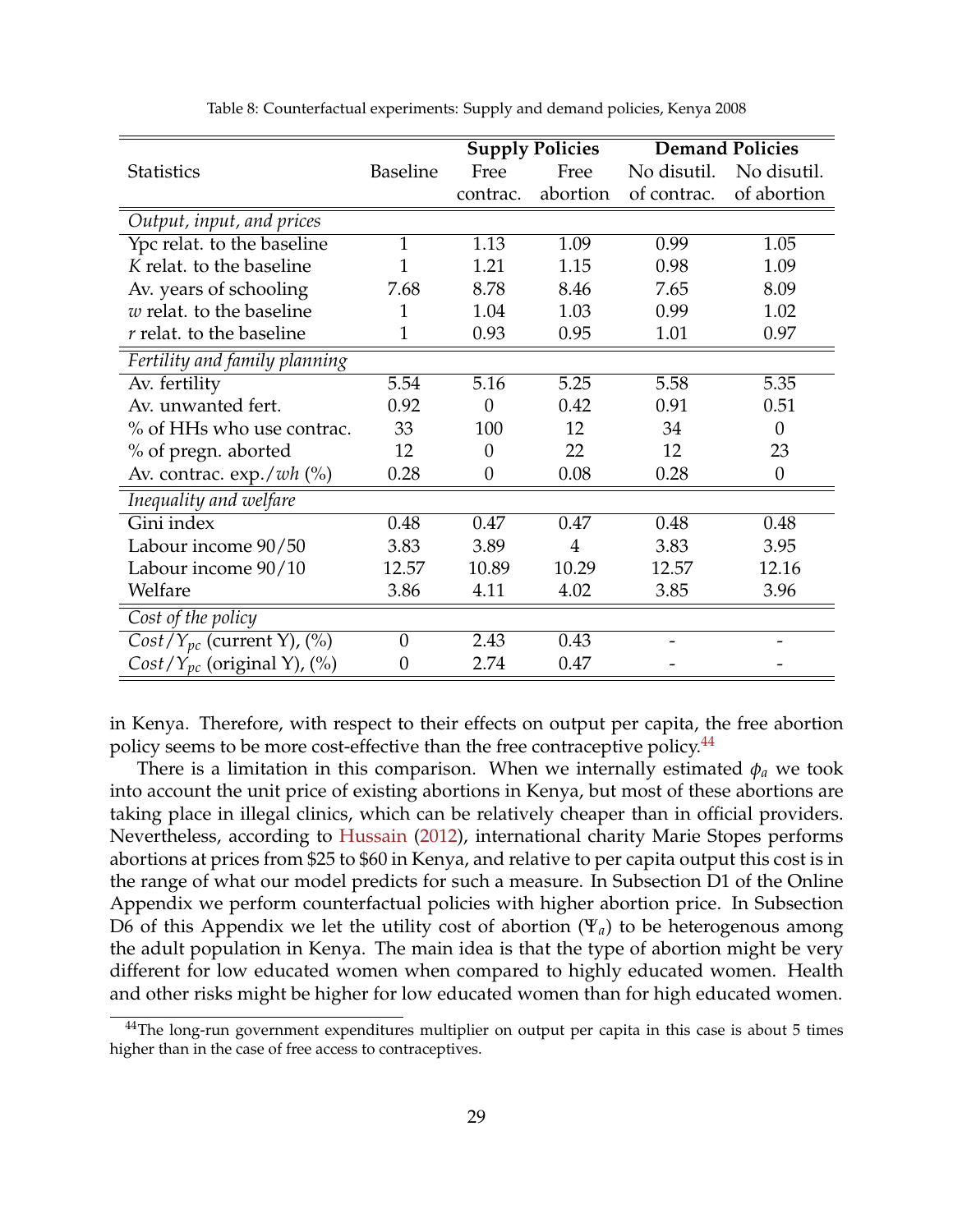### <span id="page-29-2"></span>**6.3 Demand–side Policies**

Another set of family planning interventions are policies aiming to illustrate the positive aspects of contraceptives and their efficacy in birth control. Favourable attitudes and behaviour toward modern contraceptive methods can be achieved through improvements in, and greater male involvement with, family planning knowledge. These changes can in turn be effected through media campaigns and collaboration with community leaders (cf., [Ashraf, Field, and Lee,](#page-36-1) [2014\)](#page-36-1). In our model we implement this by reducing the utility cost of contraceptive use to zero. Table [8](#page-28-0) contains some key statistics of such counterfactual experiments, and Table A10 in the Online Appendix reports the decomposition of the full effect. Since our estimated utility cost of modern contraceptive use is small, $45$  we can see that such demand policies would have limited effects on the share of women using modern contraceptives and therefore on reproductive behaviour and real economic variables.

We also run another family planning demand policy in which we reduce the utility cost of abortion. This is a much harder policy to implement in real life: Besides emotional side effects after an abortion, which may be able to be mitigated through counselling or other therapeutic help, there can also be adverse physical consequences associated with it. Therefore, although we think it is worthwhile to execute and report this counterfactual experiment in our model, we know that it would be difficult to implement it in practice. However, the utility cost of abortions can also be related to the fact that abortions are largely illegal in Kenya, as well as to taboos and social stigmas, which can prevent pregnant women from seeking abortion facilities. Given that this estimated cost in our model is much higher than the cost associated with the use of modern contraceptives, the potential effects on reproductive behaviour and on the economy are stronger for a reduction in the utility cost of abortion than a reduction in the utility cost of contraceptives. The percentage of pregnancies terminated when the utility cost of abortion is set at zero doubles relative to the baseline. Given the relative price of contraceptives, we can observe that no woman would choose to use modern contraceptives to control family size. They would rely only on abortion to prevent unwanted births. The average unwanted fertility decreases by 0.4 of a child, and it decreases for all education categories. Realised fertility decreases by 0.19 of a child, which suggests that households adjust wanted fertility upward. Output per capita increases by 5 percent relative to the baseline and inequality is roughly unchanged. The decomposition shows that the wanted fertility margin and the investment education margin are the key channels in driving the overall results.<sup>[46](#page-29-1)</sup> For obvious reasons, it is difficult to price the cost of such demand policies, which explains why we do not report the costs associated with them, as well as why we will mainly focus on supply–side reforms. Results are qualitatively similar to those reported here.

Our counterfactual experiments so far with supply and demand family planning inter-

<span id="page-29-0"></span><sup>45</sup>This might not be the case in other countries. A recent piece from the *[Economist](#page-39-14)* [\(2016\)](#page-39-14) shows that in some countries there are still important barriers preventing couples from using modern contraceptives. For instance, "Greeks commonly believe that the pill and other hormonal contraceptives cause infertility and cancer. They also distrust intrauterine devices (IUDs), possibly because they have been taught that tampons are unhealthy." As a result, "in Greece abortion is seen as an ordinary form of birth control."

<span id="page-29-1"></span><sup>46</sup>See Table A10 in the Online Appendix.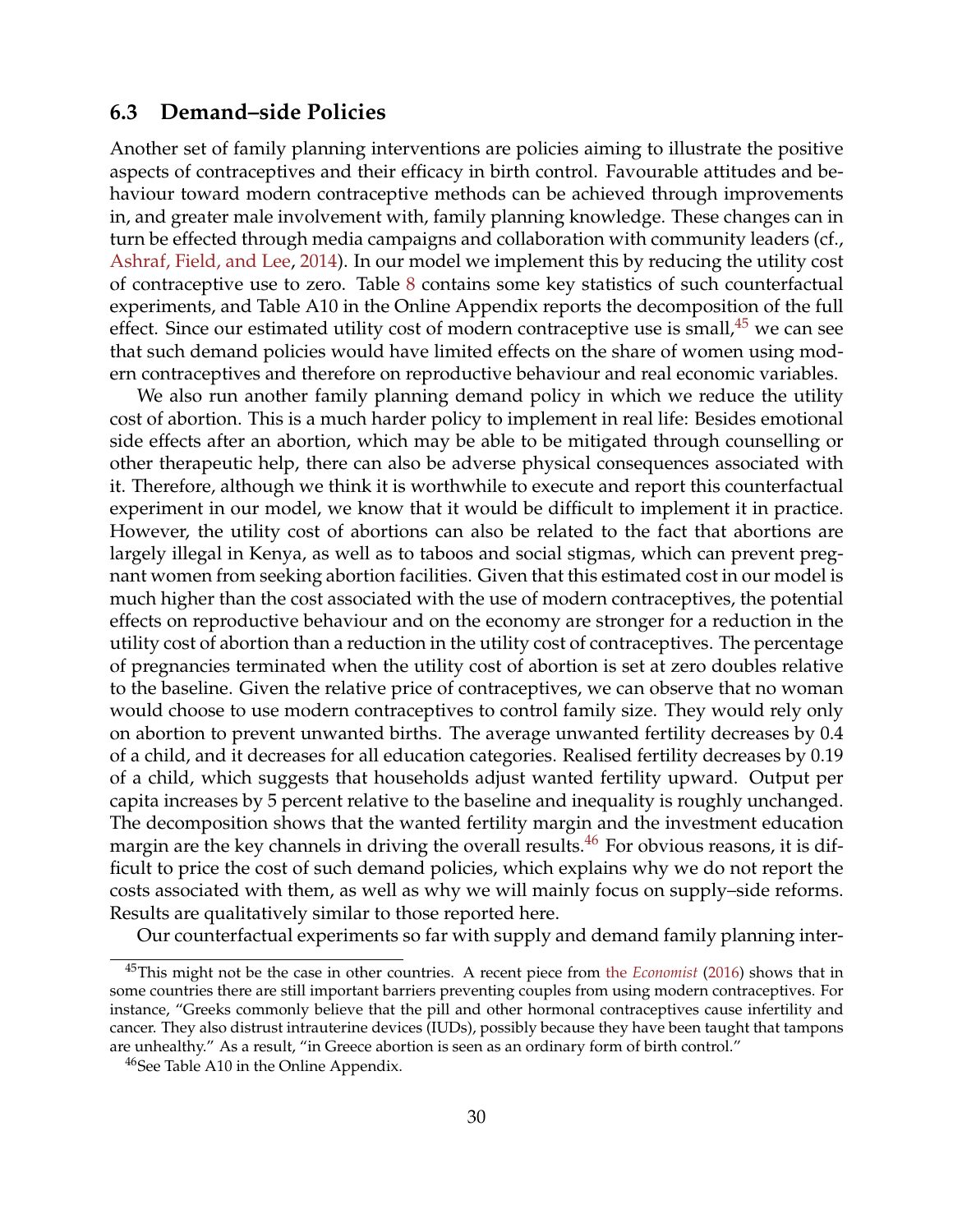<span id="page-30-2"></span>ventions suggest clearly that there might be room for such policies to affect fertility and economic outcomes, which is consistent with the micro-level evidence on the impact of family planning policies on household behaviour (cf., [Joshi and Schultz,](#page-38-10) [2013\)](#page-38-10).

### **6.4 Birth Control versus Educational Policies**

That family planning interventions can bring benefits to those who make use of them and can generate significant aggregate effects has been shown above. However, policy makers are faced with a menu of different set of policies to choose from and therefore it is important to understand the cost-effectiveness of each policy. For instance, governments might choose to improve access to modern contraceptives and/or invest in education. The efficacy of family planning policies versus educational policies has long been a topic of debate in development economics (cf., [Pritchett,](#page-39-4) [1994;](#page-39-4) [Schultz,](#page-39-15) [2008\)](#page-39-15). Furthermore, not only is the focus of policies important, but also how they are designed. Policies can be universal, so that the government subsidises education for all children or distributes contraceptives freely to all women; or they can be targeted to specific groups, so that only relatively poor households receive cash transfers for keeping their children at school, or only poor women have free access to modern contraceptives. We now provide different experiments in which we shed some light on this debate.

#### **6.4.1 Universal Policies**

There are a variety of different policies which can be introduced in our model but for issues related to their implementability in the real world, we will focus on policies which either subsidise access to modern contraceptives, or abortion, or subsidise education. In the first counterfactual policy the government offers a subsidy on the price of modern contraceptives to all women. $^{47}$  $^{47}$  $^{47}$  The level of this subsidy is such that expenditure on this policy corresponds to 0.5 percent of income. Some statistics of this policy relative to the baseline economy are shown in Table [9.](#page-31-0) The policy is effective in expanding the use of modern contraceptives since the fraction of women using such methods increases from 33 percent to 84 percent. Although the average fertility decreases by just 0.10 of a child, the effect of this policy on unwanted pregnancy is larger since unwanted fertility decreases by 0.34 of a child $48$  and abortion is reduced by more than half. Human capital and physical capital investments rise as expected, and output per capita increases by roughly 2.7 percent. Subsidies for abortion can generate an even stronger effect on output. As shown previously, free access to abortion for all women would cost about 0.47 of baseline GDP and would increase output per capita relative to the baseline by 9 percent in the long run. This per capita output response is about 3.37 times larger than the effect on output per capita of a subsidy on the price of modern contraceptives

<span id="page-30-0"></span> $47$ The National Health Service (NHS) in England offers free modern contraceptives at an affordable cost to everyone (cf., the *[Economist](#page-39-14)*, [2016\)](#page-39-14).

<span id="page-30-1"></span><sup>&</sup>lt;sup>48</sup>We do not report the decomposition of the full effect but such experiments are available upon request.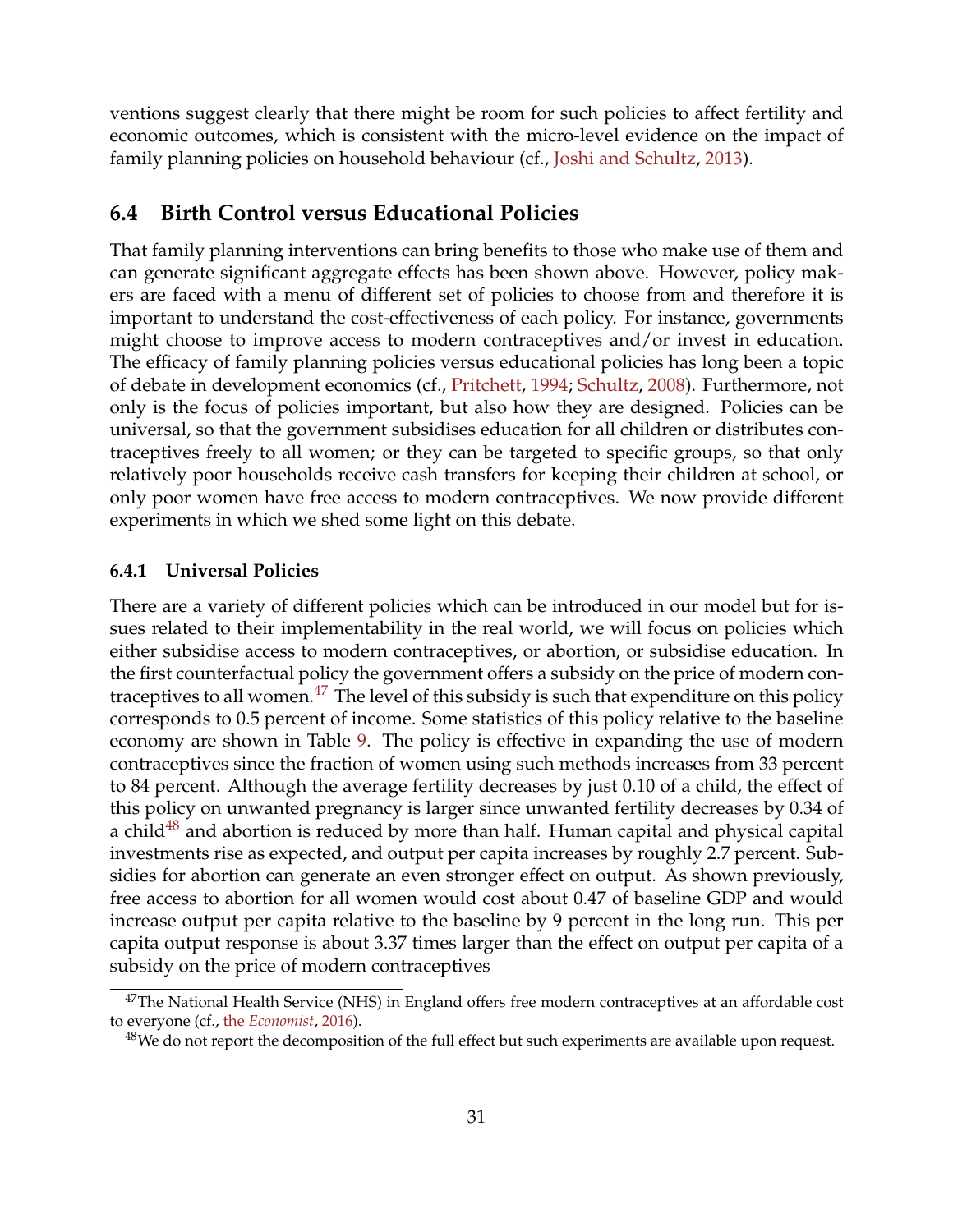<span id="page-31-0"></span>Table 9: Counterfactual experiments: Universal and targeted policies, Kenya 2008. Universal Policies: Subsidy on the price of modern contraceptives; subsidy on the price of abortion; and subsidy on basic education (0-4 years) for all families. Targeted Policies: Subsidy on the price of modern contraceptives for women with up to 8 years of schooling; subsidy on the price of abortion for women with up to 8 years of schooling; and subsidy on basic education for children with parents with up to 8 years of schooling.

|                                                   |                  | <b>Universal Policies</b> |                | <b>Targeted Policies</b> |          |                                  |             |
|---------------------------------------------------|------------------|---------------------------|----------------|--------------------------|----------|----------------------------------|-------------|
|                                                   |                  |                           |                |                          |          | Parents with up to 8 yrs of sch. |             |
| <b>Statistics</b>                                 | <b>Baseline</b>  | Subsid.                   | Subsid.        | Subsid.                  | Subsid.  | Subsid.                          | Subsid.     |
|                                                   |                  | contrac.                  | abortion       | education                | contrac. | abortion                         | education   |
|                                                   |                  |                           |                | $(0-4$ yrs)              |          |                                  | $(0-4$ yrs) |
| Output, input, and prices                         |                  |                           |                |                          |          |                                  |             |
| Ypc relat. to the baseline                        | $\mathbf{1}$     | 1.027                     | 1.091          | 0.977                    | 1.025    | 1.087                            | 1.033       |
| K relat. to the baseline                          | 1                | 1.04                      | 1.15           | 0.95                     | 1.04     | 1.14                             | 1.04        |
| Av. years of schooling                            | 7.68             | 8.78                      | 8.46           | 7.84                     | 7.85     | 8.41                             | 8.36        |
| $w$ relat. to the baseline                        | 1                | 1.01                      | 1.03           | 0.98                     | 1.01     | 1.03                             | 1.01        |
| $r$ relat. to the baseline                        | 1                | 0.98                      | 0.95           | 1.02                     | 0.98     | 0.95                             | 0.99        |
| Fertility and family planning                     |                  |                           |                |                          |          |                                  |             |
| Av. fertility                                     | 5.54             | 5.44                      | 5.25           | 5.73                     | 5.45     | 5.25                             | 5.52        |
| Av. unwanted fert.                                | 0.92             | 0.58                      | 0.42           | 0.92                     | 0.63     | 0.50                             | 0.90        |
| % of HHs who use contrac.                         | 33               | 84                        | 12             | 26                       | 73       | 17                               | 28          |
| % of pregn. aborted                               | 12               | 5                         | 22             | 12                       | 5        | 20                               | 12          |
| Av. contrac. exp./wh (%)                          | 0.28             | 0.92                      | 0.08           | 0.22                     | 1.81     | 0.13                             | 0.24        |
| Inequality and welfare                            |                  |                           |                |                          |          |                                  |             |
| Gini index                                        | 0.48             | 0.48                      | 0.47           | 0.48                     | 0.48     | 0.48                             | 0.47        |
| Labour income 90/50                               | 3.83             | 3.89                      | $\overline{4}$ | 3.87                     | 3.92     | 4.00                             | 4.04        |
| Labour income 90/10                               | 12.57            | 12.21                     | 10.29          | 12.03                    | 12.21    | 10.73                            | 12.10       |
| Welfare                                           | 3.86             | 3.91                      | 4.02           | 3.89                     | 3.90     | 4.01                             | 3.98        |
| Cost of the policy                                |                  |                           |                |                          |          |                                  |             |
| $Cost/Y_{pc}$ (current Y), $(^{\circ}\!\!\delta)$ | $\boldsymbol{0}$ | 0.50                      | 0.43           | 0.50                     | 0.50     | 0.35                             | 0.50        |
| $Cost/Y_{pc}$ (original Y), (%)                   | 0                | 0.51                      | 0.47           | 0.49                     | 0.51     | 0.38                             | 0.52        |

If the government alternatively funds education so that all children, regardless of family income, have access to the first four years of primary education without any direct private cost, then fertility (due to an income effect) rises substantially by more than a child. Children become relatively cheaper and parents respond to that by having more children. Although schooling also rises and inequality decreases, the net effect on output per capita of this policy is negative. In fact, output per capita would decrease if the government subsidised 4–8 years of education, 8–12 years of education, or 0–12 years of education. The main driver behind this fall in output is the rise in fertility when primary or secondary education is universally subsidised. Output per capita only rises when the government subsidises higher education, but this policy is rather regressive and inequality rises relative to the baseline. From these policy experiments we can conclude that universal subsidies in early education are less effective than public investment in modern contraceptives or abortion to raise per capita income and to control fertility.

The cost-effectiveness of abortion subsidies when compared to the two other policies is robust to (i) the case when the price of abortion is at the highest range observed in Kenya -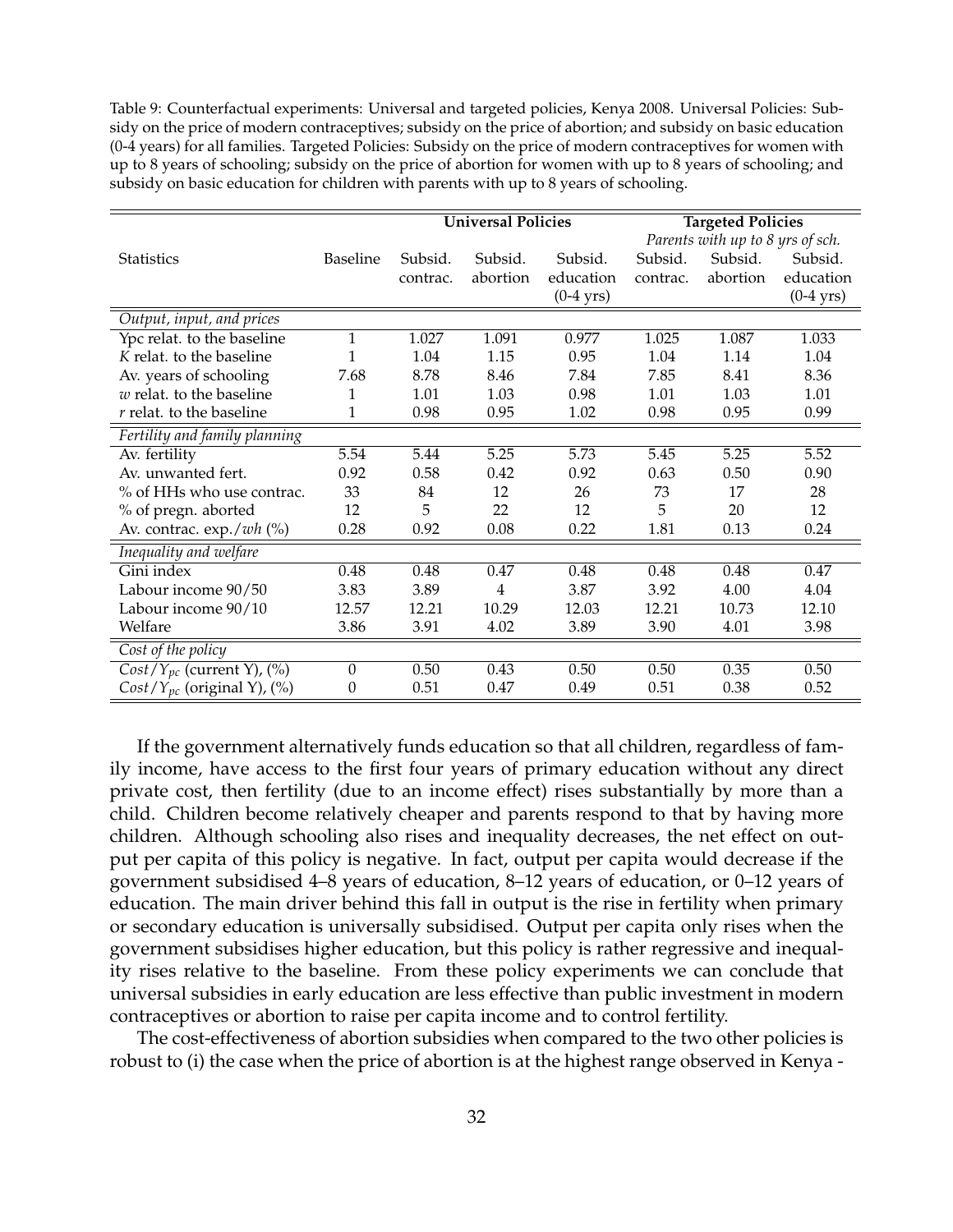US\$200 instead of US\$59 (see Table A13 in the Online Appendix); and (ii) when the utility cost of abortion is 30% higher relative to the baseline for households with up to 8 years of schooling and 30% lower relative to the baseline for households with more than 8 years of schooling (see Table A18 in the Online Appendix).

#### **6.4.2 Targeted Policies**

Now we focus our analysis on targeted policies. Table [9](#page-31-0) reports results for three different targeted policies: a subsidy on the price of modern contraceptives for women with up to 8 years of schooling (a primary degree); a subsidy on the price of abortion for women with up to 8 years of schooling (a primary degree); and a subsidy on basic education (0-4 years) for the children of the parents with up to 8 years of schooling (a primary degree). $49$  The policy would cost up to 0.5 percent of GDP.

A targeted subsidy on the price of modern contraceptives for women with up to 8 years of schooling (a primary degree) increases the share of women using such contraceptive methods, but by less than the universal policy reported previously. The fraction of women using modern contraceptives increases from 33 percent to 70 percent with this policy, but it jumps to 84 percent when the universal policy is implemented. Additionally, average wanted fertility decreases by about 0.09 of a child and the average unwanted fertility by 0.29 of a child. Investment in human and physical capital rise and output per capita increases by roughly 2.5 percent. These numbers are bit less than in the universal policy, which is explained by the fact that in the baseline equilibrium there are also unwanted pregnancies among women with a secondary or a higher degree and a universal policy would increase the intensity of modern contraceptive use for all women, and not only those at the lower tail of the human capital distribution.

Making abortion free for women with up to 8 years of schooling would cost 0.38 percent of baseline output. Compared to the subsidy on modern contraceptive prices for women with the same amount of schooling, the abortion subsidy is much more effective in reducing unwanted fertility and total fertility, and consequently on increasing investment in human and physical capital. This subsidy increases output per capita by 8.7 percent relative to the baseline or about 3.24 times the increase in output per capita when the use of modern contraceptives is subsidised for women with the same amount of schooling.

Finally, the last column of Table [9](#page-31-0) reports results for the experiment in which basic education (0–4 years) is subsidised for all children of parents with up to 8 years of schooling. Educational attainment increases, and output per capita relative to the baseline increases by 3.3 percent. Average realised and unwanted fertility are roughly unchanged. Relative to the other two targeted policies, this targeted subsidy on education generates a larger impact on output per capita than the subsidy on the price of modern contraceptives, but smaller effect on income per capita when abortion is subsidised. This ranking of policies by their effectiveness to increase income is robust to when price of abortion is in the

<span id="page-32-0"></span><sup>&</sup>lt;sup>49</sup>We report results for this target group because it is the one in which the subsidy on education generates the largest positive effect on per capita income. Table A14 in the Online Appendix contains results with policies which target women with up to 4 years of schooling.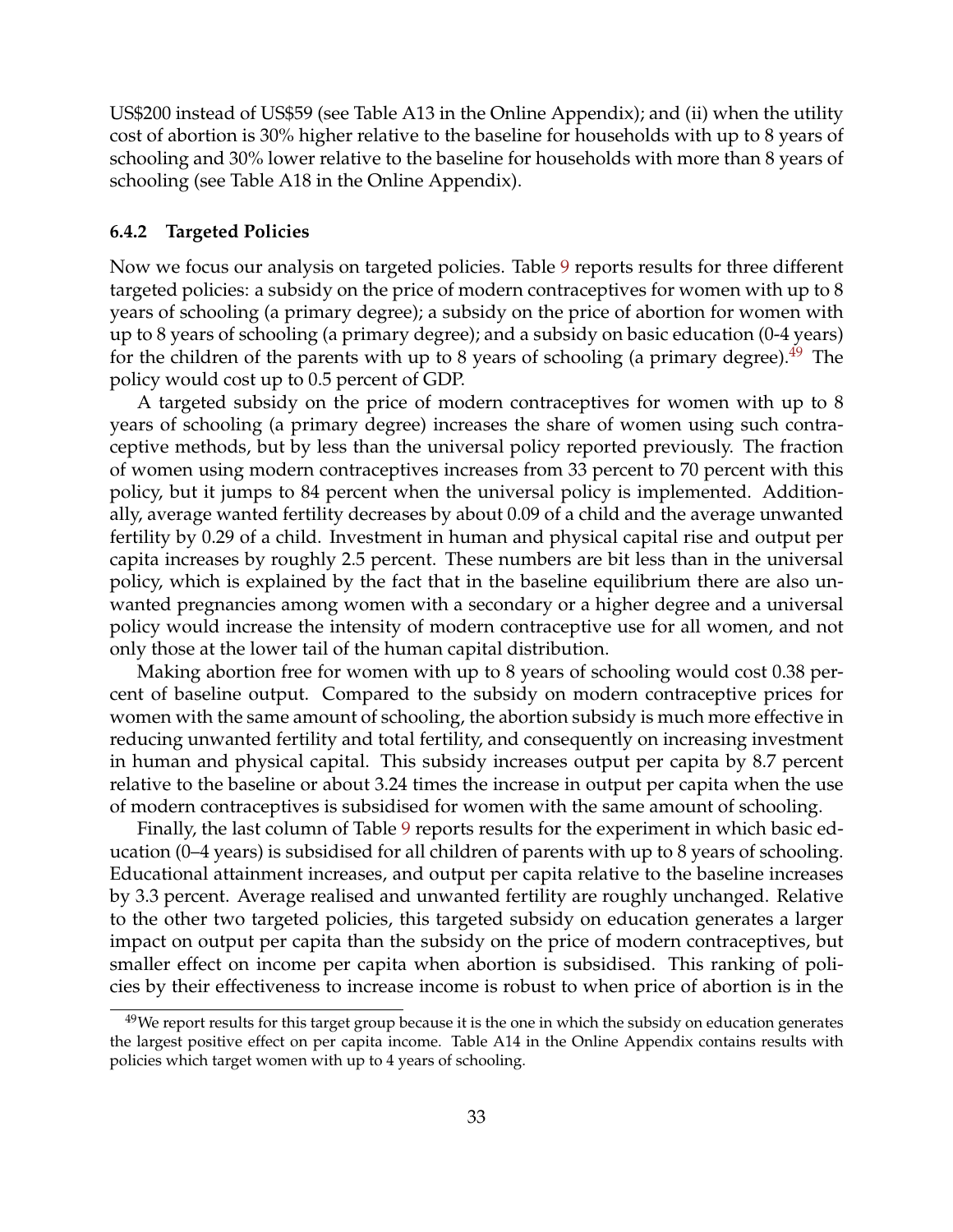higher range observed in the data and when the utility cost of abortion is higher for poorer households than for households with higher levels of education.

There are many health complications associated with abortion, which vary significantly with the stage at which the pregnancy is stopped and these might not be fully captured in our model. In addition, official providers in developing countries such as Kenya might not have the facilities, medical specialists and medicines needed in order to scale the level of abortions generated in our experiments. Our experiments just suggest that countries should think about their legal law on abortion and whether or not to provide them in official providers. As discussed previously, in many countries abortion is not permitted by law but still several women undergo unsafe abortions each year. Our experiments also show that contraceptive policies seem to be an effective strategy to not only increase living standard but to also decrease abortions.

#### **6.5 Ghana**

In order to verify whether or not our model fit and results are specific to the choice of Kenya as the baseline economy, we also estimate model parameters such that we match micro and macro moments of Ghana for 2008. We apply a similar strategy and consider the same moments used in the case of Kenya. Income per capita in Ghana is 40 percent higher than in Kenya and there are other important differences between these two economies. For instance, the abortion rate is higher in Ghana than in Kenya. While abortion in Kenya is prohibited by its Constitution unless the life and health of an expectant mother is in danger, abortion in Ghana is legally permissible.<sup>[50](#page-33-0)</sup>

Table A15 and A16 in the Online Appendix report the calibrated and estimated parameter values that result from the baseline estimation procedure applied to Ghana and the model fit, respectively. For the sake of space we do not report them here. The model does a better job in reproducing the fertility (wanted and unwanted) behaviour for Ghana than for the case of Kenya. Interestingly, the utility abortion cost is estimated to be approximately half of value estimated for Kenya ( $\Psi_a = 0.0422$  for Ghana instead of  $\Psi_a = 0.0804$ ).

Table [10](#page-34-0) reports key statistics relative to the Ghana baseline for a couple of counterfactual experiments. In the first (*No fertility shocks*) experiment we consider the case in which households can perfectly control family size. Unwanted fertility goes down to 0 and the average fertility goes down by about 0.3 of a child, i.e., total fertility is reduced by approximately 8 percent. This is very close to what we observed to the case of Kenya in which fertility was reduced by 7 percent. Notice that output increases by 10 percent relative to the baseline. It increased by 13 percent in the case of Kenya.

In the second extreme experiment households can control fertility by only adjusting wanted fertility. The average fertility increases by 1.3 of a child relative to the baseline, while unwanted fertility increases from 0.55 to 2.39. Output decreases by 28 percent. The difference in output per capita between an economy without any modern control of fertility to another in which there is perfect control of family size is approximately 38 percent.

<span id="page-33-0"></span><sup>50</sup>Countries Where Abortion Is Illegal Population. Retrieved 2019-09-09, from http://worldpopulationreview.com/countries/countries-where-abortion-is-illegal/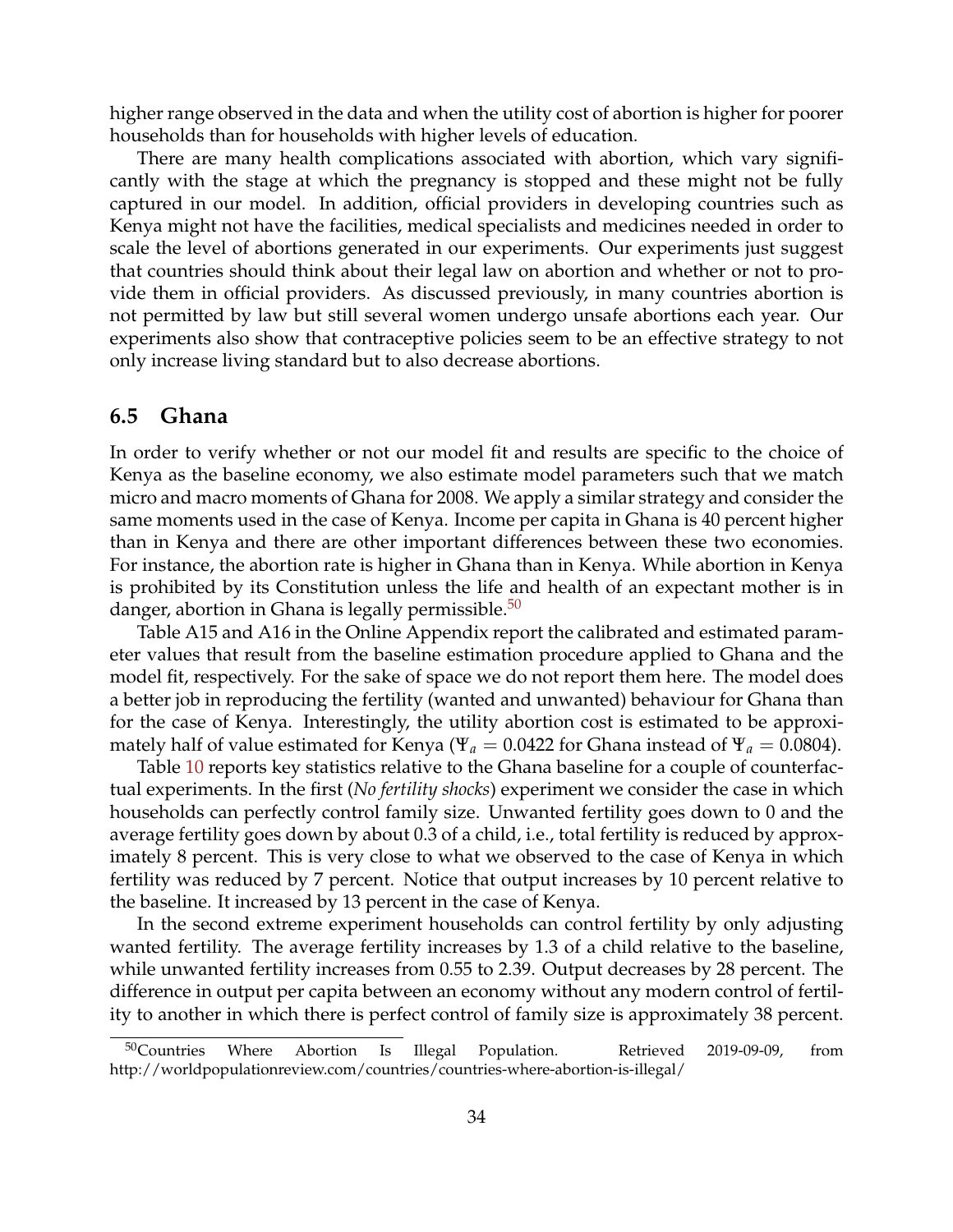<span id="page-34-0"></span>

|                                      |                 | <b>Extreme cases</b> |                |          | <b>Supply Policies</b> |
|--------------------------------------|-----------------|----------------------|----------------|----------|------------------------|
| <b>Statistics</b>                    | <b>Baseline</b> | No fertility         | No family      | Free     | Free                   |
|                                      |                 | shocks               | planning       | contrac. | abortion               |
| Output, input, and prices            |                 |                      |                |          |                        |
| Ypc relat. to the baseline           | 1               | 1.10                 | 0.72           | 1.10     | 1.06                   |
| K relat. to the baseline             |                 | 1.21                 | 0.55           | 1.21     | 1.13                   |
| Av. years of schooling               | 7.34            | 8.25                 | 5.31           | 8.25     | 7.98                   |
| $w$ relat. to the baseline           | 1               | 1.05                 | 0.86           | 1.05     | 1.03                   |
| $r$ relat. to the baseline           | $\mathbf{1}$    | 0.91                 | 1.31           | 0.91     | 0.94                   |
| Fertility and family planning        |                 |                      |                |          |                        |
| Av. fertility                        | 3.66            | 3.36                 | 4.94           | 3.36     | 3.47                   |
| Av. unwanted fert.                   | 0.55            | $\boldsymbol{0}$     | 2.39           | $\theta$ | 0.20                   |
| % of HHs who use contrac.            | 16              | 0                    | $\overline{0}$ | 100      | 8                      |
| % of pregn. aborted                  | 30              | $\overline{0}$       | 0              | $\theta$ | 37                     |
| Av. contrac. $\exp$ ./ <i>wh</i> (%) | 0.14            | $\boldsymbol{0}$     | $\theta$       | $\theta$ | 0.04                   |
| Inequality and welfare               |                 |                      |                |          |                        |
| Gini index                           | 0.51            | 0.50                 | 0.51           | 0.50     | 0.51                   |
| Labor income 90/50                   | 3.51            | 3.32                 | 3.59           | 3.32     | 3.33                   |
| Labor income 90/10                   | 16.04           | 15.93                | 15.56          | 15.93    | 14.25                  |
| Welfare                              | 4.73            | 4.90                 | 4.31           | 4.89     | 4.83                   |
| Cost of the policy                   |                 |                      |                |          |                        |
| $Cost/Y_{pc}$ (current Y), $(\%)$    | $\overline{0}$  | $\boldsymbol{0}$     | $\overline{0}$ | 2.07     | 0.25                   |
| $Cost/Y_{pc}$ (original Y), $(\%)$   | 0               | $\boldsymbol{0}$     | $\theta$       | 2.29     | 0.27                   |

Table 10: Counterfactual experiments: Extreme cases and supply policies, Ghana 2008

This difference is about 8 percentage points larger than the case observed for Kenya.

Table [10](#page-34-0) also reports statistics for a counterfactual experiment in which households can access modern contraceptives without any monetary cost. There is still a utility cost for using them. As in the case of Kenya, the estimated utility cost is negligible and all agents choose to fully insure against the fertility risk. There is no unwanted pregnancy or abortion. Therefore, results are similar to the case of perfect fertility control. The cost of this policy is 2.29 percent of the baseline output, which implies a long-run multiplier of government expenditures on output per capita of 4.36.

We also implement a family planning policy to offer abortions at no cost in public hospitals and clinics, such that *φ<sup>a</sup>* is equal to zero. Output per capita increases by 6 percent relative to the baseline. The overall cost of this policy is relatively small. It corresponds to approximately 0.27 percent of the baseline output. The long-run government expenditures multiplier on output per capita in this case is about 5 times higher than in the case of free access to contraceptives. This difference is similar to the one observed for Kenya.

Finally, instead of calibrating and estimating model parameters to different economies, which is computationally demanding and time consuming, we also create the following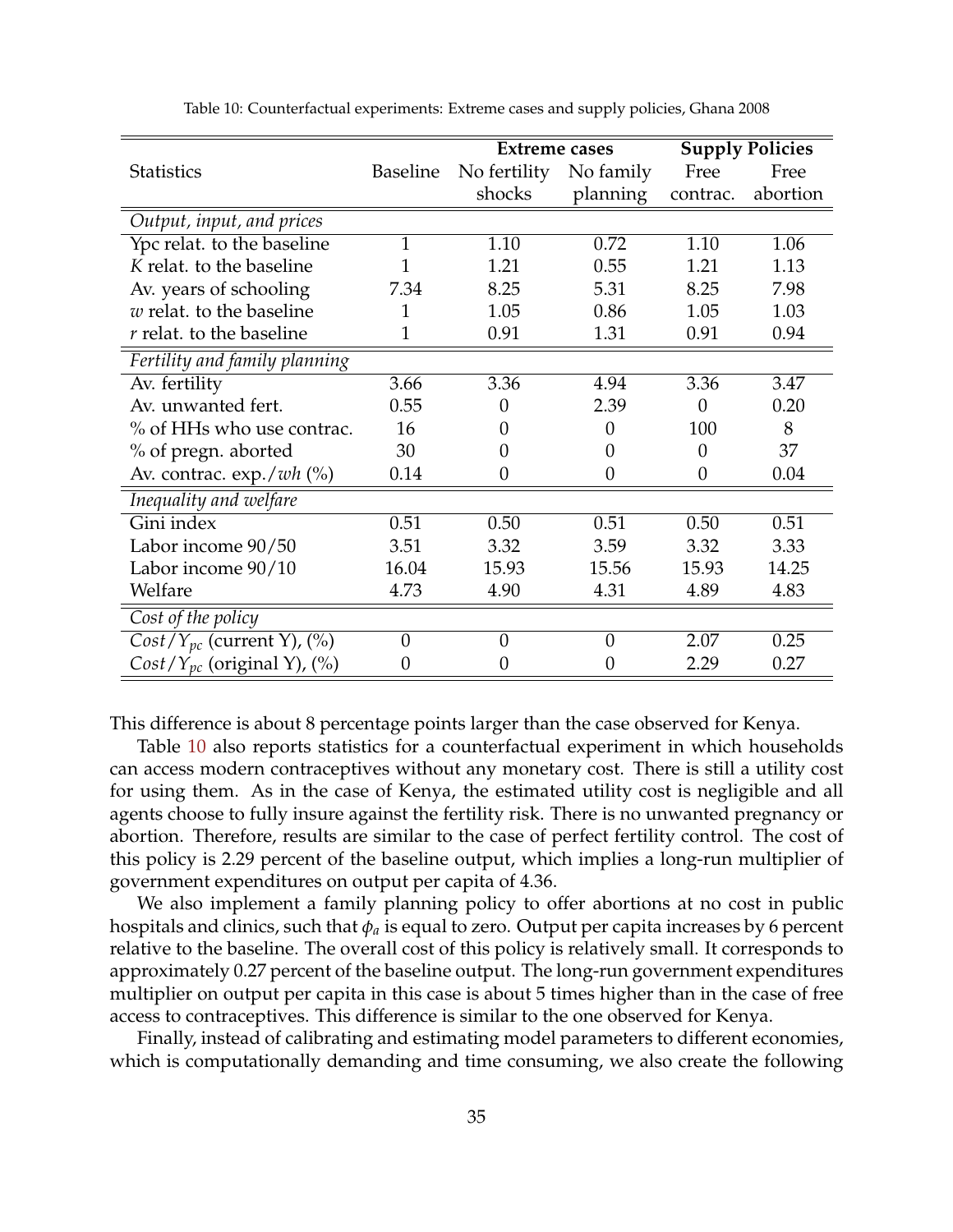<span id="page-35-1"></span>counterfactual economies: (i) we adjust the total factor productivity parameter *A* of Equation (1) such that the counterfactual economy has a relative (to Kenya) per capita income similar to what is observed in the data for some reference economies; and (ii) in the spirit of [de la Croix and Doepke](#page-37-3) [\(2003\)](#page-37-3), we also adjust proportionally the cost of education *λ*(*e*), such that the cost of education relative to income per capita remains unchanged. The idea is that teachers' salary should be positively related to per capita income. The value of the other parameters are kept at the level estimated for Kenya. There are 9 counterfactual economies based on income data from Congo, Ghana, Egypt, Liberia, Sao Tome and Principe, Sierra Leone, Tanzania, Uganda and Zambia. The poorest economy in this sample is Liberia. Its per capita income is 38 percent of the the level observed in Kenya. The richest economy is Egypt, which is approximately 4 times richer than Kenya.

Subsection D4 of the Online Appendix provides the effects of two family planning interventions using these counterfactual economies. The two interventions are: (a) Experiment in which the price of modern contraceptives is zero ( $\phi_q = 0$ ); and (b) there is no monetary cost of abortion ( $\phi_a = 0$ ). Clearly, the effects of supply-side family planning policies on aggregate variables such as income per capita, average years of schooling and the average fertility rate are decreasing with income levels. This is expected since for these counterfactual economies we are keeping the cost of modern contraceptives and abortion at the level observed in Kenya. Therefore, for economies with higher TFP, modern contraceptives and abortion are relatively more affordable. Free modern contraceptives (abortion) increase(s) income per capita in approximately 17% (24%) in the counterfactual economy with GDP per capita similar to the one observed in Liberia and 4% (3%) in the counterfactual economy with GDP per capita similar to the one observed in Egypt. Recall that even when the aggregate effects are small, family planning interventions might have important distributional impacts on fertility and human capital formation.

# <span id="page-35-0"></span>**7 Conclusions**

The role of family planning policies in endogenously affecting fertility, savings, human capital investment, and income per capita levels has not been explored in the macro literature. Conventional macroeconomics wisdom ascribes family size to demand or the quantity-quality trade-off, which implies that family planning interventions should not have major impact on the economy (cf., [Pritchett,](#page-39-4) [1994\)](#page-39-4). This view has a major shortcoming: micro development literature shows that improving knowledge and access to modern contraceptives, and legalising abortion can have important effects on individual outcomes (cf., [May,](#page-38-13) [2012\)](#page-38-13). Our paper contributes to the existing literature by embedding endogenously unwanted fertility in a standard quantity-quality overlapping generations model of population and growth with heterogenous households. Our model has several novel characteristics: Fertility control is costly and families can (partially) insure against a fertility risk by using costly contraception. Households can opt to abort some unwanted pregnancies, at a cost. Given the number of children born, parents decide how much education to provide and how much to save out of their young adulthood income. The model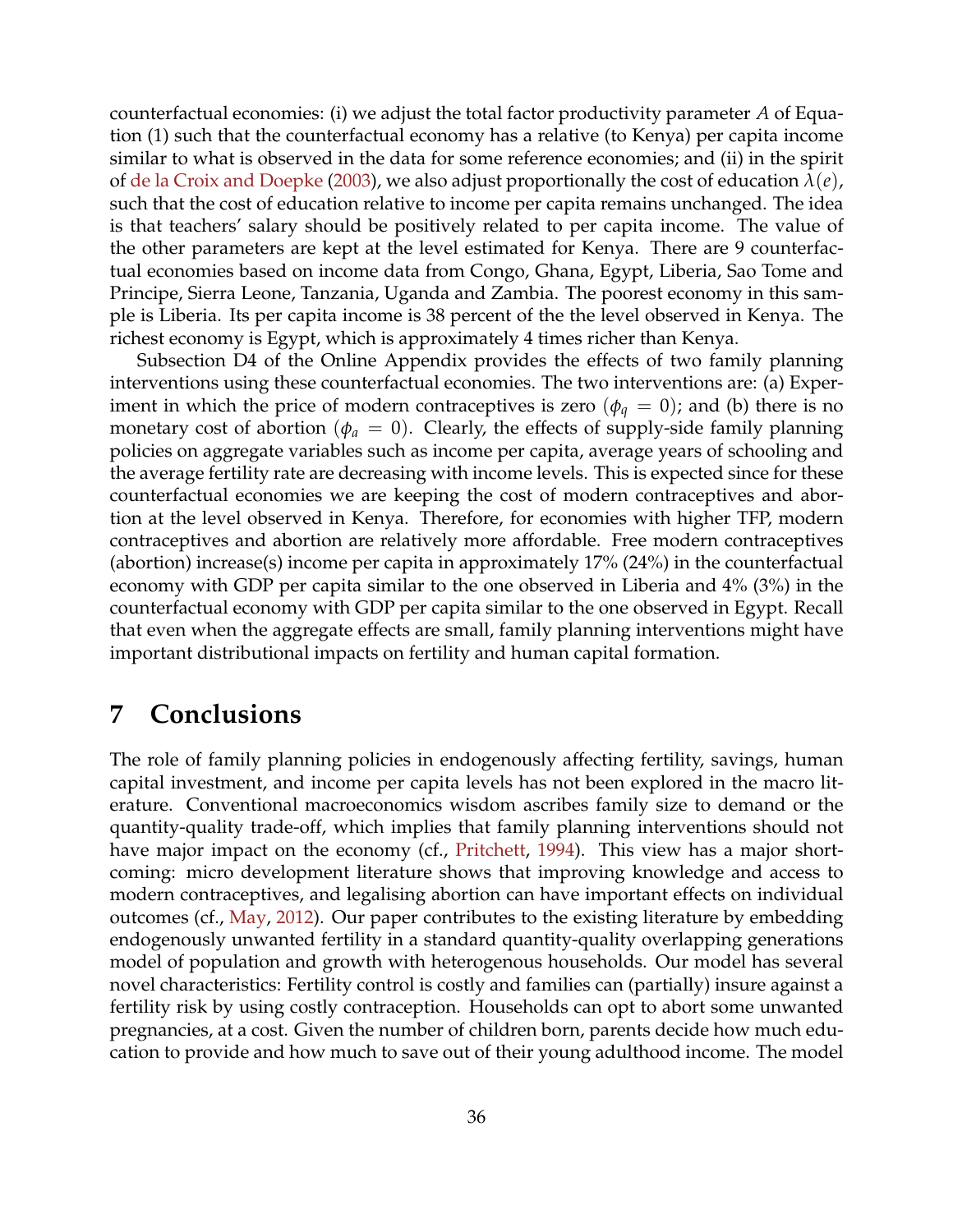is calibrated and estimated to match key empirical moments of the economy of Kenya.

We show that the standard macro view that family size is determined by demand is in part correct since aggregate fertility is mainly driven by desired family size. The difference between the fertility rate of our baseline (2008 Kenyan economy) model, in which fertility is costly controlled, and a model in which fertility is fully controlled through costless contraceptives is just 0.4 of a child. However, access to modern contraceptives and abortion shapes the compositional pattern of fertility and consequently, the human capital dynamics and savings of a society, and family planning interventions can have sizeable effects on individual outcomes and aggregate variables. The average fertility measure hides important distributional issues since the gap between realised and wanted fertility can be three times larger for low–income families than high–income families. Our counterfactual exercises show that if modern contraceptive methods are freely provided to all women, then output per capita would increase by 13 percent relative to the baseline economy, and that would cost about 2.43 of GDP. Interestingly, our results suggest that with a small government budget (say, up to 0.5 percent of GDP), family planning interventions might be more cost-effective in improving long-run living standards than polices that subsidise education. In practice, family planning interventions might be also more effective when integrated to raise awareness about contraceptives and to change social norms through education (sexual education) polices.

Our fertility model can be applied to investigate important unresolved questions such as the role of access to modern contraceptives in affecting structural transformation, female labor force participation, and social security. Future research can potentially address these and other related questions.

# **References**

- <span id="page-36-1"></span>ASHRAF, N., E. FIELD, AND J. LEE (2014): "Household Bargaining and Excess Fertility: An Experimental Study in Zambia," *American Economic Review*, 104(7), 2210–2237. [5,](#page-4-4) [6,](#page-5-4) [11,](#page-10-5) [30](#page-29-2)
- <span id="page-36-4"></span>ASHRAF, Q. H., D. N. WEIL, AND J. WILDE (2013): "The Effect of Fertility Reduction on Economic Growth," *Population and Development Review*, 39(1), 97–130. [6](#page-5-4)
- <span id="page-36-5"></span>BAILEY, M. J., O. MALKOVA, AND Z. M. MCLAREN (2017): "Does Parents' Access to Family Planning Increase Children's Opportunities? Evidence from the War on Poverty and the Early Years of Title X," *NBER Working Paper 23971*. [23](#page-22-2)
- <span id="page-36-0"></span>BARRO, R. J., AND G. S. BECKER (1989): "Fertility Choice in a Model of Economic Growth," *Econometrica*, 57(2), 481–501. [2,](#page-1-3) [5](#page-4-4)
- <span id="page-36-2"></span>BAUDIN, T., D. DE LA CROIX, AND P. E. GOBBI (2016): "Endogenous Childlessness and Stages of Development," *Working Paper, University Catholoque de Louvain*. [5](#page-4-4)
- <span id="page-36-3"></span>BEACH, B., AND W. W. HANLON (2019): "Censorship, Family Planning, and the Historical Fertility Transition," *NBER Working Paper No. 25752*. [5](#page-4-4)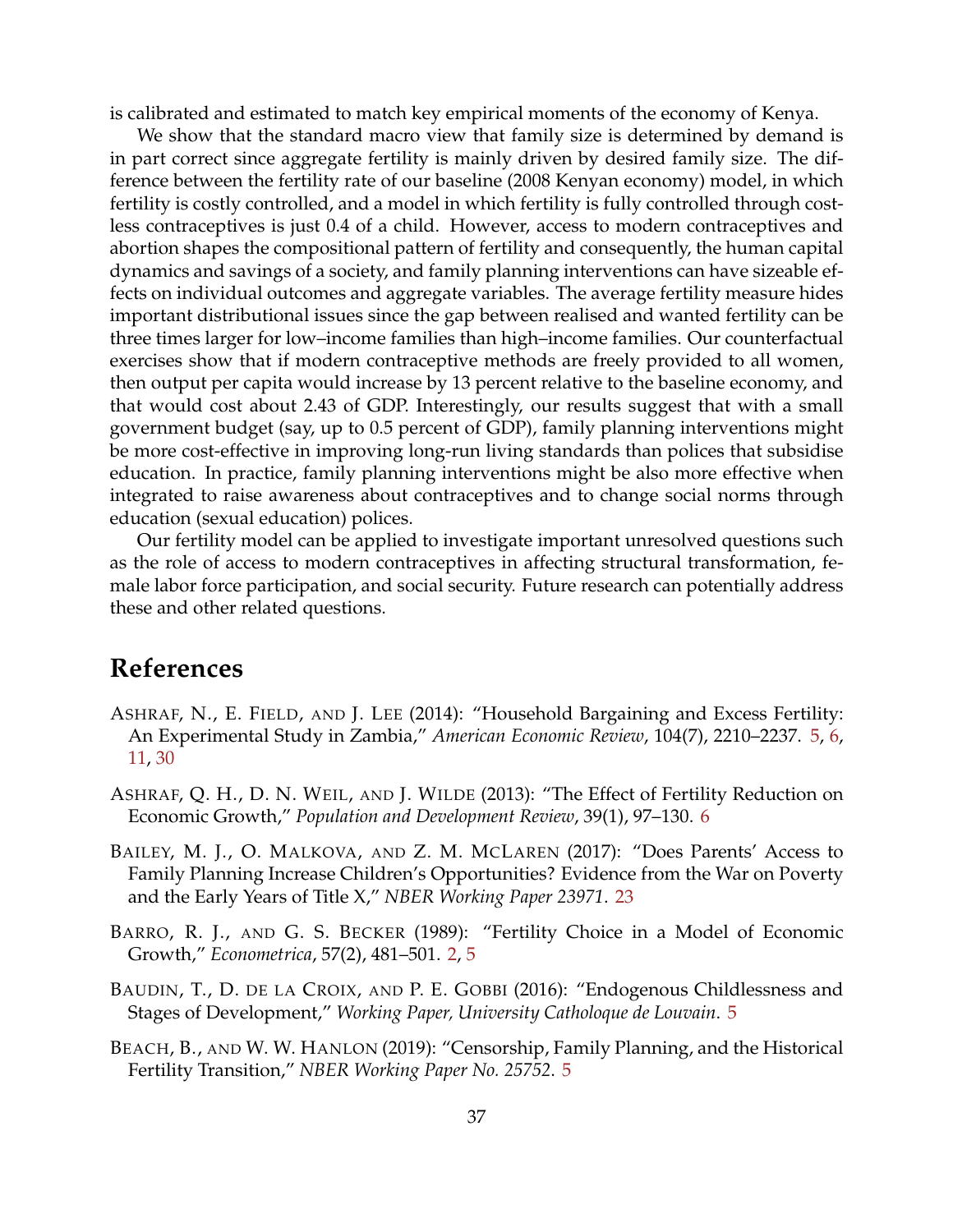- <span id="page-37-0"></span>BECKER, G. S. (1960): "An Economic Analysis of Fertility," in *Demographic and Economic Change in Developed Countries*, ed. by G. B. Roberts, Chairman, Universities-National Bureau Committee for Economic Research, pp. 209–240. Columbia University Press. [2,](#page-1-3) [5,](#page-4-4) [12,](#page-11-2) [27](#page-26-4)
- <span id="page-37-5"></span>BECKER, G. S., AND H. G. LEWIS (1973): "On the Interaction between the Quantity and Quality of Children," *Journal of Political Economy*, 81(2), S279–S288. [5](#page-4-4)
- <span id="page-37-6"></span>BHATTACHARYA, J., AND S. CHAKRABORTY (2017): "Contraception and the Demographic Transition," *Economic Journal*, 127(606), 2263–2301. [5](#page-4-4)
- <span id="page-37-8"></span>BLOOM, D. E., D. CANNING, G. FINK, AND J. E. FINLAY (2009): "Fertility, Female Labor Force Participation, and the Demographic Dividend," *Journal of Economic Growth*, 14(2), 79–101. [6](#page-5-4)
- <span id="page-37-1"></span>BONGAARTS, J. (2016): "Development: Slow Down Population Growth," *Nature*, 530(7591), 409–412. [2](#page-1-3)
- <span id="page-37-2"></span>DASGUPTA, P. (2000): "Reproductive Externalities and Fertility Behaviour," *European Economic Review*, 44(4–6), 619–644. [2](#page-1-3)
- <span id="page-37-3"></span>DE LA CROIX, D., AND M. DOEPKE (2003): "Inequality and Growth: Why Differential Fertility Matters," *American Economic Review*, 93(4), 1091–1113. [5,](#page-4-4) [17,](#page-16-1) [36](#page-35-1)
- <span id="page-37-13"></span>DE MAGALHÃES, L., AND R. SANTAEULÀLIA-LLOPIS (2018): "The Consumption, Income and Wealth of the Poorest: An Empirical Analysis of Economic Inequality in Rural and Urban Sub-Saharan Africa for Macroeconomist," *Journal of Development Economics*, 134, 350–371. [25](#page-24-3)
- <span id="page-37-9"></span><span id="page-37-7"></span>DE SILVA, T., AND S. TENREYRO (2017): "Population-Control Policies and Fertility Convergence," *Journal of Economic Perspectives*, 31(4), 205–228. [6](#page-5-4)
	- (2019): "The Fall in Global Fertility: A Quantitative Model," *Forthcoming American Economic Journal: Macroeconomics*. [5,](#page-4-4) [24](#page-23-4)
- <span id="page-37-4"></span>DOEPKE, M. (2015): "Gary Becker on the Quantity and Quality of Children," *Journal of Demographic Economics*, 81(1), 59–66. [5](#page-4-4)
- <span id="page-37-10"></span>DOEPKE, M., AND F. KINDERMANN (2019): "Bargaining over Babies: Theory, Evidence, and Policy Implications," *American Economic Review*, 9, 3264–3306. [11](#page-10-5)
- <span id="page-37-11"></span>FEENSTRA, R. C., R. INKLAAR, AND M. TIMMER (2015): "The Next Generation of the Penn World Table," *American Economic Review*, 105(10), 3150–3182. [15,](#page-14-1) [16](#page-15-2)
- <span id="page-37-12"></span>FISHER, A. (2016): "Dangerously Cheap: Kenya's Illegal Abortions," *aljazeera.com*. Retrieved from: https://www.aljazeera.com/indepth/features/2016/10/dangerouslycheap-kenya-illegal-abortions-161027075859609.html. [20](#page-19-3)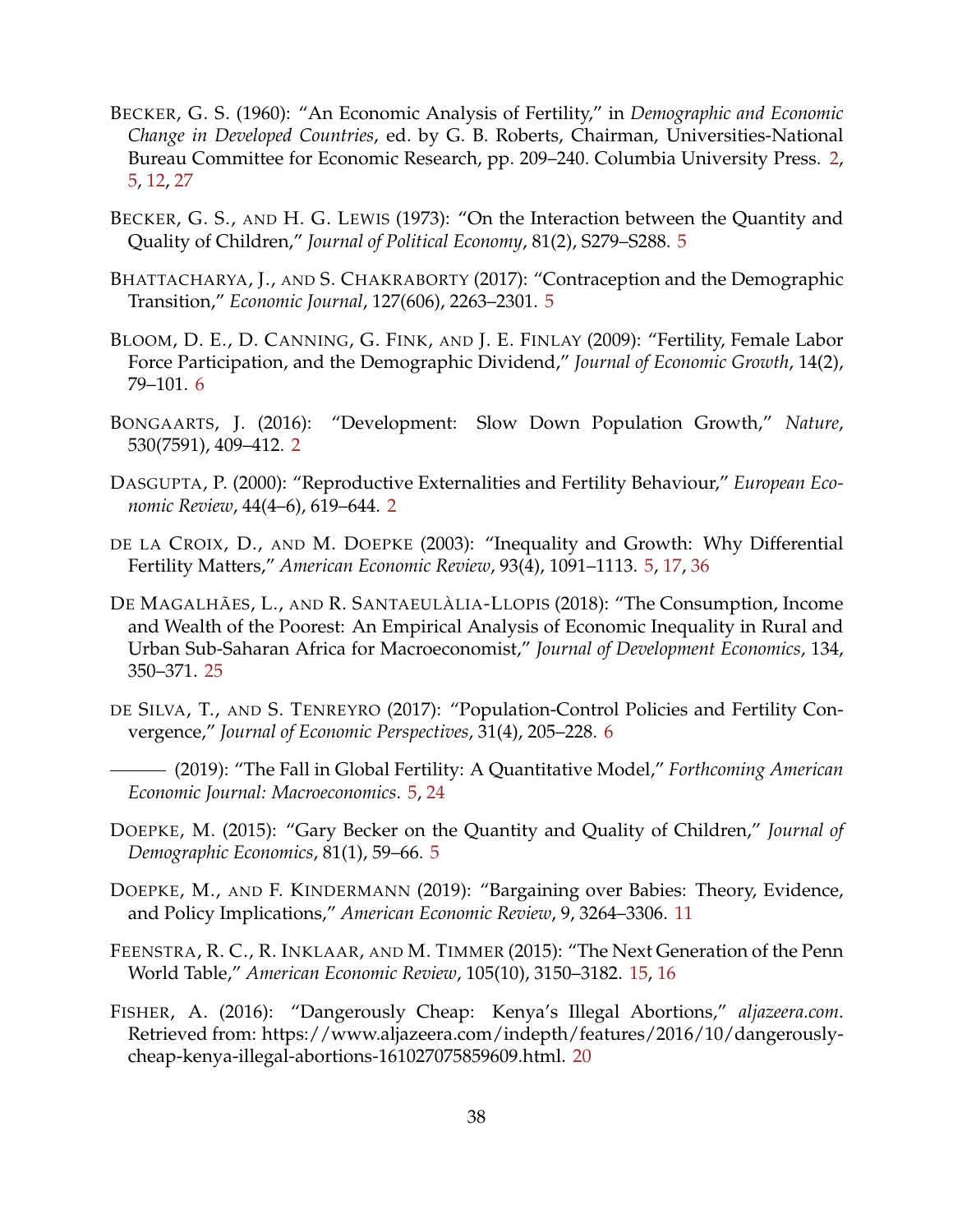- <span id="page-38-3"></span>GALOR, O., AND M. KLEMP (2015): "The Biocultural Origins of Human Capital Formation," *Working Paper, Brown University*. [3](#page-2-3)
- <span id="page-38-1"></span>GALOR, O., AND D. N. WEIL (2000): "Population, Technology, and Growth: From Malthusian Stagnation to the Demographic Transition and Beyond," *American Economic Review*, 90(4), 806–828. [2,](#page-1-3) [5](#page-4-4)
- <span id="page-38-14"></span>GOLOSOV, M., L. E. JONES, AND M. TERTILT (2007): "Efficiency with Endogenous Population Growth," *Econometrica*, 75(4), 1039–1071. [25](#page-24-3)
- <span id="page-38-6"></span>GREENWOOD, J., A. SESHADRI, AND G. VANDENBROUCKE (2005): "The Baby Boom and Baby Bust," *American Economic Review*, 95(1), 183–207. [12,](#page-11-2) [15](#page-14-1)
- <span id="page-38-2"></span>HIMES, N. E. (1936): *Medical History of Contraception*. George Allen & Unwin Ltd. [3](#page-2-3)
- <span id="page-38-8"></span>HUSSAIN, R. (2012): "Abortion and Unintended Pregnancy in Kenya," *Rerpot, Guttmacher Institute*. [20,](#page-19-3) [29](#page-28-2)
- <span id="page-38-7"></span>JONES, L. E., A. SCHOONBROODT, AND M. TERTILT (2010): "Fertility Theories: Can They Explain the Negative Fertility-Income Relationship?," in *Demography and the Economy (National Bureau of Economic Research Conference Report)*, ed. by J. Shoven, pp. 43–100. University of Chicago Press. [15](#page-14-1)
- <span id="page-38-10"></span>JOSHI, S., AND T. P. SCHULTZ (2013): "Family Planning and Women's and Children's Health: Long-Term Consequences of an Outreach Program in Matlab, Bangladesh," *Demography*, 50(1), 149–180. [23,](#page-22-2) [31](#page-30-2)
- <span id="page-38-11"></span>KEARNEY, M. S., AND P. B. LEVINE (2009): "Subsidized Contraception, Fertility, and Sexual Behavior," *Review of Economics and Statistics*, 91(1), 137–151. [23](#page-22-2)
- <span id="page-38-5"></span>KREMER, M., AND C. M. SYDER (2015): "Preventives vs. Treatments," *Quarterly Journal of Economics*, 130(3). [12](#page-11-2)
- <span id="page-38-12"></span>LEVINE, P. B., D. STAIGER, T. J. KANE, AND D. J. ZIMMERMAN (1999): "Roe v Wade and American fertility," *American Journal of Public Health*, 89(2), 199–203. [24](#page-23-4)
- <span id="page-38-0"></span>MALTHUS, T. (1798): *An Essay on the Principle of Population*. J. Johnson, London. [2](#page-1-3)
- <span id="page-38-13"></span>MAY, J. F. (2012): *World Population Policies: Their Origin, Evolution, and Impact*. Springer. [24,](#page-23-4) [36](#page-35-1)
- <span id="page-38-9"></span>MIGIRO, K. (2011): "Kenya Backstreet Abortions Kill Thousands Each Year," *Reuters*. Retrieved from: http://www.reuters.com/article/us-kenya-backstreet-abortionsidUSTRE79O4XV20111025. [20](#page-19-3)
- <span id="page-38-4"></span>MILLER, G. (2010): "Contraception as Development? New Evidence from Family Planning in Colombia," *Economic Journal*, 120(545), 709–736. [6,](#page-5-4) [23,](#page-22-2) [24](#page-23-4)